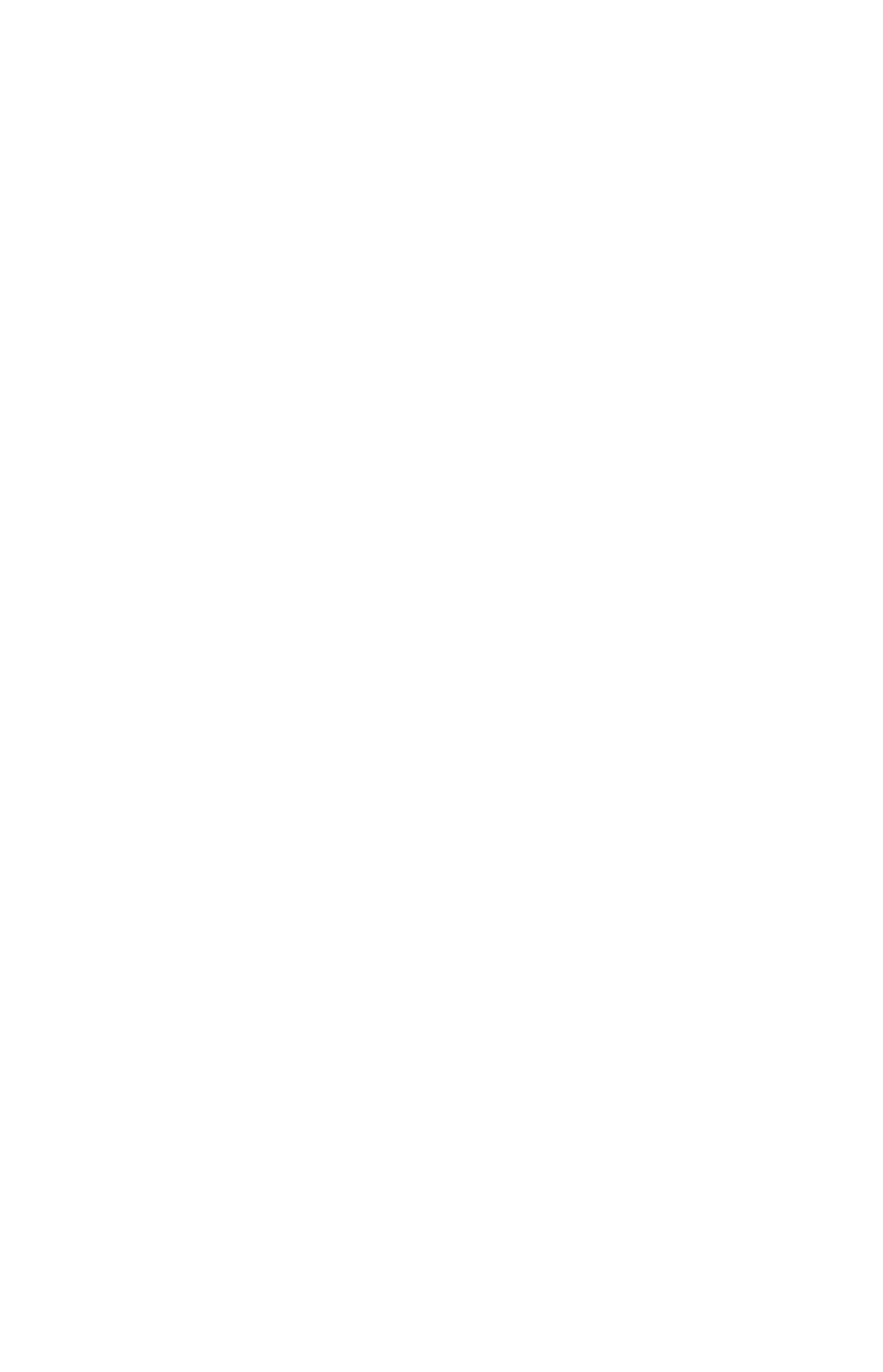### **TWO WORKS OF GRACE**

**By H.M. RIGGLE**

# **First Published by GOSPEL TRUMPET COMPANY 1900**

**Reprint Edition 2010**

**FAITH PUBLISHING HOUSE**

*Digitally Published by* **\*263(/7587+ PUBLISHING**  $www.churchofgodeveninglight.com$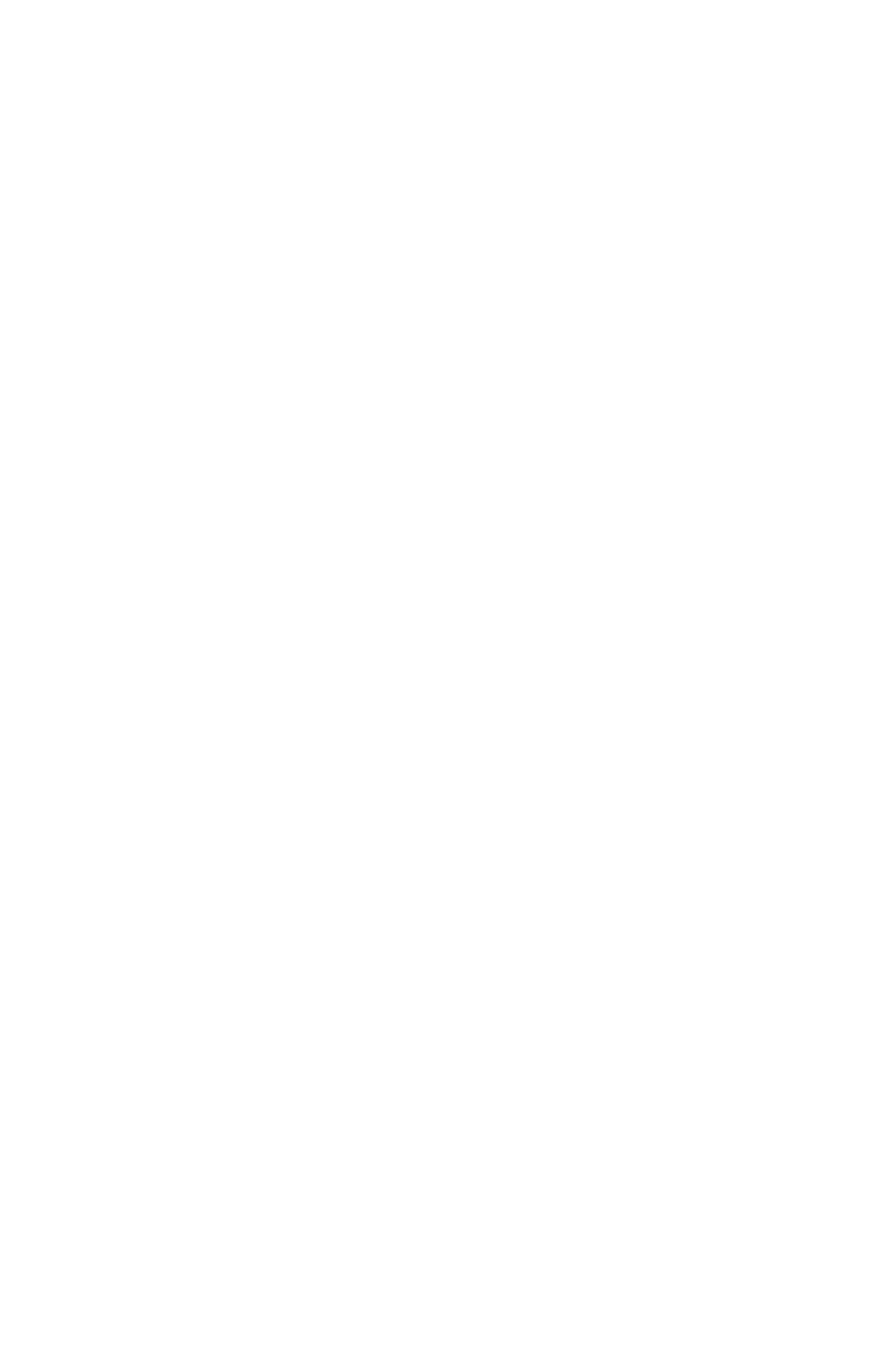# **CONTENTS**

| Man's Fall and Result, or, Sin in Two Forms 23                      |
|---------------------------------------------------------------------|
|                                                                     |
| The Atonement a "Double Remedy" 27                                  |
|                                                                     |
| Disciples<br>Samaritans<br>Ephesians<br>Cornelius<br>Paul           |
| The Apostles Urged Believers<br>on to this "Second Grace"  69       |
| Romans<br>Corinthians<br>Thessalonians<br>Hebrews<br>John's Epistle |
|                                                                     |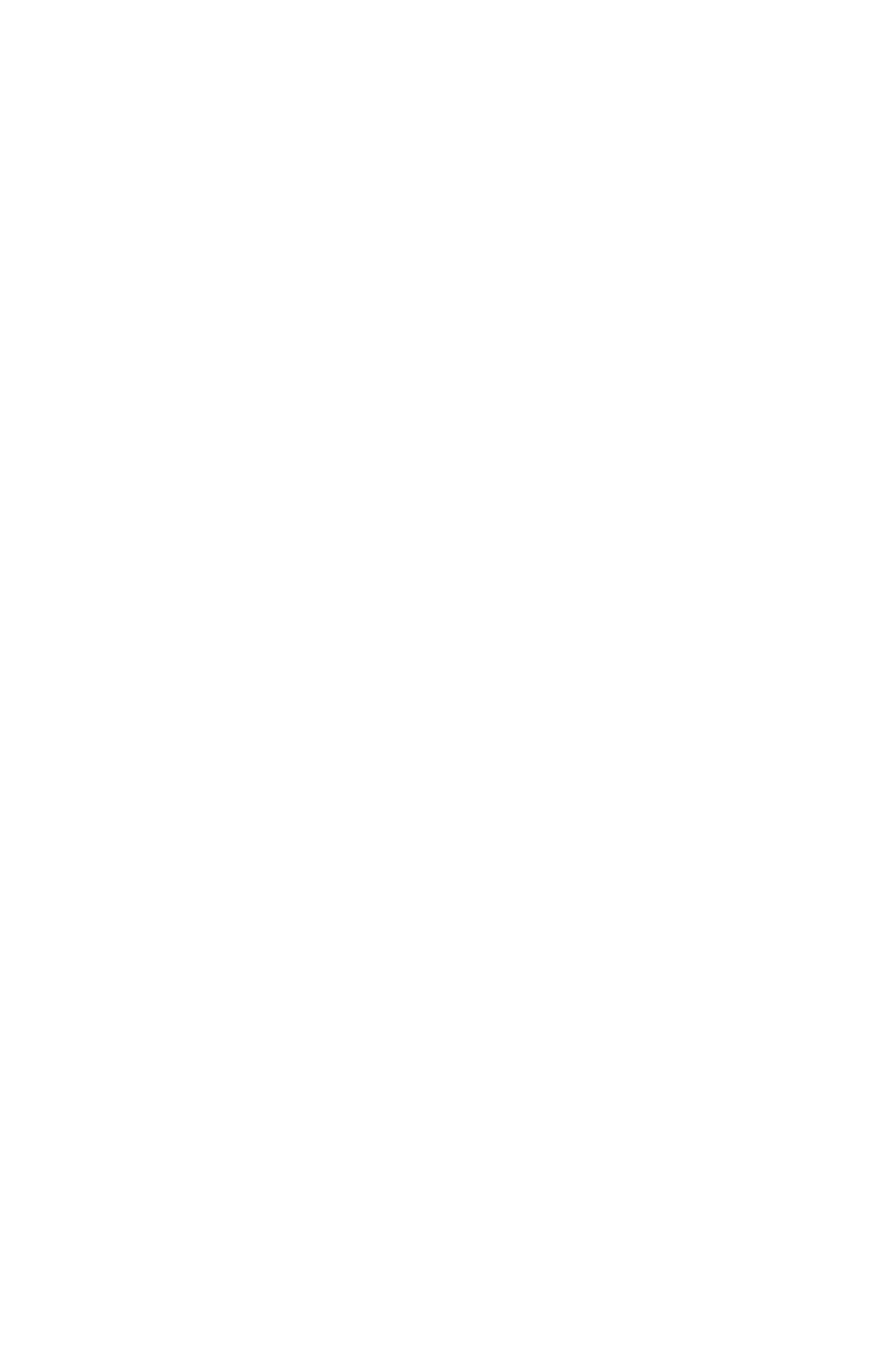# <span id="page-6-0"></span>**TWO WORKS OF GRACE**

# **JUSTIFICATION**

*Justification*—"Remission of sin, and absolution from guilt and punishment; or, an act of free grace by which God pardons the sinner, and accepts him as righteous, on account of the atonement of Christ." —Webster.

"Be it known unto you therefore, men and brethren, that through this man is preached unto you the forgiveness of sins: And by him all that believe are justified from all things, from which ye could not be justified by the law of Moses." —Acts 13:38-39.

"Being justified freely by his grace through the redemption that is in Christ Jesus:... Therefore we conclude that a man is justified by faith without the deeds of the law." —Romans 3:24, 28.

"Much more then, being now justified by his blood, we shall be saved from wrath through him." —Romans 5:9.

"Justification" is a work of God wrought in the heart. It is not effected by growth, outward pruning, self-culture, or good works which we may do; but by having the blood of Christ applied to the heart. It is received through repentance and faith. In it is comprehended three things—Conversion, Regeneration, Adoption. It is that work of grace which quickens the sinner into spiritual life, remits all his actual trans-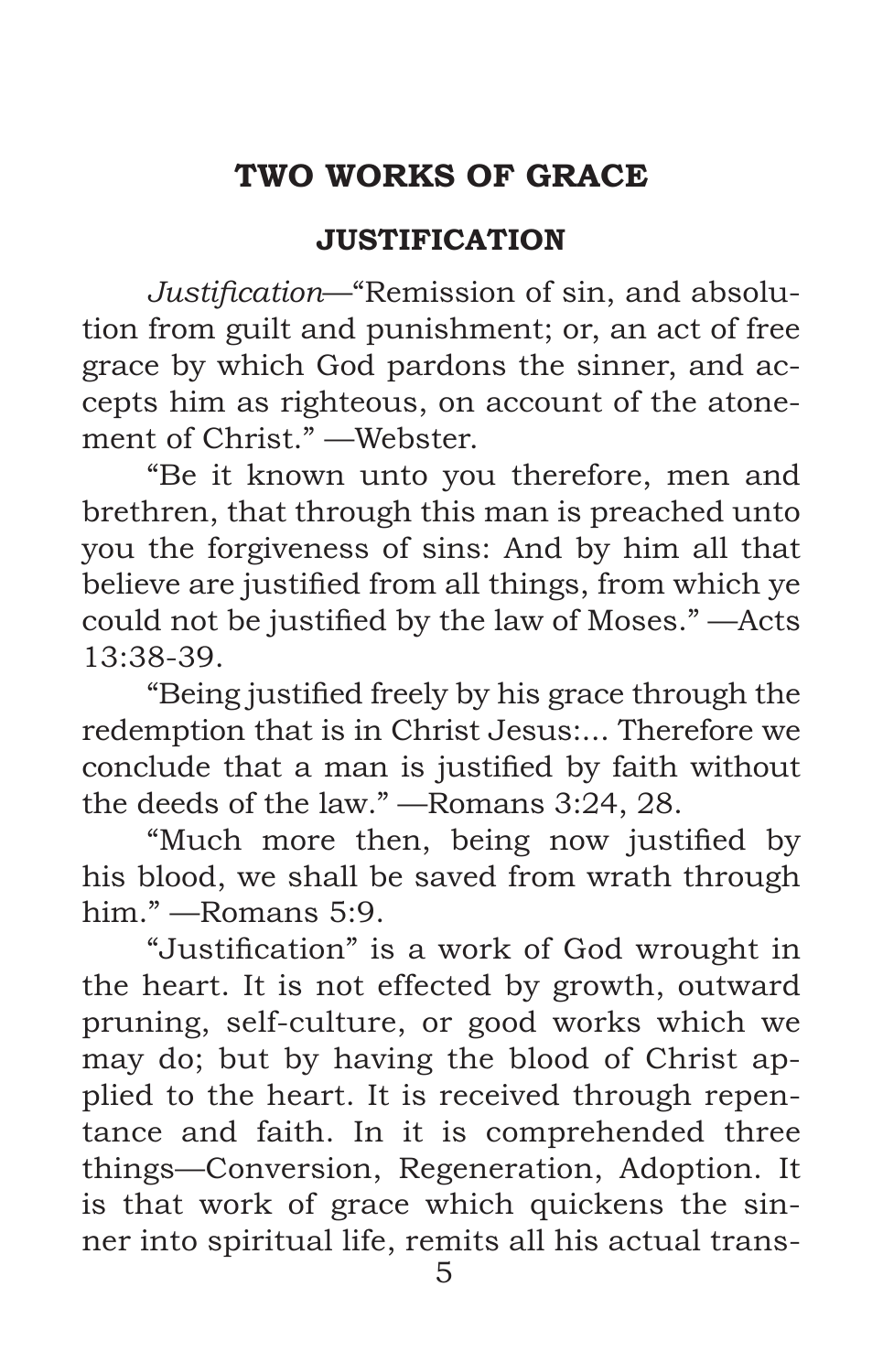gressions, brings him into divine favor, and gives him peace with God. "...Being justified by faith, we have peace with God through our Lord Jesus Christ." —Romans 5:1.

All condemnation is removed; and the soul is elevated from the low sensual plane of sin, to a plane of purity, where it is surrounded by a heavenly atmosphere. Such a one has become a "new creation." Old things [sinful passions and desires] pass away, and, behold, all things become new. (II Corinthians 5:17.) A new life begins.

This change will be apparent to all. Former habits and practices cease. In fact, justification saves from all outward sin. "Whosoever is born of God doth not commit sin;..." —I John 3:9. Those who live to the Bible standard of justification need no repentance. (Luke 15:7.) "The way of the just is uprightness...." —Isaiah 26:7. "...Such as are upright in their way are his delight." —Proverbs 11:20.

Justification saves from the "love of the world," such as worldly dress, worldly applause, worldly company, worldly pleasures and amusements. The latter includes going to shows, fairs, socials, festivals, Fourth of July picnics, baseball games, etc. (I John 2:15-17, James 4:4.) It saves from scolding, grumbling, fretting; from saying harsh, cutting words when pressed or in a hurry; from sending "heated flings" at another. (Romans 8:9.) It saves men from driving close bargains. (Matthew 7:12.) It saves from telling obscene stories, from joking and jesting. (Ephesians 5:3-4.)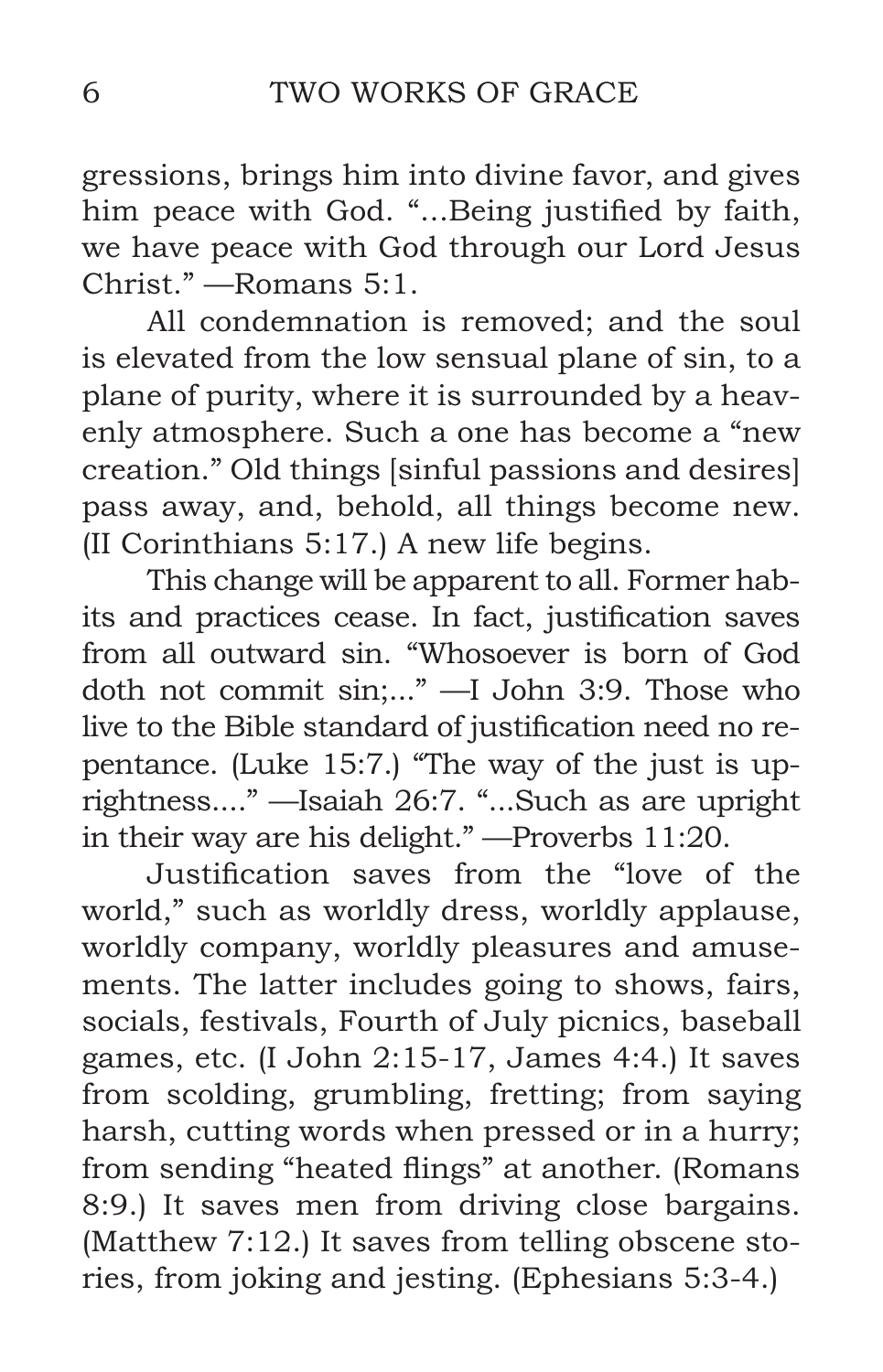It saves from speaking evil of your neighbors, and of the faults and failings of the brethren and sisters in a way to injure them. It saves from seeing the faults of others quicker than their good qualities. (Ephesians 4:29-32.) It saves from harboring jealousy and bitterness towards another, from getting jealous because your neighbor prospers more than you. (Song of Solomon 8:6.) It saves from stubbornness, from pouting and wanting to have your own way about things. It will help you to keep patient when reproved, contradicted and misunderstood. (Galatians 5:22-23.) It gives power over unclean habits and practices, and "lusts of the flesh."

The standard of Bible justification is a holy life: a life of growth, and a daily increasing in the fruits of the Spirit. "…The path of the just is as the shining light, that shineth more and more unto the perfect day." —Proverbs 4:18.

But while all actual transgressions are forgiven, and the outward life is pure and holy; yet there remains in the heart an unrighteous nature, the "carnal mind." (I Corinthians 3:1-3.) It is sin. (I John 5:17.) Sin in nature; sin as a moral element, or bent to evil. It is sometimes styled the "inherited sin." It is said to be "sin that dwelleth in me." (Romans 7:17.) Sin in "motion." (Romans 7:5.) It lusts after things contrary to the Spirit. (Galatians 5:17.)

The following are some of its manifestations: inward stirrings of anger when things go wrong; harshness; an inward feeling of resentment when rebuked or reproved; a quick, touchy, sensitive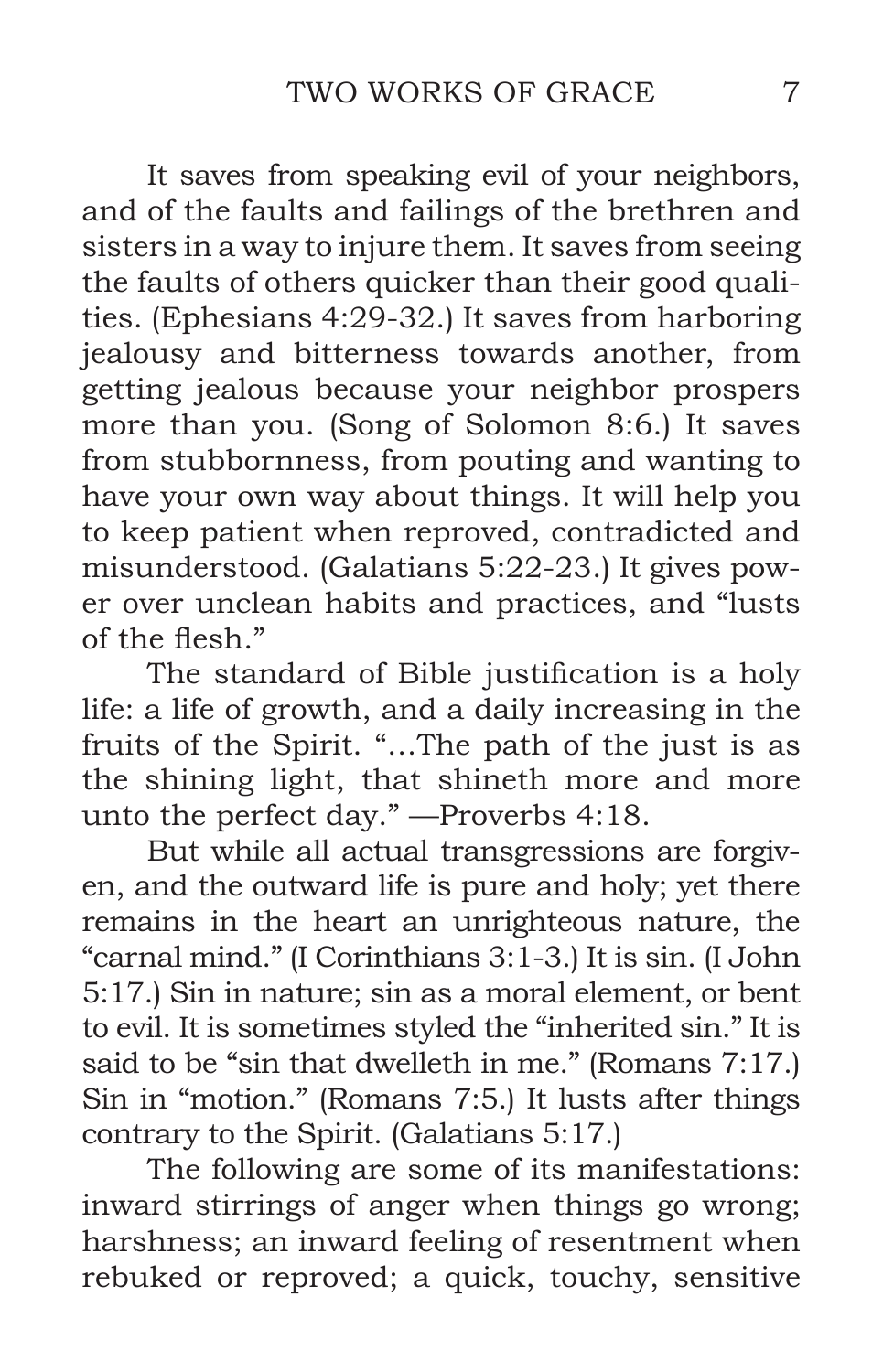<span id="page-9-0"></span>spirit, inward feelings of pride when much used of God; an exalted feeling over your good appearance, natural abilities, good training, etc.; a secret fondness of being noticed; drawing attention to self in conversation; a headstrong disposition; a disposition to be discouraged when set aside or unnoticed; a love to be coaxed and humored; a man-fearing spirit; selfishness, etc. This causes an inward warfare between the "flesh" and "spirit." It is the dual state of man's experience.

But be it remembered that God gives grace sufficient to enable His children to keep victory, and not give way by committing sin. Yet this inward trouble will often cast shadows of gloom and discouragement over the spiritual sky of the believer. The soul will soon yearn for deliverance, and hunger and thirst for more righteousness.

No sin can enter Heaven; none but the pure in heart shall see God; and, "behold, **now** is the day of salvation." So in this world this evil nature must be removed. Man within himself cannot remove it; death will never remove it: hence it follows conclusively that it can only be removed, or taken out of the heart, by an act of God's free grace. What then is the grace that removes it?

## **SANCTIFICATION**

*Sanctify*—1. To cleanse, purify, or make holy. 2. To cleanse from corruption; to purify from sin. *Sanctification*— "The act of making holy." —Webster.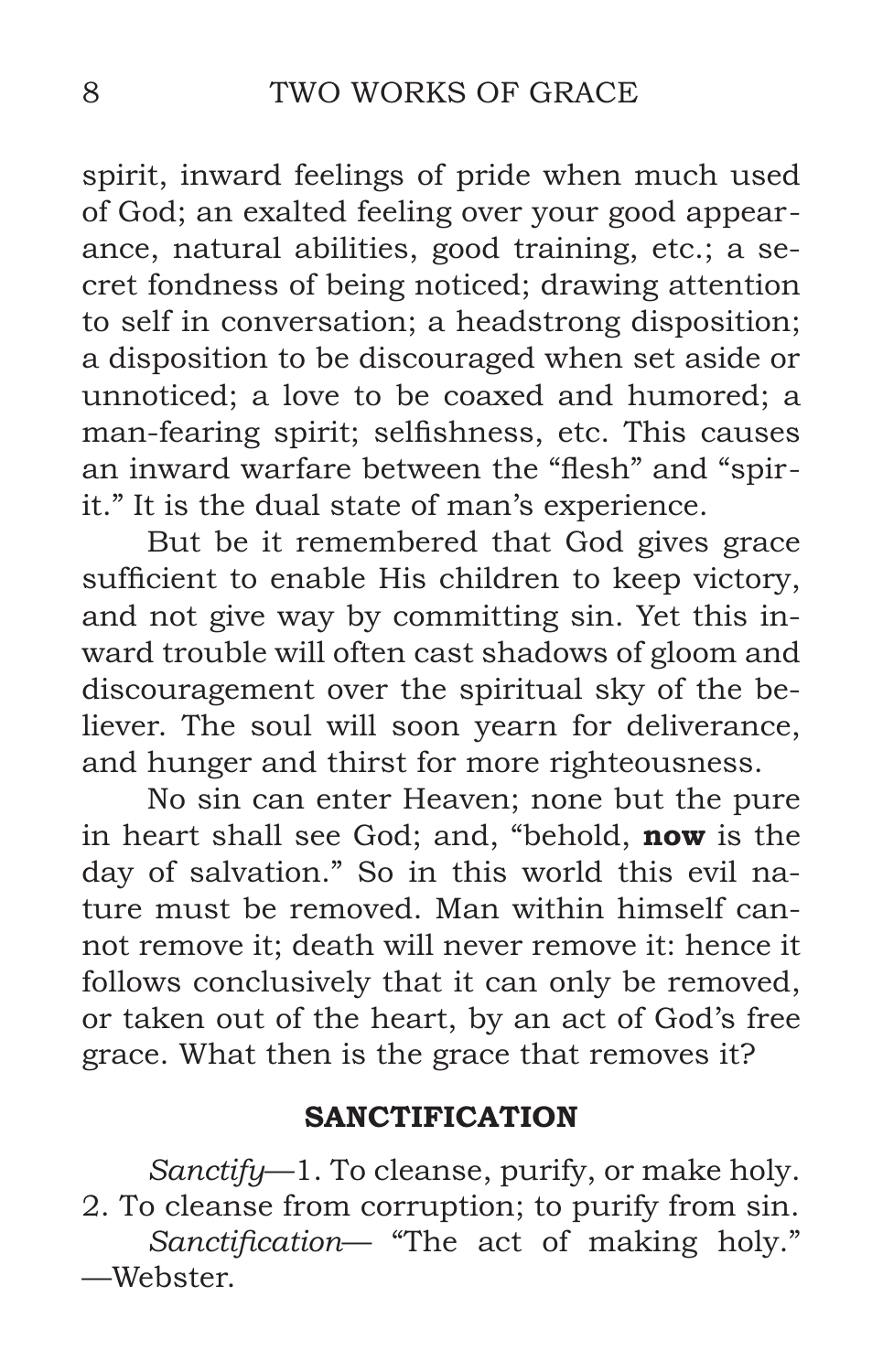*Holy*—"Whole, entire, or perfect, in a moral sense. Hence, pure in heart, temper, and disposition; free from sin and sinful affections."

*Holiness*—"The state of being holy." —Webster

In the above definitions, the following facts are clearly set forth: (1.) That sanctification, holiness and perfection are synonymous terms referring to the same experience. (2.) That all who have attained to this grace or experience are fully delivered from inbred depravity. This is in perfect harmony with God's word. **Holiness** and **sanctification** are both derived from the word **hagiasmos**, in the Greek; hence, signify the same state.

Perfection, as applied to redeemed souls, denotes the complete moral restoration of man from the effects of the fall. It is the state of being freed from sin. This **state** is entered by the **work** of sanctification. "For by one offering he hath perfected for ever them that are sanctified. Whereof the Holy Ghost also is a witness to us:..." —Hebrews 10:14-15. Christ sanctifies the people with His own blood. (Hebrews 13:12.) And the "blood of Christ cleanseth us from all sin." (I John 1:7.) In harmony with the above, we will use these terms interchangeably.

### **Sanctification Taught**

"But sanctify the Lord God in your hearts: and be ready always to give an answer to every man that asketh you a reason of the hope that is in you with meekness and fear." —I Peter 3:15.

"They are not of the world, even as I am not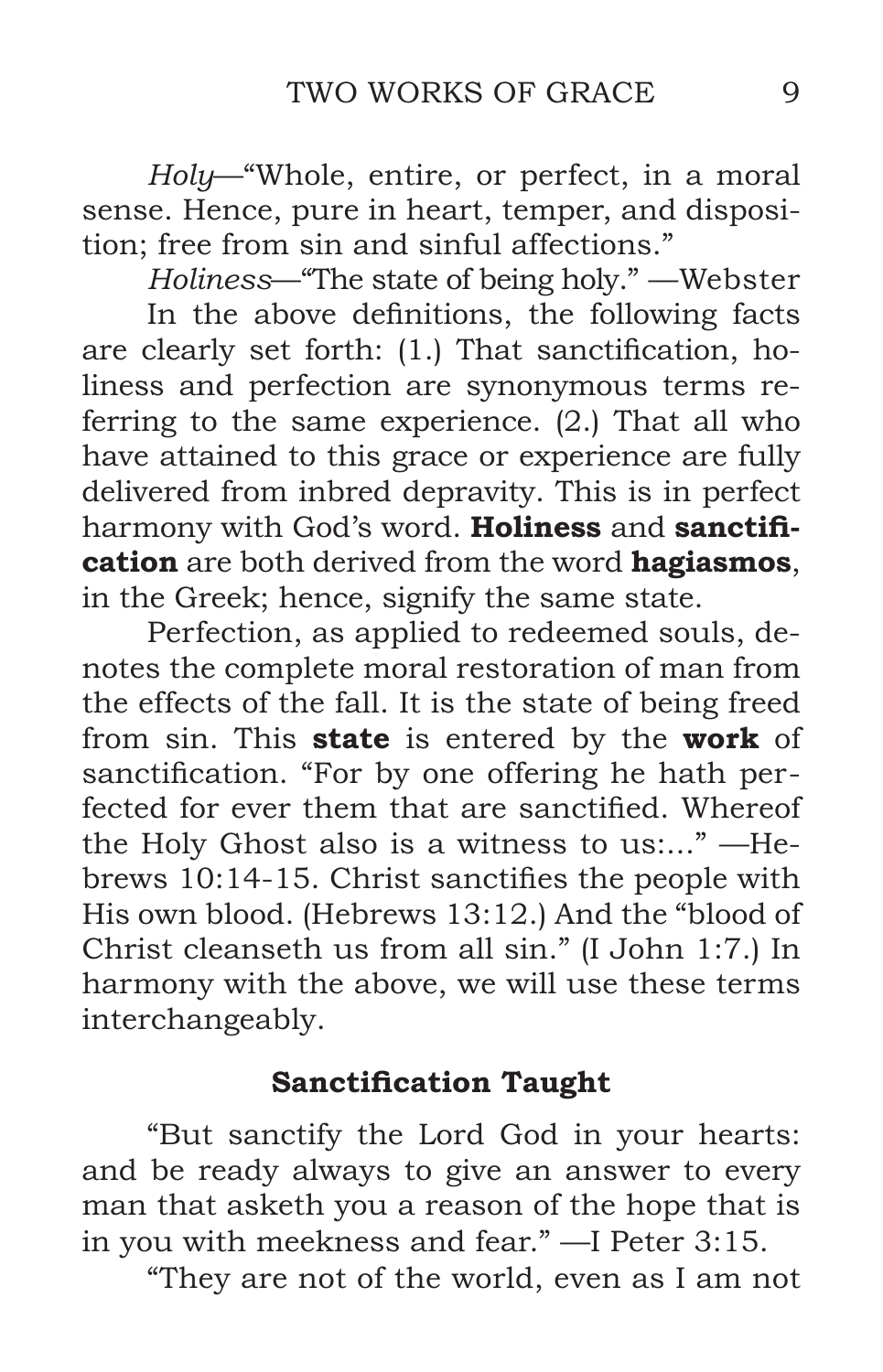of the world. Sanctify them through thy truth: thy word is truth...Neither pray I for these [the disciples] alone, but for them also which shall believe on me through their word." —John 17:16- 17, 20.

"For this is the will of God, even your sanctification,..." —I Thessalonians 4:3.

"...God hath from the beginning chosen you to salvation through sanctification of the Spirit and belief of the truth." —II Thessalonians 2:13.

"...Worship the LORD in the beauty of holiness." —Psalm 29:2.

"...Be ye holy; for I am holy." —I Peter 1:16.

"Follow peace with all men, and holiness, without which no man shall see the Lord." —Hebrews 12:14.

"For God hath not called us unto uncleanness, but unto holiness." —I Thessalonians 4:7.

"...Walk before me, and be thou perfect." —Genesis 17:1.

"Thou shalt be perfect with the LORD thy God." —Deuteronomy 18:13.

"Be ye therefore perfect, even as your Father which is in heaven is perfect." —Matthew 5:48.

"Finally, brethren,...Be perfect,..." —II Corinthians 13:11.

"Having therefore these promises, dearly beloved, let us cleanse ourselves from all filthiness of the flesh and spirit, perfecting holiness in the fear of God." —II Corinthians 7:1.

"...Go on unto perfection;..." —Hebrews 6:1.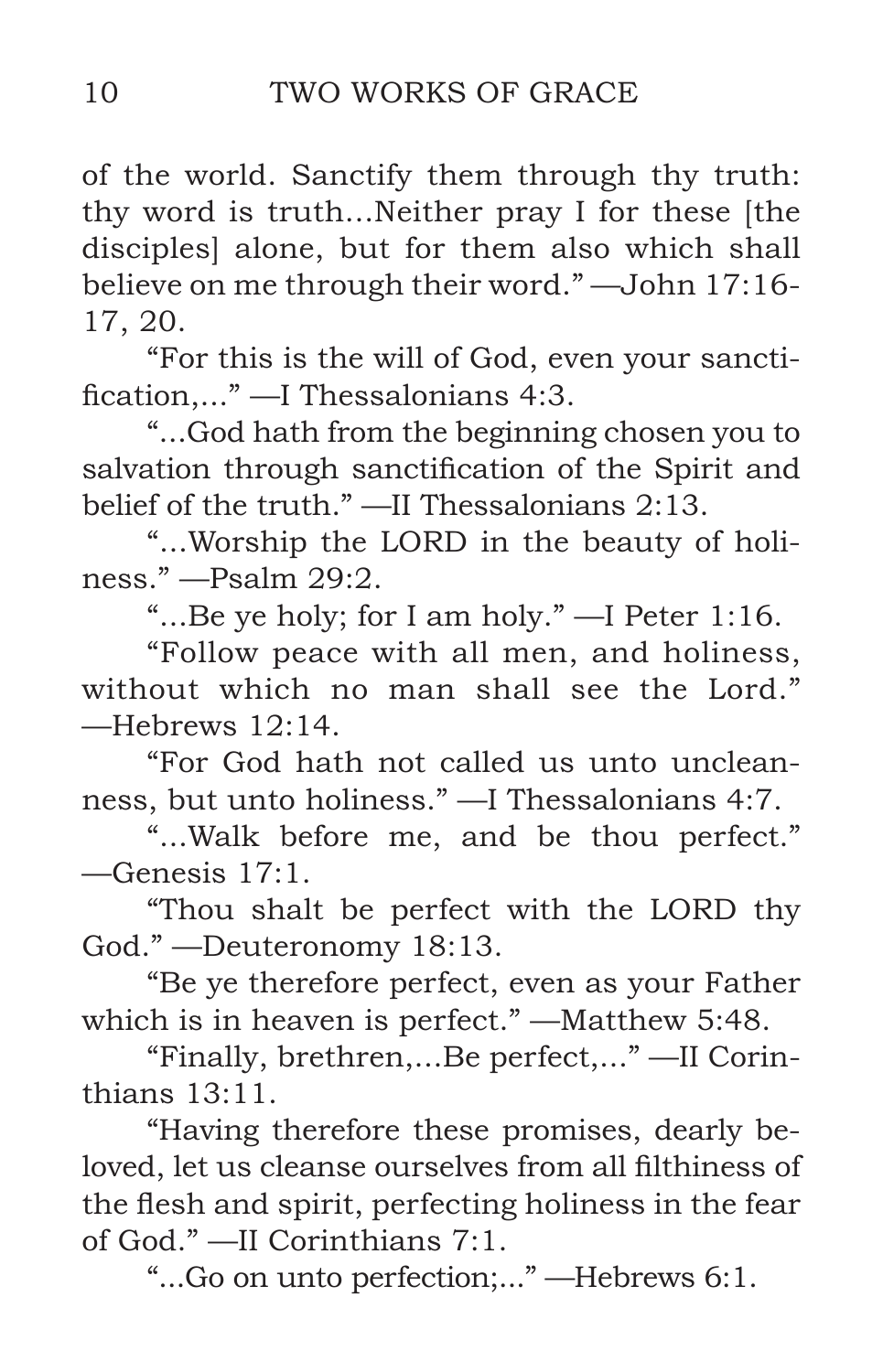In these texts the following truths are clearly taught:

1. That it is the **will of God** for all believers to be sanctified.

2. That God calls all believers to sanctification.

3. That Jesus prayed the Father to sanctify all believers.

4. That all believers are positively commanded to attain to this experience.

5. That without this experience, no man shall see the Lord.

# **Provisions For**

God is just and reasonable. He would not demand of us what we could not attain to. By examining the Word we find that perfect provisions have been made for the sanctification of God's people.

1. **God Himself.** "And the very God of peace sanctify you wholly; and I pray God your whole spirit and soul and body be preserved blameless unto the coming of our Lord Jesus Christ. Faithful is he that calleth you, who also will do it." —I Thessalonians 5:23-24. "Now the God of peace,... Make you perfect..." —Hebrews 13:20- 21. "It is God that girdeth me with strength, and maketh my way perfect." —Psalm 18:32. "The LORD will perfect that which concerneth me:..." —Psalm 138:8.

2. **The Word.** "Sanctify them through thy truth: thy word is truth...That they also might be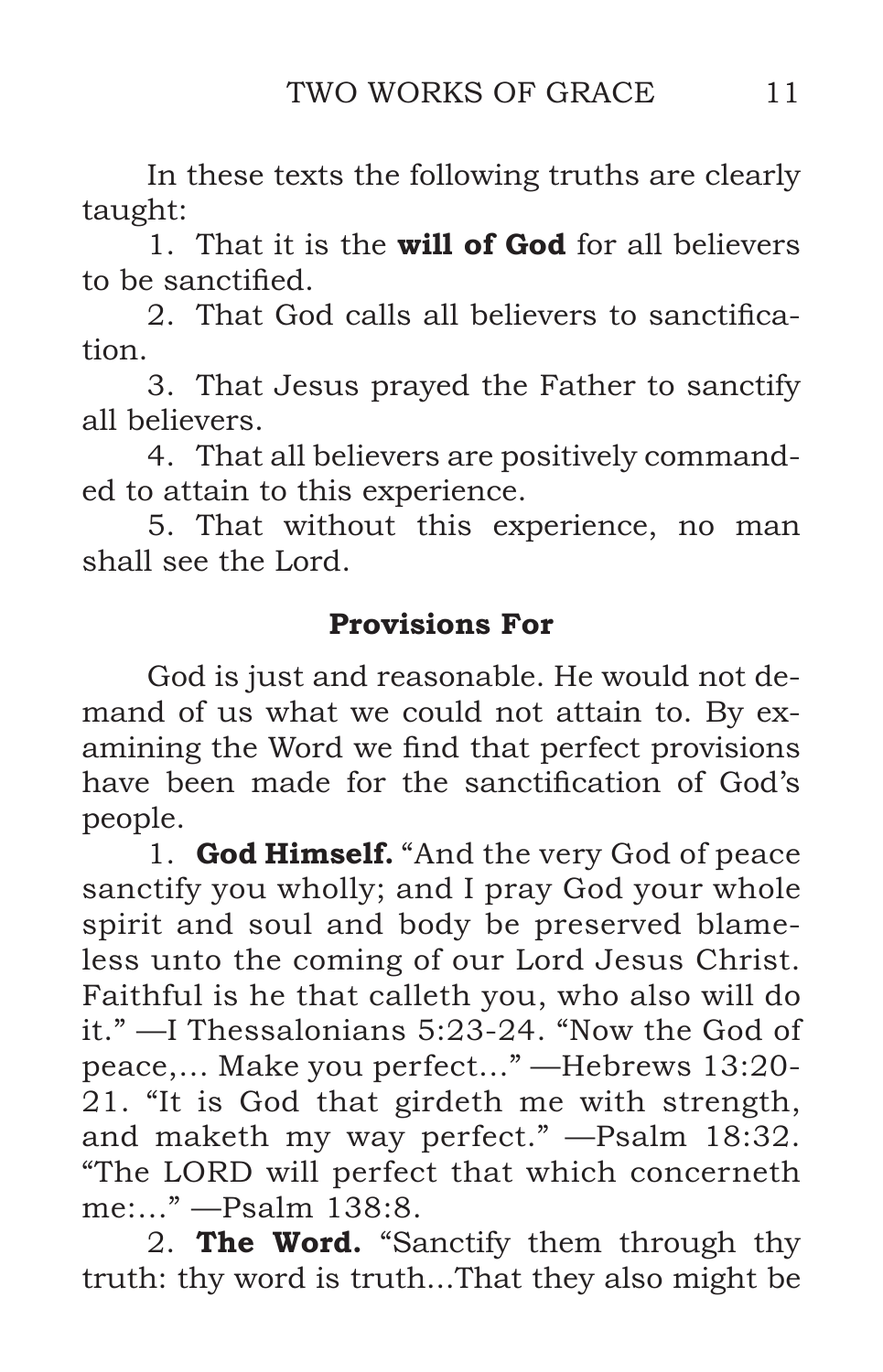sanctified through the truth." —John 17:17, 19. "All scripture is given....That the man of God may be perfect,..." —II Timothy 3:16-17.

3. **The Ministry.** "And he gave some, apostles; and some, prophets; and some, evangelists; and some, pastors and teachers; For the **perfecting of the saints**,..." —Ephesians 4:11-12.

4. **Faith.** "To open their eyes, and to turn them from darkness to light, and from the power of Satan unto God, that they may receive forgiveness of sins, and inheritance among them which are sanctified by faith that is in me." —Acts 26:18. "Looking unto Jesus the author and finisher of our faith;..." —Hebrews 12:2.

5. **The Holy Ghost.** "That I should be the minister of Jesus Christ to the Gentiles, ministering the gospel of God, that the offering up of the Gentiles might be acceptable, being sanctified by the Holy Ghost." —Romans 15:16.

6. **The Blood of Christ.** "For by one offering he hath perfected for ever them that are sanctified." —Hebrews 10:14. "Now the God of peace, that brought again from the dead our Lord Jesus, that great shepherd of the sheep, through the blood of the everlasting covenant, Make you perfect in every good work to do his will, working in you that which is wellpleasing in his sight, through Jesus Christ;..." —Hebrews 13:20-21. "Wherefore Jesus also, that he might sanctify the people with his own blood, suffered without the gate." —Hebrews 13:12.

Surely man is without excuse, since such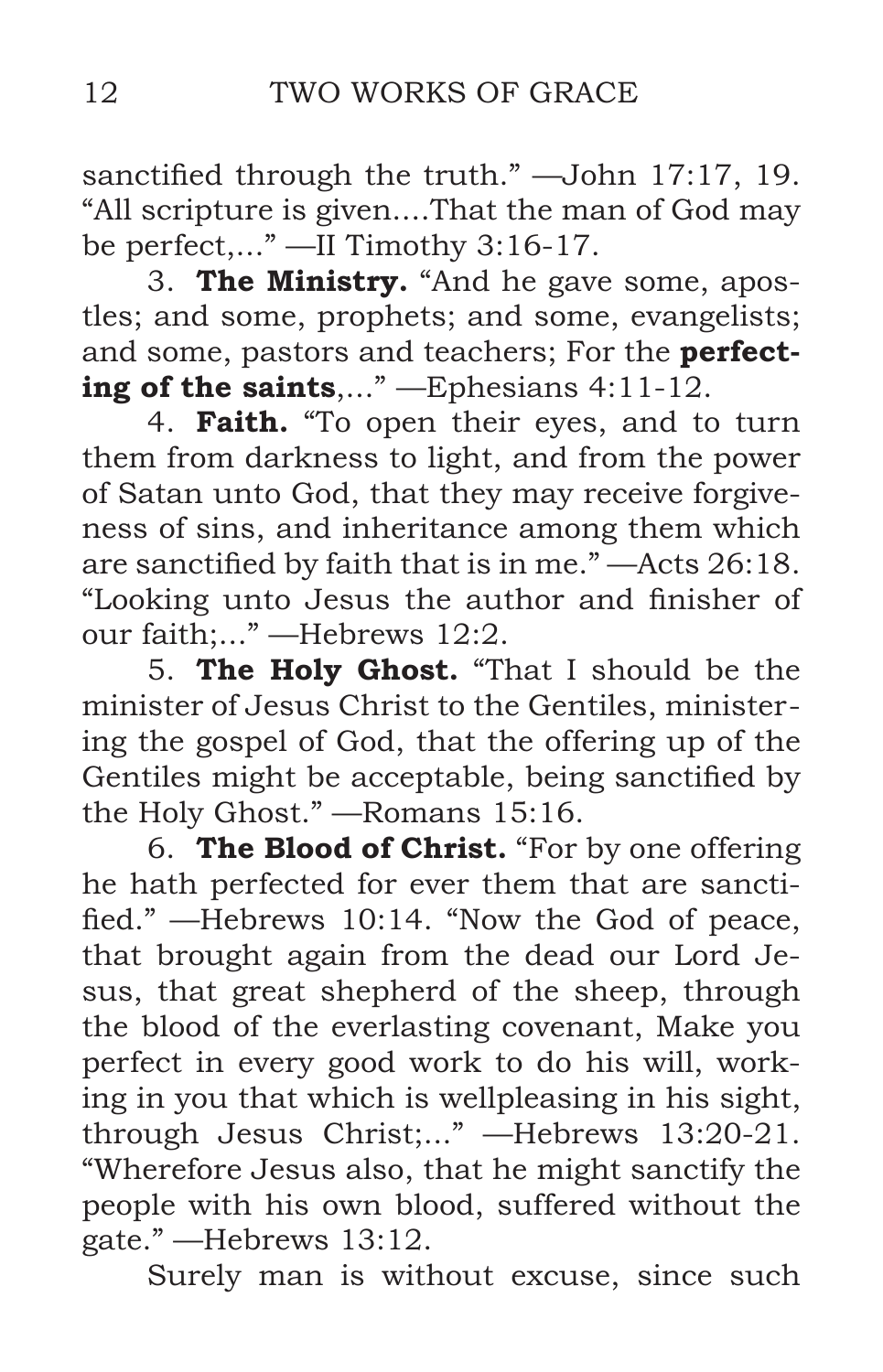provision is made for his entire sanctification. Believer, is your soul hungering and thirsting for a deeper experience, for more fullness of joy? If so, look at the foregoing provisions made to give you an experience that will satisfy every longing desire of your heart. Think of it! God, the Father, the inspired Word, the living ministry, the Holy Spirit, Jesus Christ, His perfect sacrifice and precious blood, all vouchsafe to you this wonderful experience. We further call the reader's attention to the fact that all the above scriptures teach directly opposite to sanctification being received by a gradual growth.

### **Effects Of**

The terms "sanctification" and "perfection" very often stagger people because they take too broad a view of them. Sanctification does not make us perfect gods: but perfect people here on earth. Yet it does not make us so perfect that we cannot err in judgment, or make a mistake. It does not place us where we are never tried or tempted, or can never backslide. No. Let no one get that idea. But we do affirm that it makes us perfectly free from sin—pure, even as He is pure (I John 3:3); righteous, even as He is. (Read Matthew 6:33; II Corinthians 5:21; I John 3:7.) And, thank God, this experience can be retained and lived all the days of our life, on condition that we obey God.

"Wherefore Jesus also, that he might sanctify the people with his own blood, suffered without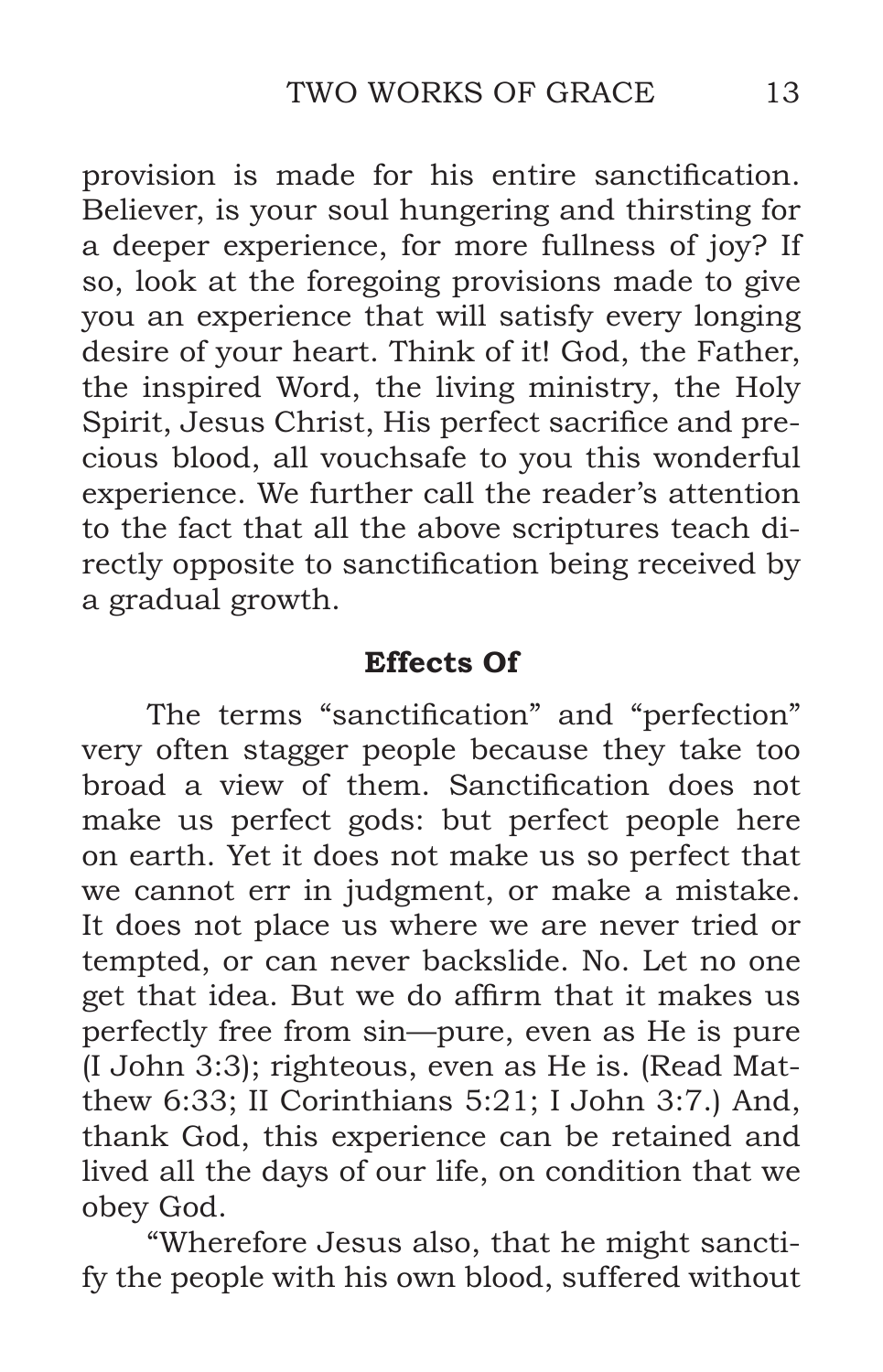the gate." —Hebrews 13:12. "For if the blood of bulls, and of goats,...sanctifieth to the purifying of the flesh: How much more shall the blood of Christ,...purge your conscience from dead works to serve the living God?" —Hebrews 9:13-14. "... The blood of Jesus Christ his Son cleanseth us from all sin." —I John 1:7.

"Knowing this, that our old man [carnal nature] is crucified with him, that the body of sin might be destroyed, that henceforth we should not serve sin." —Romans 6:6. "For he that is dead [dead with Christ—verse 8] is freed from sin." —Romans 6:7. "For in that he died, he died unto sin once: but in that he liveth, he liveth unto God. Likewise reckon ye also yourselves to be dead indeed unto sin, but alive unto God through Jesus Christ our Lord." —Romans 6:10-11. "Being then made free from sin, ye became the servants of righteousness." —Romans 6:18. "...How shall we, that are dead to sin, live any longer therein?" —Romans 6:2.

Could any language more emphatically teach absolute freedom from sin? This experience restores the soul in the perfect image of God. All who attain to this "precious faith" partake of the "divine nature" (II Peter 1:1, 3-4); namely, are "partakers of his holiness." (Hebrews 12:10.) "And be renewed in the spirit of your mind; And that ye put on the **new man,** which after God is created in righteousness and true holiness." —Ephesians 4:23-24. "...Ye have put off the old man with his deeds; And have put on the new man, which is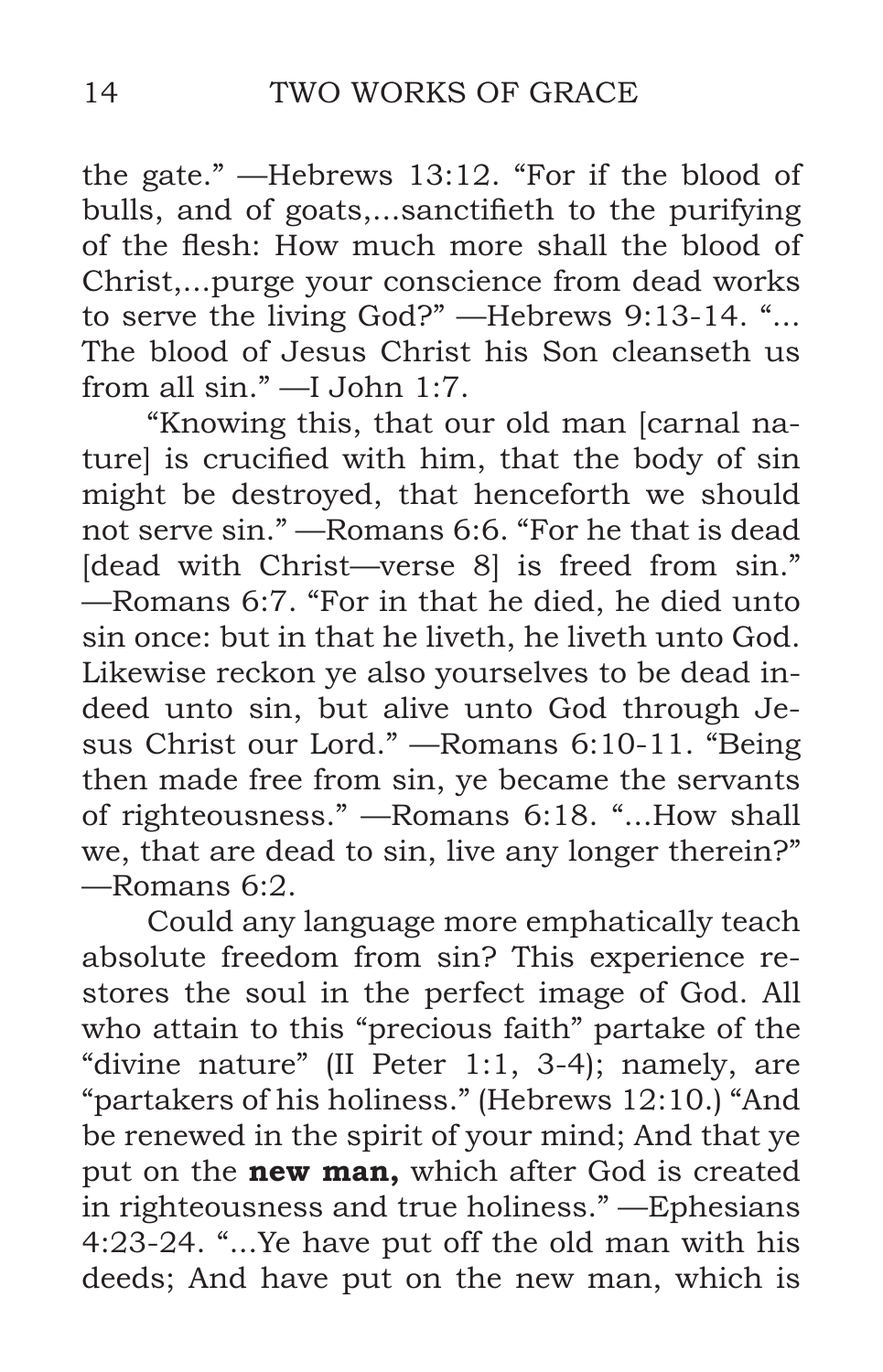renewed in knowledge after the image of him that created him." —Colossians 3:9-10.

Here we see that the image of God is "righteousness and true holiness." This image is restored in full salvation. We are "...made the **righteousness of God in him** [Christ Jesus]." —II Corinthians 5:21. "But we all, with open face beholding as in a glass the glory of the Lord, are **changed into the same image from glory to glory,** even as by the Spirit of the Lord." —II Corinthians 3:18. First, we are raised from guilt and shame, into the glory of justification; and from that degree of glory we are changed into the fullness of His glory, into the very image of the glory of the Lord. From **"glory to glory."** This is not received by a transition from earth to Heaven, but "by the Spirit of the Lord." He is the sanctifier. (Romans 15:16.)

Sanctification also effects a perfect unity among the people of God. "Sanctify them through thy truth: thy word is truth…That they **all may be one**; as thou, Father, art in me, and I in thee, that they also may be one in us: that the world may believe that thou hast sent me. And the glory which thou gavest me I have given them; that they may be one, even as we are one: I in them, and thou in me, that they may be made perfect in one;..." —John 17:17, 21-23. "For both he that sanctifieth and they who are sanctified are all of one: for which cause he is not ashamed to call them brethren." —Hebrews 2:11.

Carnality is the root of all sectism and division.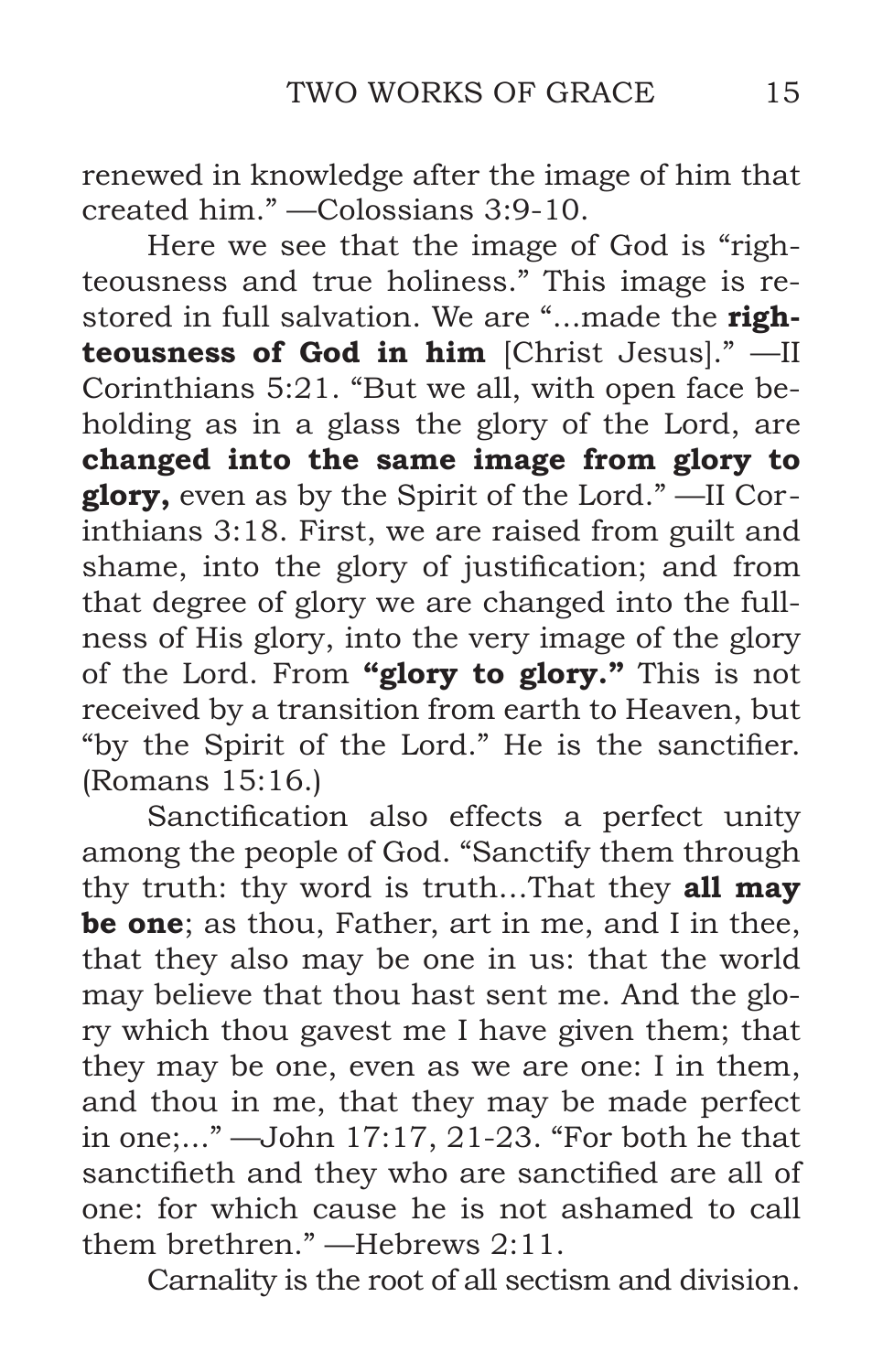(I Corinthians 3:1-3.) Sanctification takes out this "root" (read Hebrews 12:15; Matthew 13:15), and thus removes the cause. The result is, God's people flow together in a perfect unity. The fruits of this unity are: "one heart and one soul" (Acts 4:31-33); "one mind" (II Corinthians 13:11; I Peter 3:8); "all speak the same thing" (I Corinthians 1:10); all have "one faith" (Ephesians 4:5-6); "one spirit" (I Corinthians 6:17); all "strive together" (Philippians 1:27); "rejoice together" (I Corinthians 12:26); "assemble together" (Hebrews 10:25); and "see eye to eye" (Isaiah 52:8). All belong to but "one" organized body, or church—the "Church of God." (Read John 10:16; Romans 12:4-5; Ephesians 4:4; Colossians 1:24.)

Weighed by the above scriptures, sectarian holiness professors are found wanting, and will be wanting in the Day of Judgment. But in order to cover their "nakedness" these professors say, "We are one in spirit; one internally, but not one externally." Shame on such crookedness. They profess to be one in spirit, but confess that they outwardly bear the fruits of division. "By their fruits ye shall know them." Jesus prayed for a unity among His people that would be outwardly manifested, so "that the world might believe."

The secret of this unity is, "God above all, and through all, and in you all;" and "God is love." (Ephesians 4:6; I John 4:8.) "That their hearts might be comforted, being knit together in love,..." —Colossians 2:2. "By this shall all men know that ye are my disciples, if ye have love one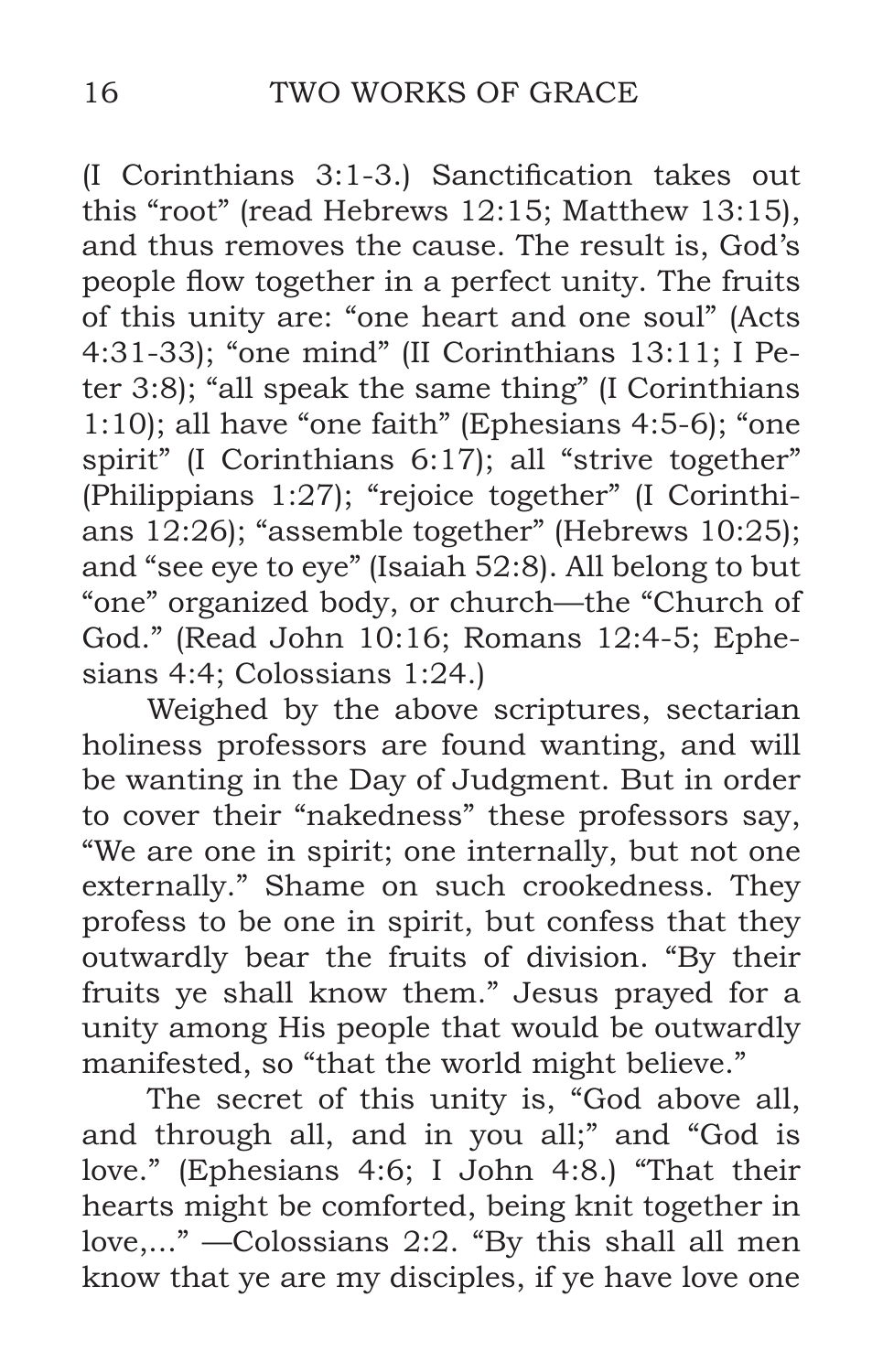to another." —John 13:35. "Who shall separate us from the love of Christ?..." —Romans 8:35.

### **Time of Receiving**

There are different ideas extant in the world concerning the time of receiving this experience. Some say, at death; others, in death; and there are those who place it at the resurrection. This being an important point, we will carefully examine the Word upon it. Sanctification is a state of grace included in God's uttermost salvation, and the Word plainly tells us that the time to receive it is **"now."**  (II Corinthians 6:2.) When Jesus prayed for the sanctification of all believers, He said, "I pray not that thou shouldest take them out of the world [that was not the object], but that thou shouldest keep them from the evil." —John 17:15. "And the very God of peace sanctify you wholly; and I pray God your whole spirit and soul and body be preserved blameless unto the coming of our Lord Jesus Christ." —I Thessalonians 5:23.

The coming of our Lord will be the hour of the general resurrection of all the dead. (I Thessalonians 4:16-17; John 5:28-29.) This being true, the above scripture positively refutes the theory that sanctification is received in the resurrection, or is only attainable at death. It clearly teaches that God bestows His sanctifying grace upon man here, and that it preserves him, body, soul and spirit, from all evil, even **"unto"** the coming of our Lord Jesus Christ. Of course, the retaining of this experience is conditional. On the part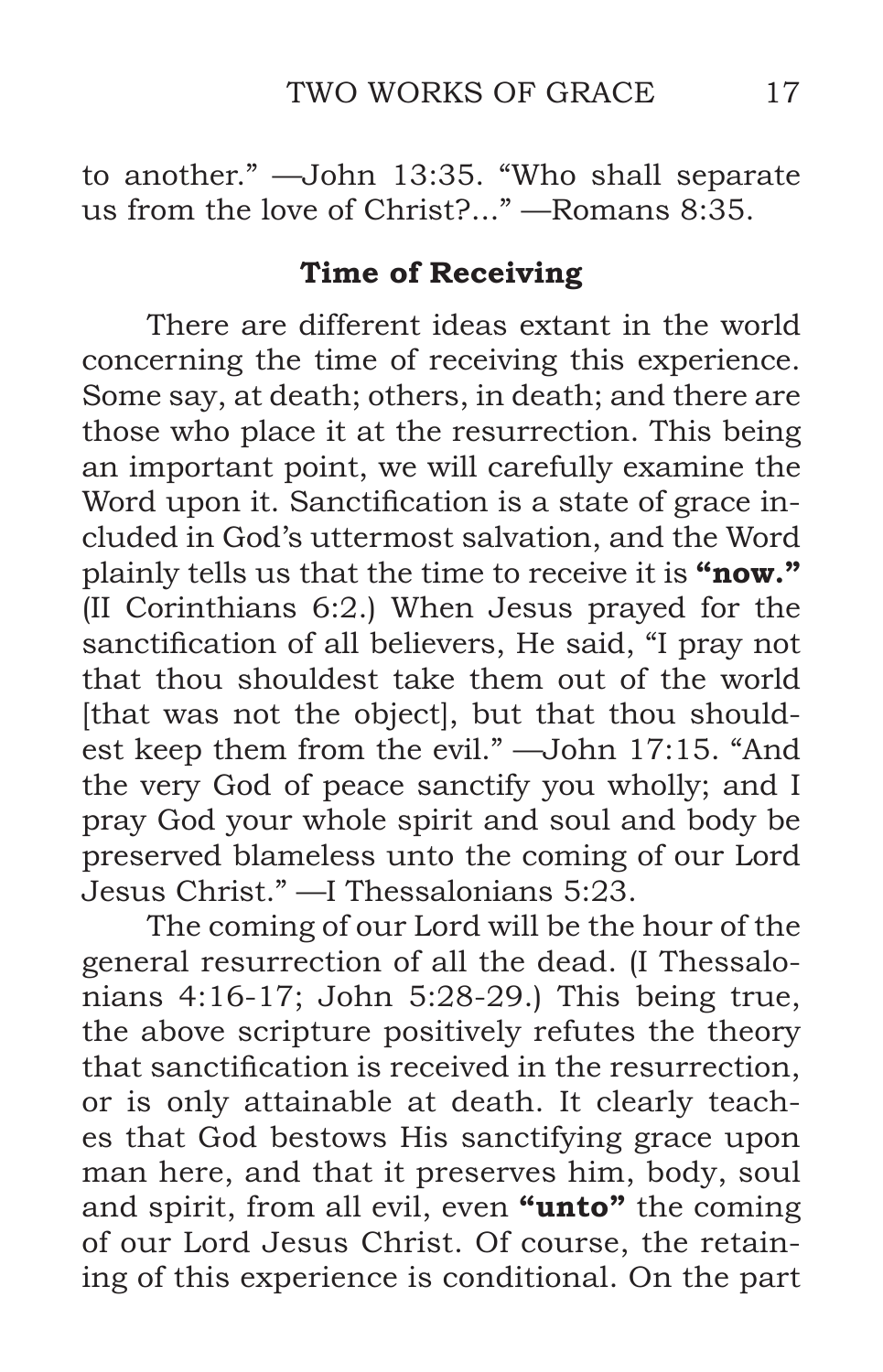of man perfect obedience is required. Again, we have already clearly proved that in sanctification man is perfectly delivered from all inbred depravity or sin, and is restored into the perfect image of God.

The question under consideration is, When is this attainable? Let the Word answer. "But **now** [not at death, in death, or at the resurrection] being made free from sin, and become servants to God, ye have your fruit unto holiness, and the end everlasting life." —Romans 6:22. "**Being** then made free from sin, ye became the servants of righteousness." —Romans 6:18. "**Knowing this,** that our old man **is crucified** with him, that the body of sin might be destroyed, that henceforth we should not serve sin. For he that is dead [dead with Christ, verses 8-10] **is freed from sin**." —Romans 6:6-7. "...How shall we, that **are** dead to sin, live any longer therein?" —Romans 6:2.

"Little children, let no man deceive you: he that doeth righteousness is righteous, even as he [God] is righteous." —I John 3:7. Where? Answer— "For the grace of God that bringeth salvation hath appeared to all men, Teaching us that, denying ungodliness and worldy lusts, we should live soberly, righteously, and godly, **in this present world.**" —Titus 2:11-12. "And every man that hath this hope in him purifieth himself, even as he [God] is pure." —I John 3:3. Where? Answer— "Herein is our love made perfect, that we may have boldness in the day of judgment: because **as he is, so are we in this world.**" —I John 4:17.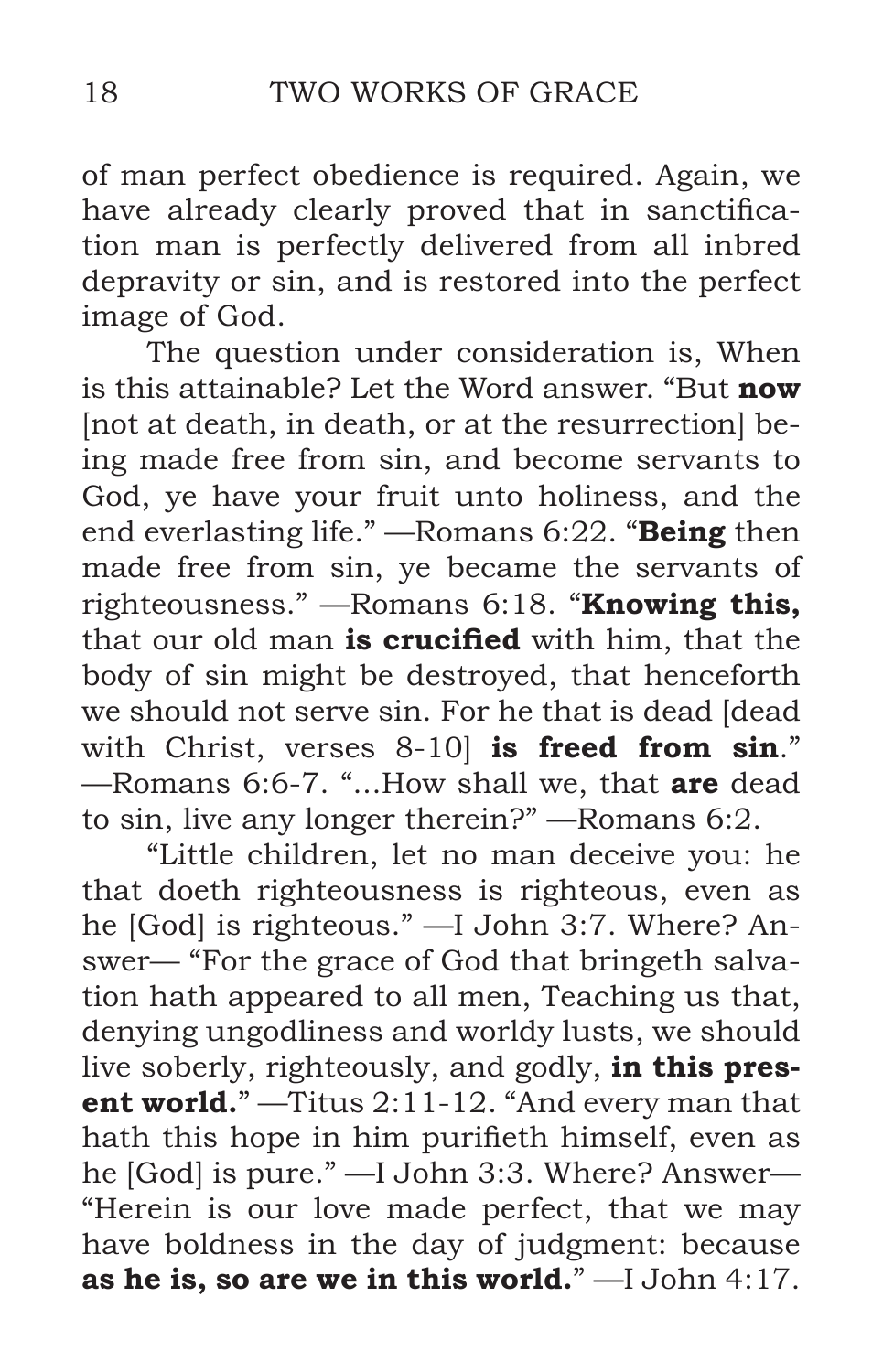"The oath which he sware to our father Abraham, That he would grant unto us, that we being delivered out of the hand of our enemies might serve him without fear, In holiness and righteousness before him, **all the days of our life.**" —Luke 1:73-75.

We could multiply texts of scripture, but we deem these sufficient. We will now notice that men in the past have attained to this experience, and lived it in this world. Paul, writing to the Corinthian brethren addressed them thus: "Unto the church of God which is at Corinth, to them that **are sanctified** in Christ Jesus, called to be saints,..." —I Corinthians 1:2. "...But ye are sanctified,...by the Spirit of our God." —I Corinthians 6:11. While many of the Corinthian brethren were "yet carnal," some of them had gone on to the "second grace" and were sanctified.

Jude addressed his epistle to sanctified saints. "Jude, the servant of Jesus Christ, and brother of James, to them that **are sanctified by God the Father,** and preserved in Jesus Christ, and called." —Jude 1.

"Howbeit we speak wisdom among them that are perfect:..." —I Corinthians 2:6. "But ye are a chosen generation, a royal priesthood, an **holy nation**,..." —I Peter 2:9. "Wherefore, holy brethren, partakers of the heavenly calling,..." —Hebrews 3:1. "I charge you by the Lord that this epistle be read unto **all the holy brethren**." —I Thessalonians 5:27.

Paul's testimony. "Let us therefore, as many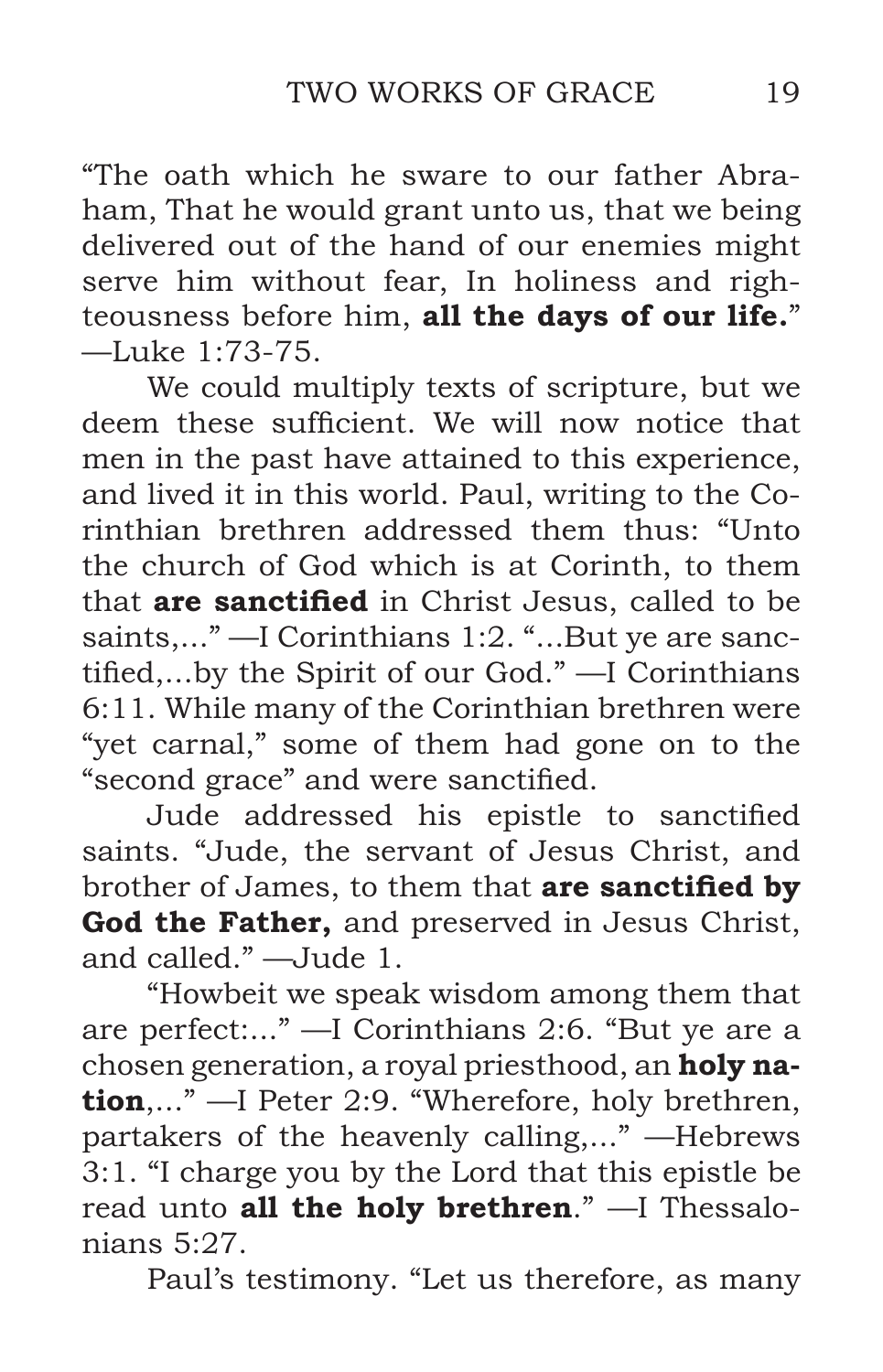as be perfect, be thus minded:..." —Philippians 3:15. "...How shall we, that are dead to sin, live any longer therein?" —Romans 6:2. "Ye are witnesses, and God also, how holily and justly and unblameably we behaved ourselves among you that believe." —I Thessalonians 2:10. "I am crucified with Christ: nevertheless I live; yet not I, but Christ liveth in me: and the life which I now live in the flesh I live by the faith of the Son of God, who loved me, and gave himself for me." —Galatians 2:20.

God is no respecter of persons. His salvation is for "all people." It is placed on record that men in the past were sanctified, and lived holy and unblameable lives in this present world; and, thank God, this experience is attainable, and can be lived and enjoyed today. "For the promise is unto you, and to your children, and to all that are afar off, even as many as the Lord our God shall call." —Acts 2:39.

### **Sanctification Fits Us For Heaven**

"Follow peace with all men, and holiness, without which no man shall see the Lord." —Hebrews 12:14. **"Peace be pursuing, and sanctification, without which no one shall see the Lord."** —Revised, Rotherham's and Interlinear Translations. "Blessed are the pure in heart: for they shall see God." —Matthew 5:8. "Mark the perfect man, and behold the upright: for the end of that man is peace." —Psalm 37:37. "Herein is our love made perfect, that we may have bold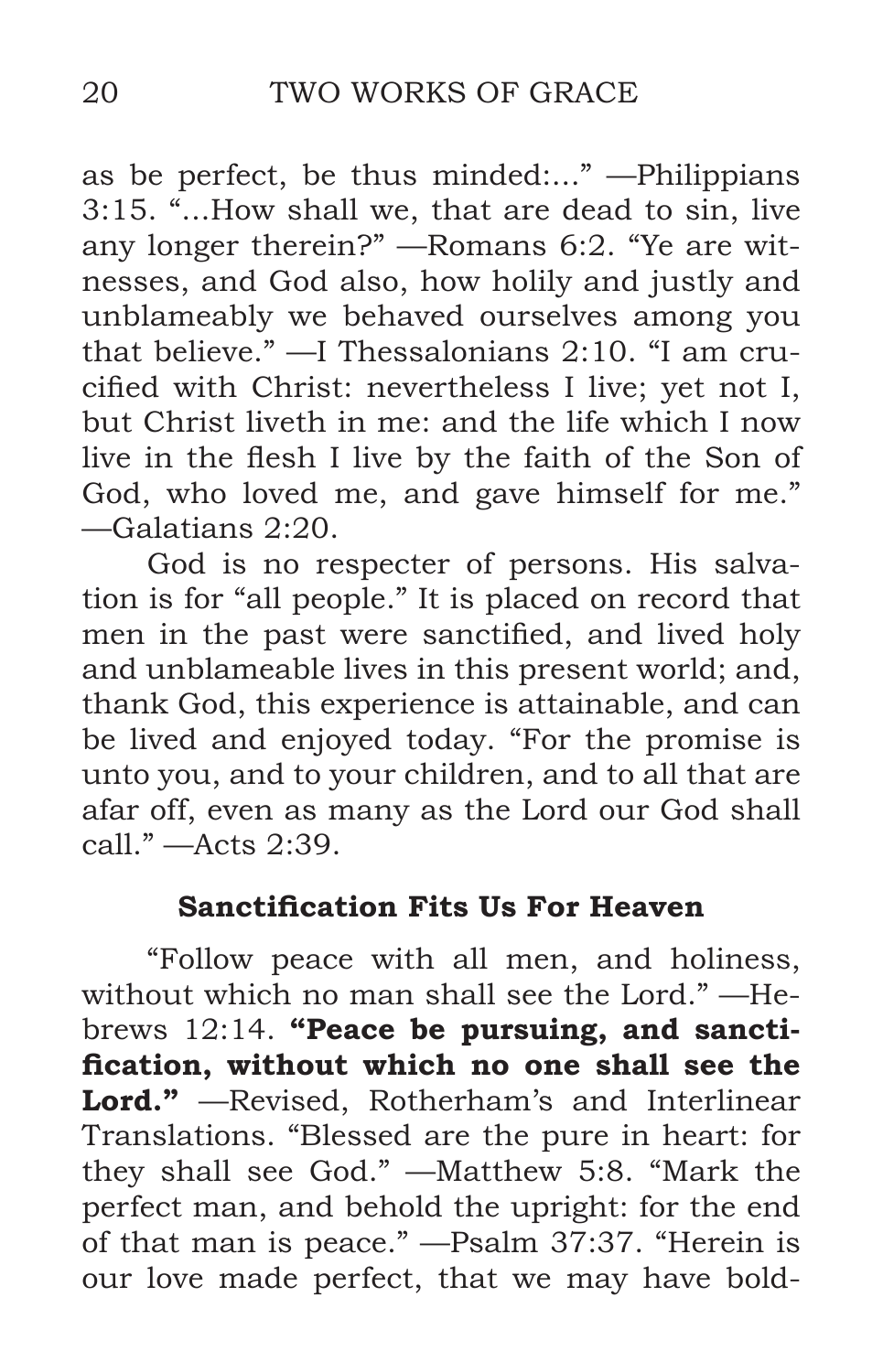ness in the day of judgment: because as he is, so are we in this world." —I John 4:17. "...So an entrance shall be ministered unto you abundantly into the everlasting kingdom of our Lord and Saviour Jesus Christ." —II Peter 1:11.

Before closing this chapter, I believe it will be to the glory of God to answer a few questions, which very often arise in the minds of those seeking light.

Question 1. Since infants have hereditary sin in their hearts (and no sin can enter Heaven), how can such be saved who die in infancy?

Question 2. People who were justified, and lived to all the light they had, yet died without having light on sanctification—are they lost?

Question 3. Can a person retain an experience of justification, and refuse or neglect to seek the experience of entire sanctification, when they have received proper light upon it?

Answer 1. They are in a state of innocency, and are not accountable. Though possessed with an unrighteous nature, for this they are not responsible. It is hereditary. It came through the fall. The blood of Christ atones for this sin, and the child sweeps through to Glory. "...Behold the Lamb of God, which taketh away the sin of the world." —John 1:29. All children who die in infancy are saved. Jesus said, "Of such is the kingdom of heaven."

Answer 2. God only holds man responsible according to the light received. "...For unto whomsoever much is given, of him shall be much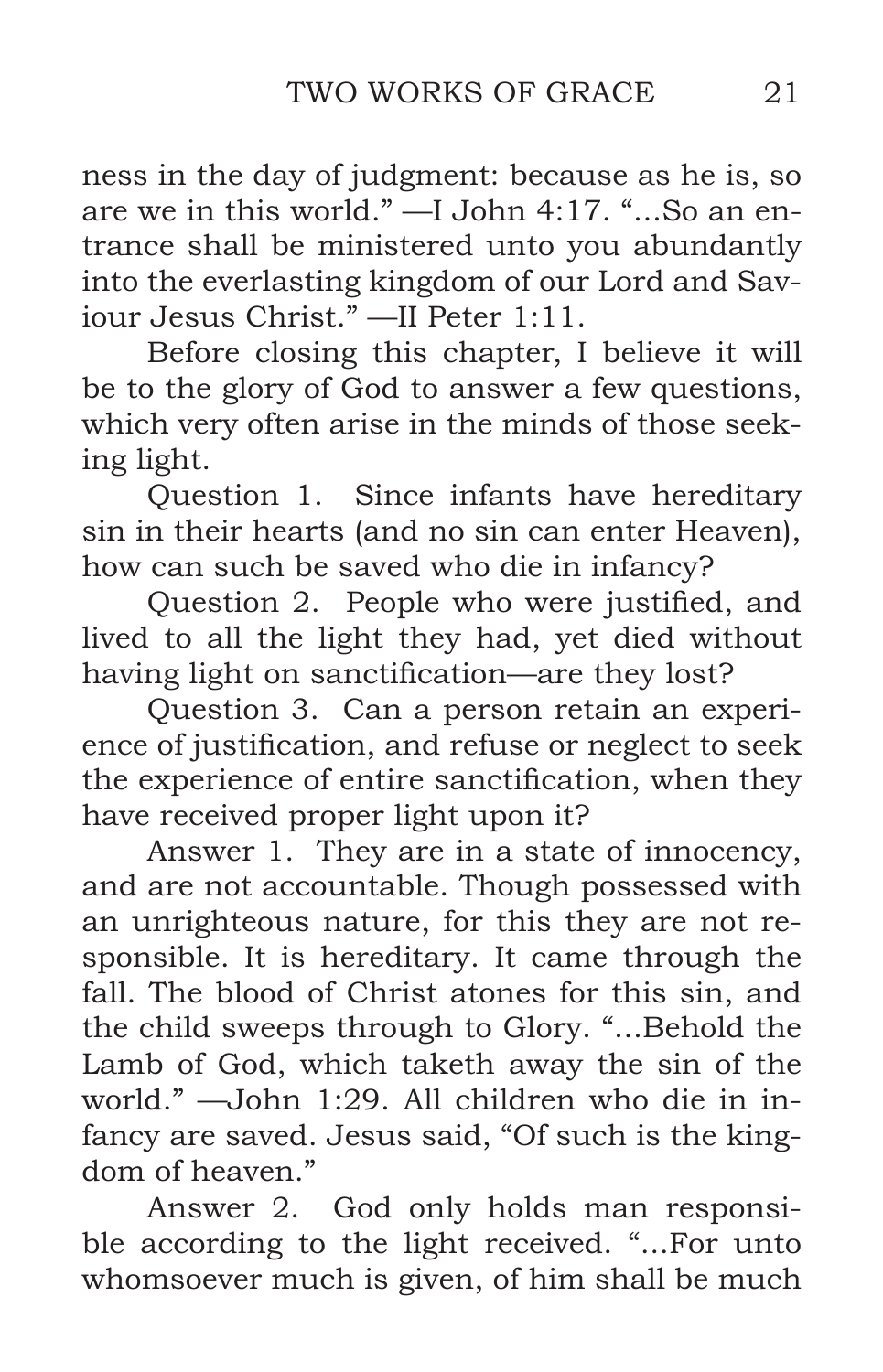required:..." —Luke 12:48. No man with a clear experience of justification is lost should he die without having light and opportunity to be wholly sanctified. Such have free admission through the atoning blood of Christ, which removes the sin, and the soul enters into the eternal joys of the Lord.

Answer 3. "...Walk while ye have the light, lest darkness come upon you:..." —John 12:35. "...That servant, which knew his lord's will, and prepared not himself, neither did according to his will, shall be beaten with many stripes." "...This is the will of God, even your sanctification,..." —I Thessalonians 4:3. In the following chapters we shall prove by positive scripture that **sanctification** is a **work of grace** wrought in the heart subsequent to justification.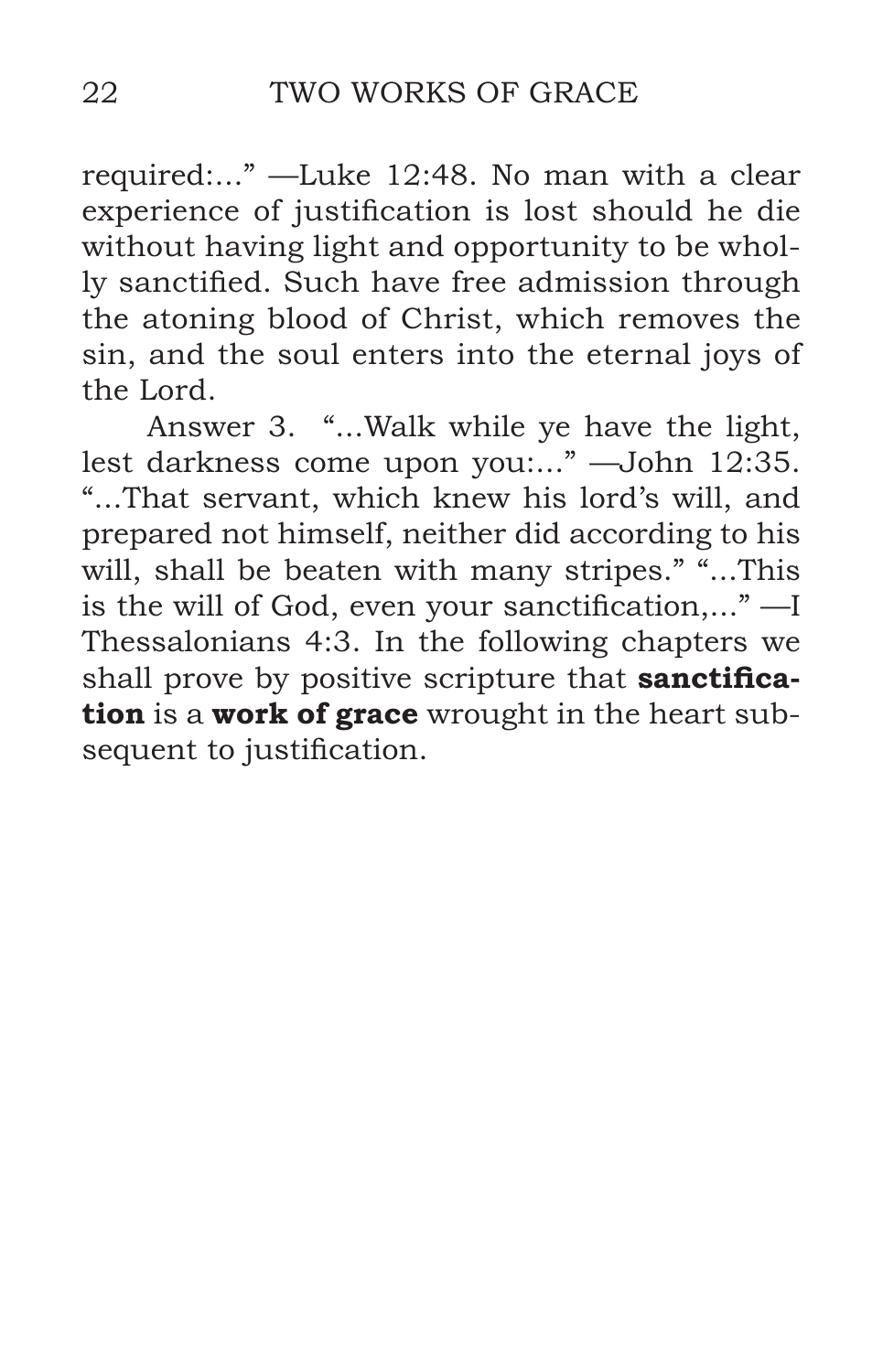### **THE CREATION**

<span id="page-24-0"></span>"And God said, Let us make man in our image, after our likeness:... So God created man in his own image, in the image of God created he him; male and female created he them." —Genesis 1:26-27. It was the divine plan of God before the creation of the world to have a pure and holy people to serve Him here upon the earth. We read that "he hath chosen us in him before the foundation of the world, that we should be holy and without blame before him in love." —Ephesians 1:4.

Man as he came from the hand of God, in the morning of creation, was pure and holy, in "God's own image and likeness." It was not the "outer man"—body—that God created in His likeness, (as blind Advents and all "no-soulists" teach), but the "inner man"—soul. God is a Spirit. God is holy. And the image in which He created man is clearly stated to be "righteousness and true holiness." (Colossians 3:9-10. Ephesians 4:23-24.) This image, man lost through the fall; but it is restored to us through the redemption of Christ. (II Corinthians 3:18.) So man, in the morning of creation, was as pure and holy as his Maker. He walked and talked with God.

### **MAN'S FALL, AND THE RESULT; SIN IN TWO FORMS**

The enjoyment of this blessed state could only be retained upon conditions. God laid down a law or commandment for man to obey. The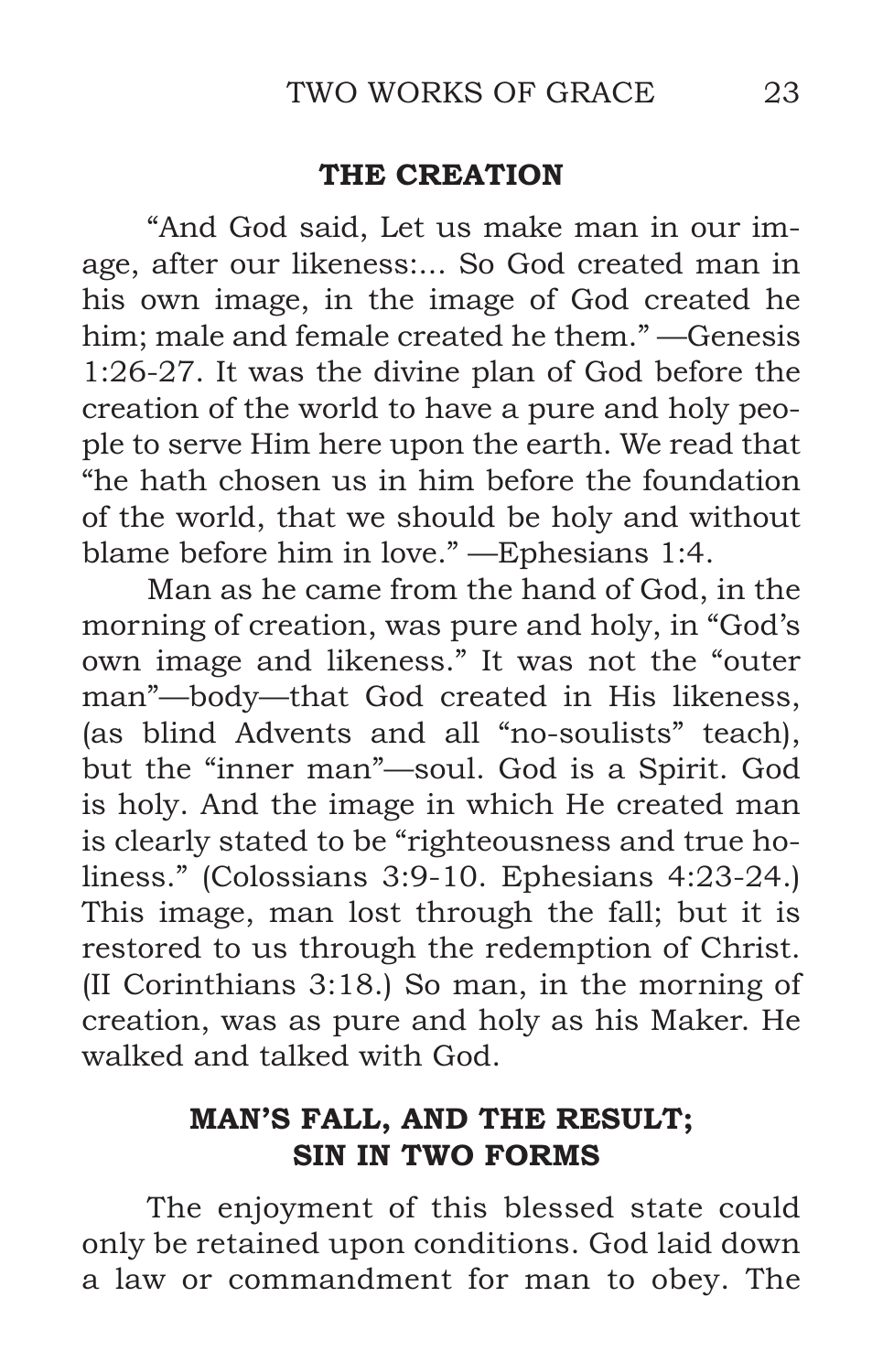penalty attached for breaking this law was death and a forfeiting of that blessed state which he held and enjoyed. "And the LORD God took the man, and put him into the garden of Eden to dress it and to keep it. And the LORD God commanded the man, saying, Of every tree of the garden thou mayest freely eat: But of the tree of the knowledge of good and evil, thou shalt not eat of it: for in the day that thou eatest thereof thou shalt surely die." —Genesis 2:15-17.

But by listening to the subtle reasoning of the devil, man disobeyed and broke the commandment of God. And just as God had said, he died—not a literal death of the body, but a spiritual death. "...The soul that sinneth, it shall die." —Ezekiel 18:4, 20. The very moment a man sins, it separates him from God, and he dies (spiritually).

All who transgress the law of God are said to be "dead in trespasses and sins." (Ephesians 2:1, 5.) Thus man lost the divine image in which God had created him, and fell to the plane of sin. As a result of this, since that time, people are born into this world in **man's** likeness and image. (See Genesis 5:3.) That is, a depraved nature was inherited from our fore parents, which has passed upon the whole human family.

"...The imagination of man's heart is evil from his youth;..." —Genesis 8:21.

"The wicked are estranged from the womb: they go astray as soon as they be born, speaking lies." —Psalm 58:3.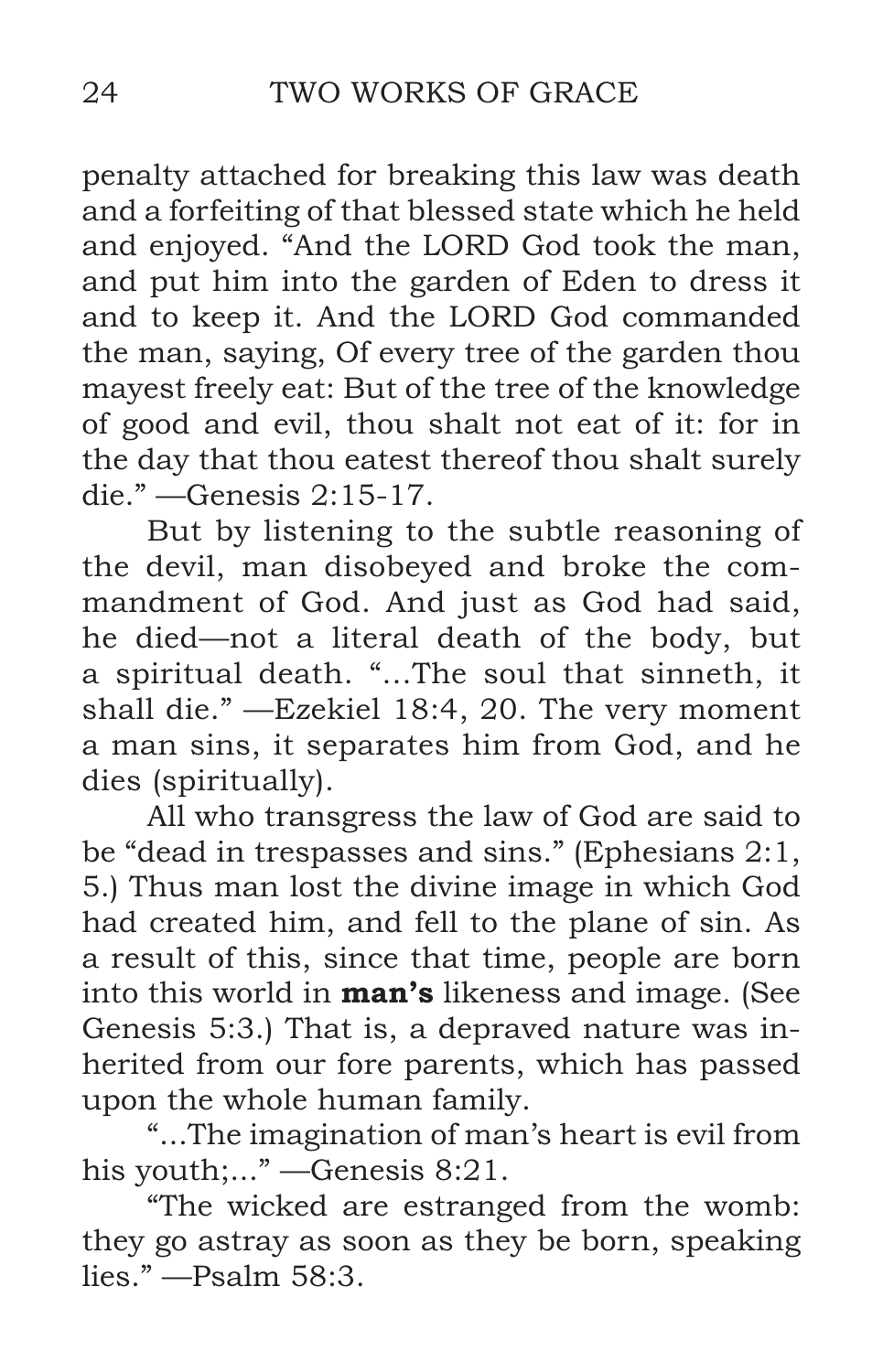"Behold, I was shapen in iniquity; and in sin did my mother conceive me." —Psalm 51:5.

"Man that is born of a woman is of few days, and full of trouble…Who can bring a clean thing out of an unclean? not one." —Job 14:1, 4.

"...And were **by nature** the children of wrath, even as others." —Ephesians 2:3.

Now if a man is sinful from youth, birth, and even from conception, it is evident that he is born with the germ of sin in his heart. It is sin in "nature"—sin as a moral element, or bent to evil. If then humanity is sinful by birth, in whom could the degenerate nature have started, but in him through whom the human family fell?

Adam is the medium through whom all sin has entered the world. "Wherefore, as by one man [Adam] sin entered into the world,..." —Romans 5:12. "...Death reigned from Adam to Moses, even over them that had not sinned after the similitude of Adam's transgression,..." —Romans 5:14. "...Through the offense of one many be dead,..." —Romans 5:15. "...The judgment was by one to condemnation,..." —Romans 5:16. "...By one man's disobedience many were made sinners,..." —Romans 5:19.

Observe also that in I Corinthians 3:1-3, Paul shows that carnality (the Adamic nature) remains in the heart after spiritual birth, which is positive proof that it is inherited; for justification removes all acquired sin. This inherited nature is styled in the scriptures: "besetting sin" (Hebrews 12:1), "body of sin," the "old man" (Romans 6:6), "flesh"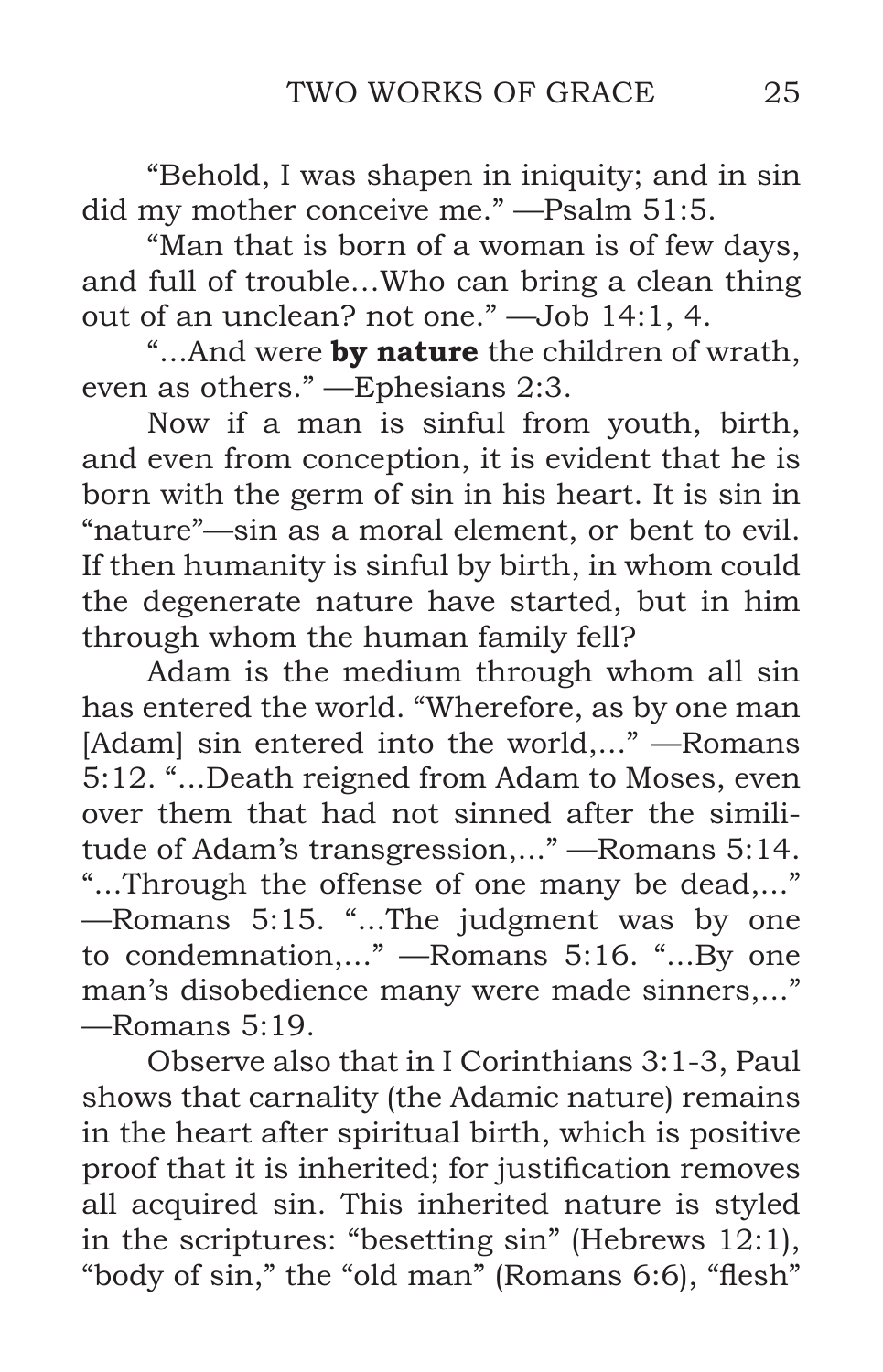<span id="page-27-0"></span>(Galatians 5:17-18; Romans 8:7-9), "carnal mind" (Romans 8:7), "carnality" (I Corinthians 3:1-3), "works of the devil" (I John 3:8), "uncleanness" (Zechariah 13:1).

**Sins,** in the plural, are those actual transgressions which men commit from the years of accountability on. David cried unto the Lord, "... Blot out my transgressions." —Psalm 51:1. From the foregoing we clearly see that sin exists in the world in two forms: inherited sin, and actual transgressions.

### **THE ATONEMENT**

The atonement of Christ covers sin in both forms. Under the Law, men could not attain to perfection in the sense of being freed from all sin. (Hebrews 10:1-2; Ecclesiastes 7:20.) A remembrance of sins was made once every year. (Hebrews 10:3-4.) The high priest took the blood of bulls and of goats and offered it for himself and for the errors of the people. (Hebrews 9:7, 12-13.) "...The way into the holiest of all [entire sanctification] was not yet made manifest,..." —Hebrews 9:8. They were only sanctified "...to the purifying of the flesh." —Hebrews 9:13. "...These all, having obtained a good report through faith, received not the promise: God having provided some better thing for us,..." —Hebrews 11:39-40. "For the law made nothing perfect, but the bringing in of a better hope [Christ] did;..." —Hebrews 7:19.

A Savior was promised to the world, to deliver men from sin. (Isaiah 19:20.) All people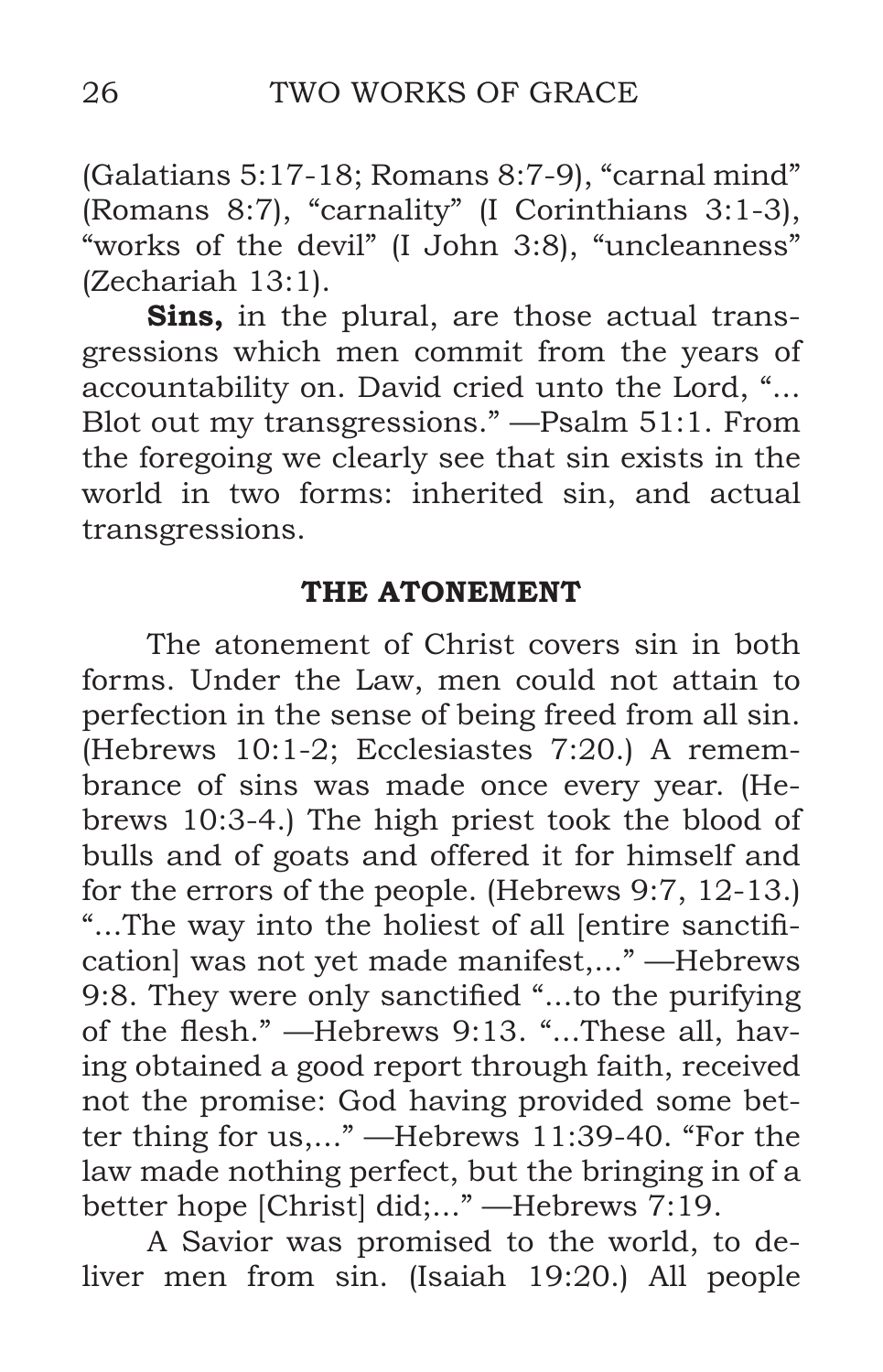<span id="page-28-0"></span>were commanded to look unto Him and be saved. (Isaiah 45:22.) He came. He is "Christ the Lord," the "Son of God." (Luke 2:8-14.) "...What the law could not do, in that it was weak through the flesh, God sending his own Son in the likeness of sinful flesh, and for sin, condemned sin in the flesh." —Romans 8:3. "...But now once in the end of the world hath he appeared to put away sin by the sacrifice of himself." —Hebrews 9:26. "He tasted death for every man." (Hebrews 2:9.) By the shedding of His own blood He "...obtained eternal redemption for us." —Hebrews 9:12. (See also I Peter 1:18-19.) Thus a fountain was opened to the house of David and to the inhabitants of Jerusalem for sin—actual transgression—and for uncleanness—inherited sin. (Zechariah 13:1.)

## **THE ATONEMENT A "DOUBLE" REMEDY**

As sin exists in two forms, so God has provided a double remedy in the atonement. "For your shame ye shall have **double**; and for confusion they shall rejoice in their portion: therefore in their land they shall **possess the double:** everlasting joy shall be unto them." —Isaiah 61:7.

First. **The blood of Christ when applied to the sinner's heart, washes away all actual transgression.**

"...Christ died for our sins according to the scriptures." —I Corinthians 15:3. "...He shall save his people from their sins." —Matthew 1:21. "Wash you, make you clean; put away the evil of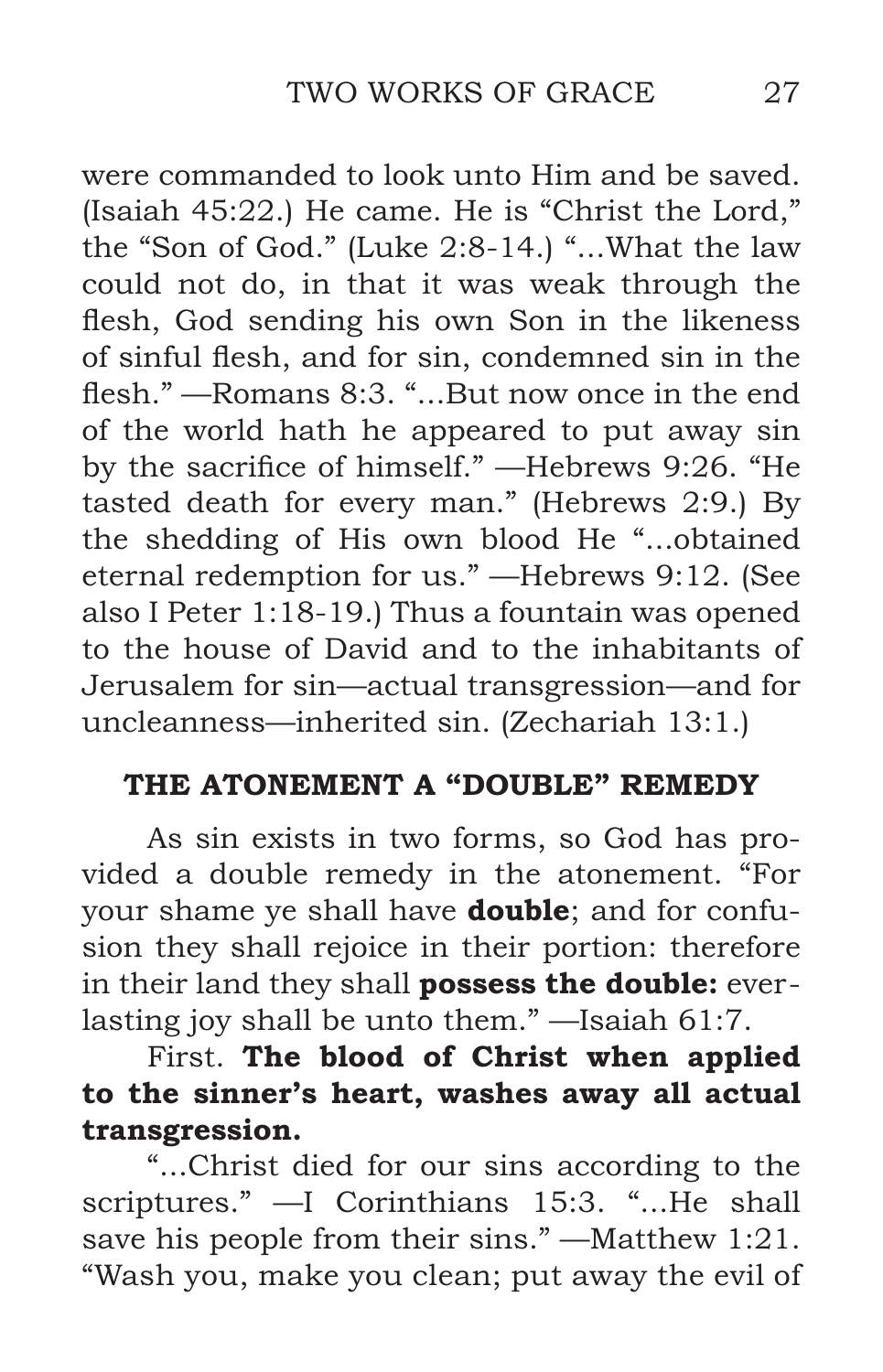your doings from before mine eyes; cease to do evil;...Though your sins be scarlet, they shall be as white as snow; though they be red like crimson, they shall be as wool." —Isaiah 1:16, 18. "...Unto him that loved us, and washed us from our sins in his own blood." —Revelation 1:5.

# Second. **The blood of Christ when applied to the believer's heart, cleanses from all inbred sin or carnality.**

"...Jesus also, that he might sanctify the people with his own blood, suffered without the gate." —Hebrews 13:12. "...If we [young converts, I John 2:12, Matthew 18:3] walk in the light, as he is in the light, we have fellowship one with another, and the blood of Jesus Christ his Son cleanseth us from all sin." —I John 1:7. "...Behold the Lamb of God, which taketh away the sin of the world."  $-$ John  $1:29$ .

Some who oppose this "double" remedy for sin, say that "God does not do His work by halves; He does complete work." To this we answer: (1.) Justification is a work of grace wrought in the heart. When God justifies a sinner, He does a complete and thorough work. (2.) Sanctification is a work of grace wrought in the heart; and when God sanctifies a believer, He does a thorough and complete work.

Under the heading of this chapter, we shall prove that two successive works of grace are clearly set forth in the New Testament, and also set forth in the Old Testament in prophecy, and in types and shadows.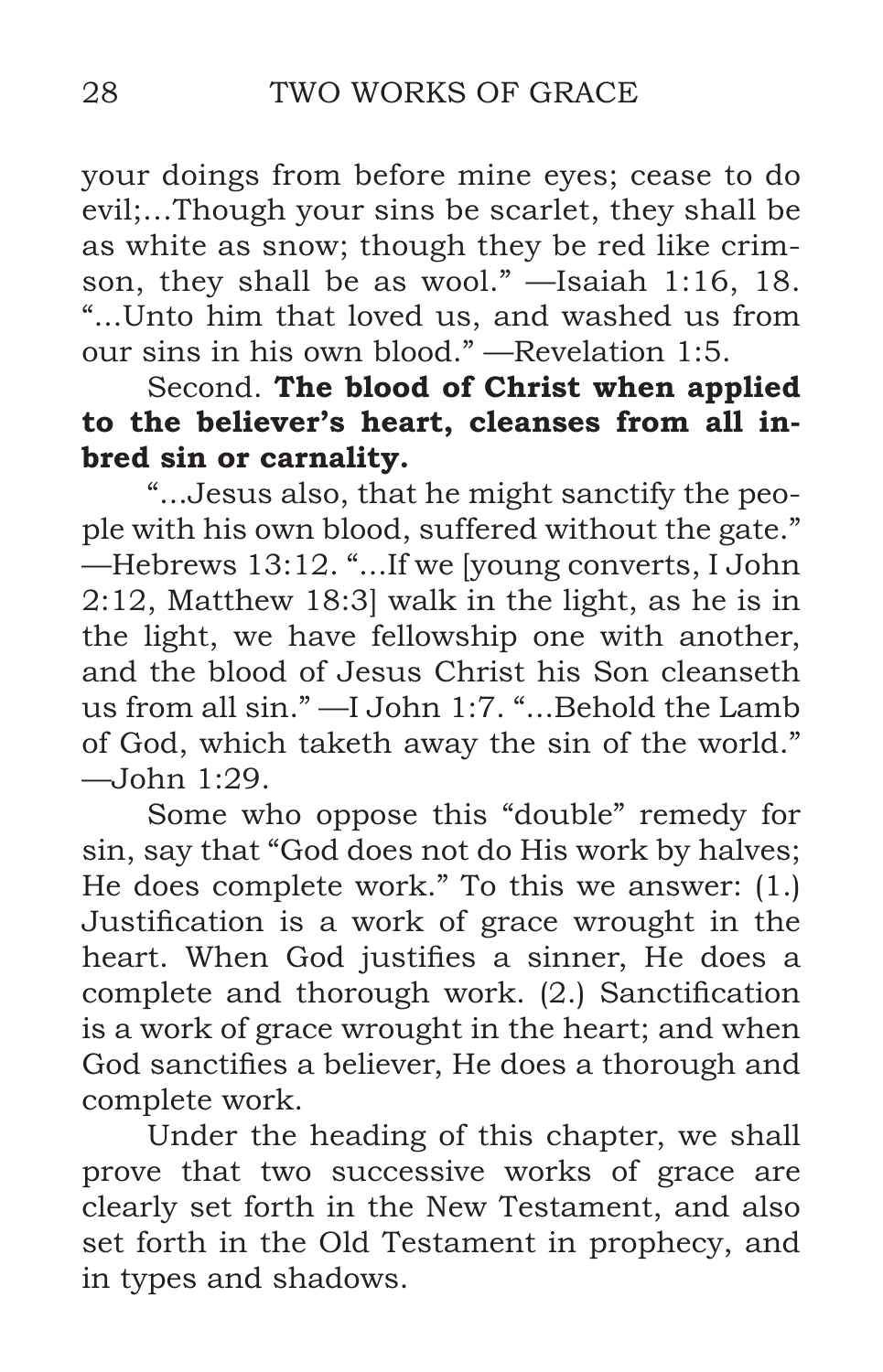### **From Egypt To Canaan**

Israel's bondage in Egypt represents the slavery of sin. Their deliverance under Moses (who was a figure of Christ), their passage through the Red Sea, and song of praise, all foreshadowed the joy of pardon. Their sojourn in the wilderness typifies the life of a justified Christian. Crossing Jordan into Canaan typifies the work of sanctification. The land of Canaan was a clear type of the glorious experience of holiness enjoyed by the people of God in this life. "For we which have believed do enter into rest,..." —Hebrews 4:3. You see, this is present. Believers **now** "do enter" by faith into the Canaan "rest."

Some in their blindness think that Canaan typifies Heaven; but this is not sound. There will be no battles to fight in Heaven as there were in literal Canaan. By many scriptures we can prove that Canaan typifies the experience of perfect holiness.

In Acts 2:39 we read that "...the promise is unto you, and to your children, and to all that are afar off, even as many as the Lord our God shall call." The promise here referred to was made to Abraham. (B. C. 1898 years.) (See Genesis 17:1-8.) God promised Abraham that his seed (which were to be as the stars of heaven, and the sand of the seashore in number) should inherit the land of Canaan for an everlasting possession. (Genesis 17:7-8.) This was never fulfilled to Abraham or the Jewish nation. In Genesis 12:1-7 we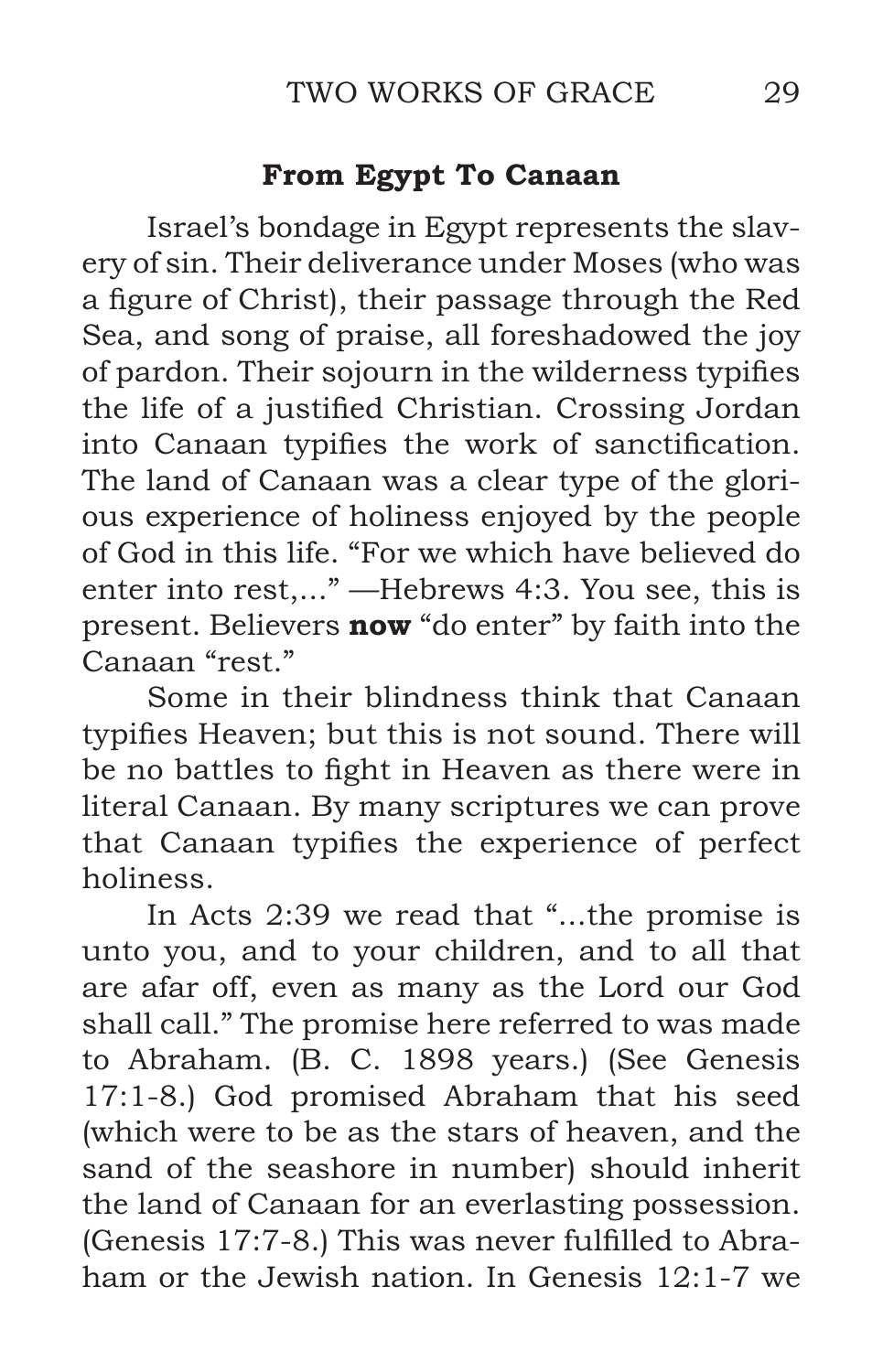read that Abraham, in obedience to God, forsook his native country and went and dwelt in literal Canaan. But God "...gave him none inheritance in it, no, not so much as to set his foot on: yet he promised that he would give it to him for a possession, and to his seed after him, when as yet he had no child." —Acts 7:1-5. (Hebrews 11:8-9.)

Here we see that Abraham never received the promise, neither his literal seed; for "...these all, having obtained a good report through faith, received not the promise." —Hebrews 11:39. But we further read that God has provided these "better things"—namely, the glorious fulfillment of this promise— "for us," who live in the Gospel dispensation. (Hebrews 11:40.) All the children of faith in this dispensation are the seed of Abraham who were to inherit this blessing. "Know ye therefore that they which are of faith, the same are the children of Abraham." —Galatians 3:7. "For ye are all the children of God by faith in Christ Jesus." —Galatians 3:26. "And if ye be Christ's, then are ye Abraham's seed, and heirs according to the promise." —Galatians 3:29.

This same truth is clearly set forth in Romans 4:13-16; namely, that the promise in Genesis 17 was not to Abraham or to his literal seed under the law, but to his spiritual seed—the children of faith under the Gospel. The blessing here promised came through Christ. "And in thy seed shall all the nations of the earth be blessed;..." —Genesis 22:18. "Now to Abraham and his seed were the promises made. He saith not, And to seeds, as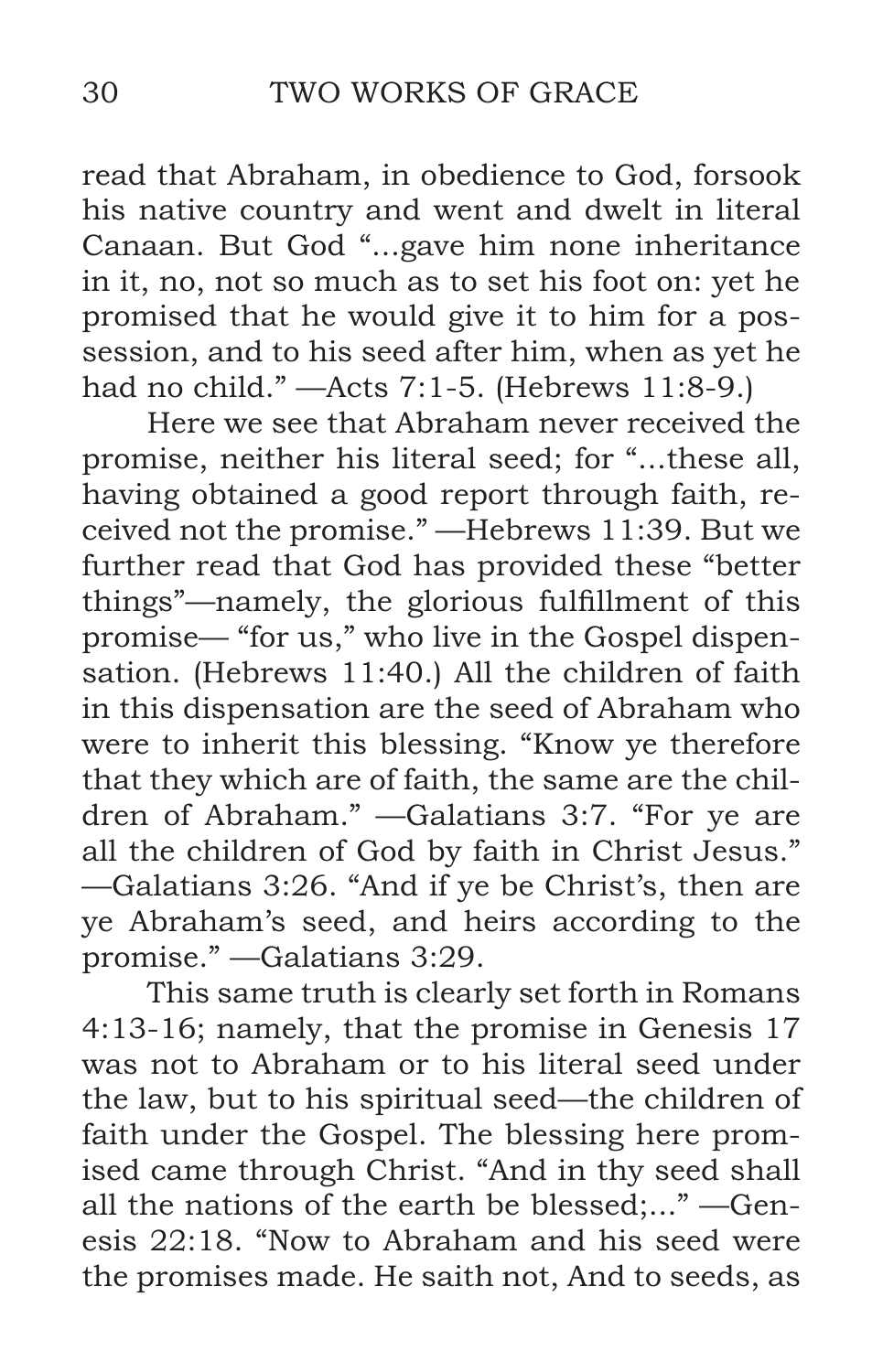of many; but as of one, And to thy seed, which is Christ." —Galatians 3:16.

What was this blessing? Answer— "Christ hath redeemed us from the curse of the law, being made a curse for us: for it is written, Cursed is every on that hangeth on a tree: That the blessing of Abraham might come on the Gentiles through Jesus Christ; **that we might receive the promise of the Spirit through faith**." —Galatians 3:13- 14. Christ instructed His disciples to tarry at Jerusalem, and wait for the **"promise of the Father,"** the "**baptism of the Holy Ghost** and fire." (Read Luke 24:49; Acts 1:4-5.) They obeyed and received the promise. (See Acts 2:1-4, 32-33.)

He (the Holy Spirit) is the sanctifier. (Romans 15:16.) "And now, brethren, I commend you to God, and to the word of his grace, which is able to build you up, and to give you an **inheritance** among all them which are sanctified." —Acts 20:32. "**...Inheritance among them which are sanctified by faith** that is in me." —Acts 26:18. "To perform the mercy **promised to our fathers,** and to remember his holy covenant [see Genesis 17:7-8.]; The **oath which he sware to our father Abraham,** That he would grant unto us, that we being delivered out of the hand of our enemies might serve him without fear, In holiness and righteousness before him, all the days of our life." —Luke 1:72-75.

This is clear and conclusive. The experience of entire sanctification, or perfect holiness, is the spiritual land of Canaan "we which have believed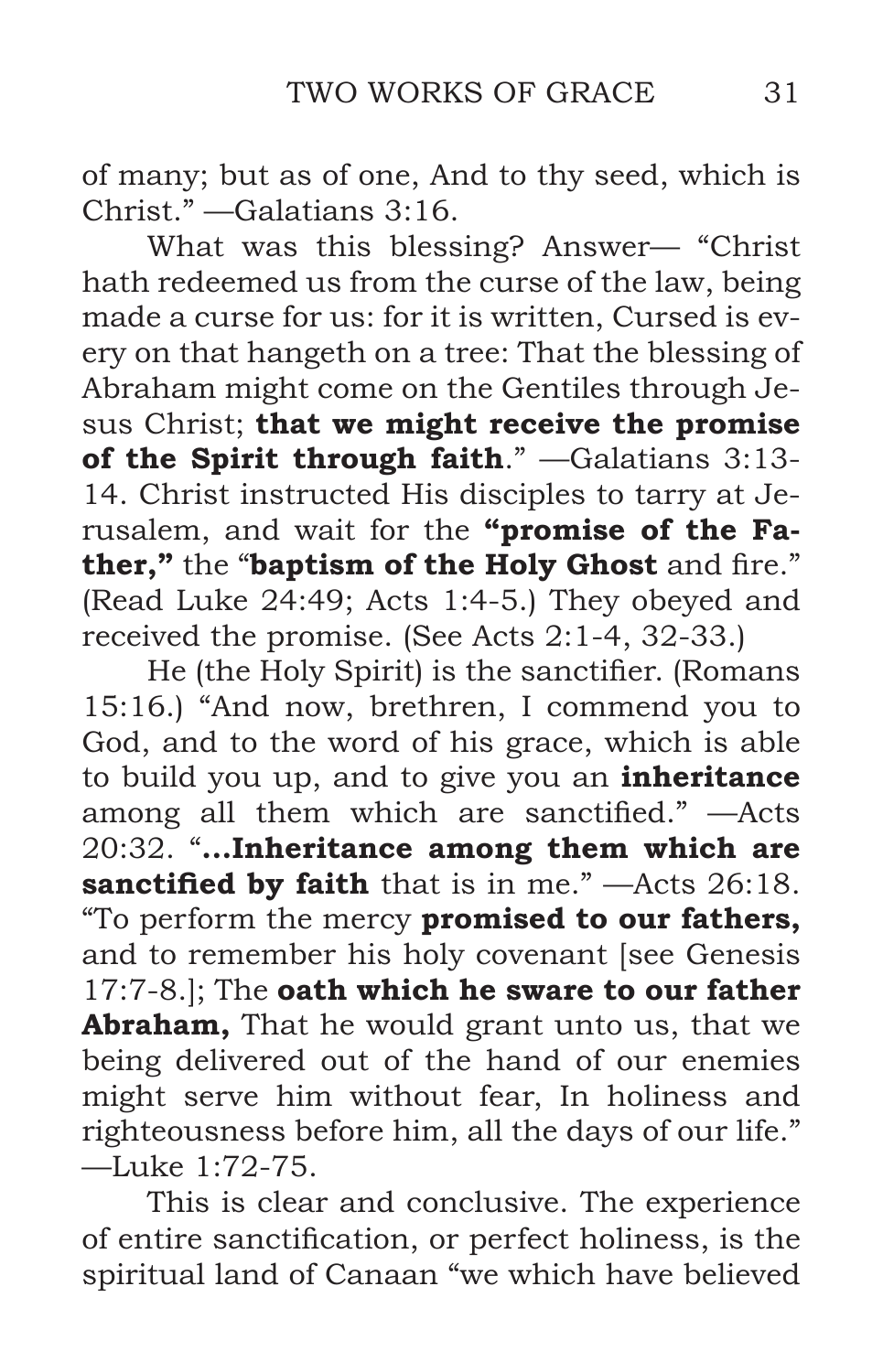do enter." Let us briefly review the above scriptures on the promise made to Abraham, and its fulfillment.

1. God made a promise to Abraham—that his seed should inherit all the land of Canaan for an everlasting possession.

2. This was never literally fulfilled. The Jewish nation under the Law never received the promise.

3. The blessing promised came through Christ.

4. Through spiritual birth men became children of God.

5. All the "children of God" (both Jews and Gentiles) in this dispensation are the seed of Abraham. As such they are **"heirs"** to the **"inheritance"** promised.

6. This inheritance is clearly stated to be **"the baptism of the Holy Spirit," "sanctification,"** or **"perfect holiness."** These terms relate to the same experience.

7. This experience is not received by a transition from earth to Heaven. It is received **"by faith,"** and can be lived and enjoyed "all the days of our life."

The above is absolute proof of two degrees of grace in Christ's salvation, each entered by faith.

# **The Jewish Tabernacle**

This tabernacle was the place wherein the children of Israel, during their sojourn in the wilderness, performed their religious exercises,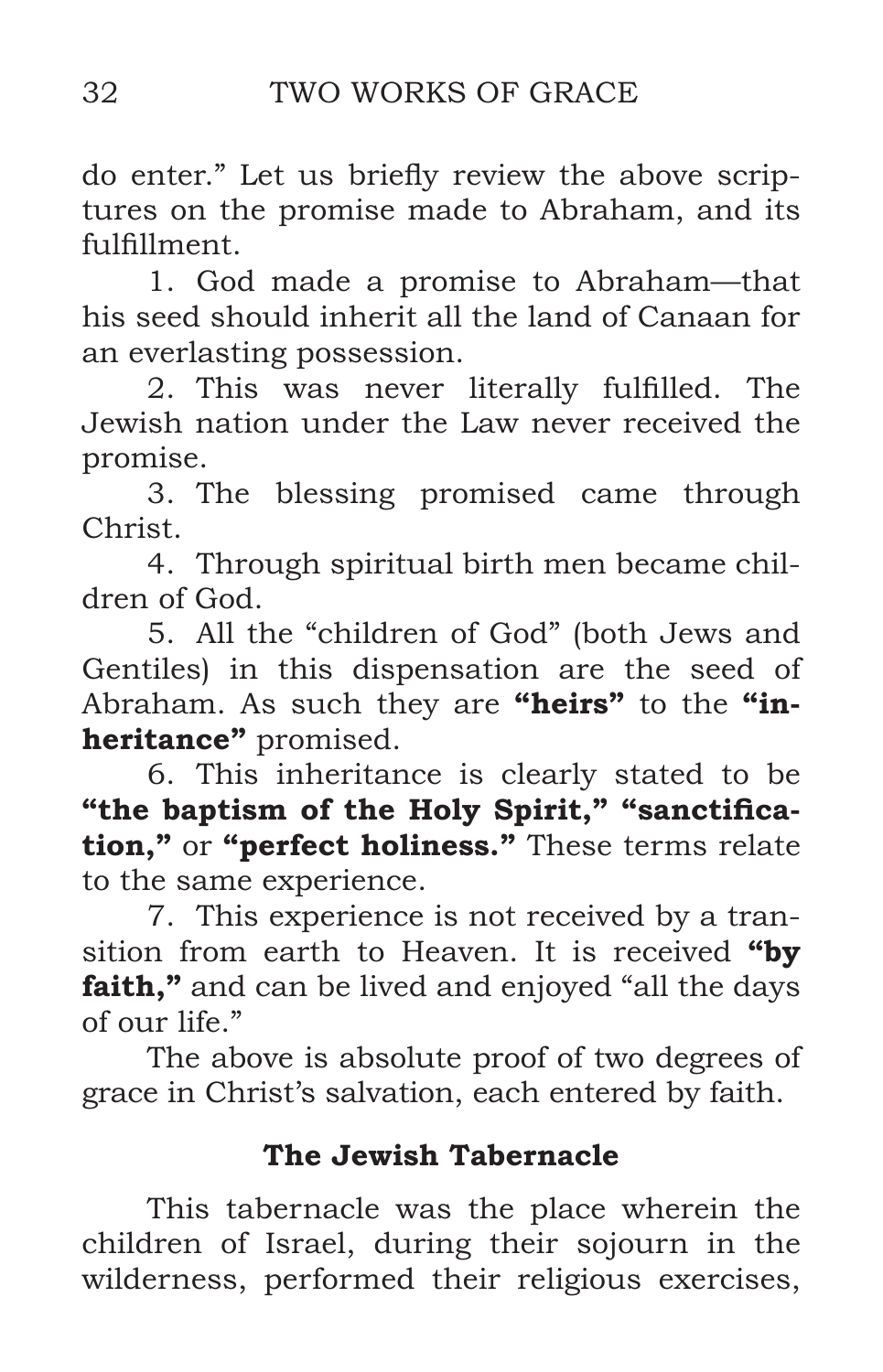offered their sacrifices and worshipped God. A description of it is given in the 26th and 27th chapters of Exodus; also in Hebrews 9:1-7. It was divided into two apartments. The first was called the sanctuary or holy place. The second was called the most holy place, or "holy of holies." A veil, or curtain, of very rich cloth divided the holy place from the most holy place.

This tabernacle was a type or "figure" of God's Church, which is a "greater and more perfect tabernacle." (Read Hebrews 9:8-11; I Timothy 3:15.) Its twofold service typifies two degrees of grace in Christ's salvation. Outside the door leading into the sanctuary, or holy place, was the brazen altar (Exodus 27:1-8), also the laver, (Exodus 30:17-21.) This typifies the sinner, "Dead in trespasses and sins," offering himself to God for pardon: also his quickening into life (Colossians 2:13) by the "washing of regeneration," (Titus 3:5) and induction by faith through Christ (John 10:7, 9) into the grace of justification. (Romans 5:1.)

Before entering through the second veil into the holy of holies, was the golden altar. (Exodus 30:1-10.) This clearly typifies a second offering or presenting of ourselves to God, before we reach the "fullness" of "eternal redemption." By closely comparing the following scriptures, you will observe that Christ is the sanctifying altar in the midst of the Church. (Hebrews 13:10-12, Matthew 23:19, Matthew 5:23-24, Isaiah 56:5,7, Psalm 46:4-5, Matthew 18:20, I John 1:7.)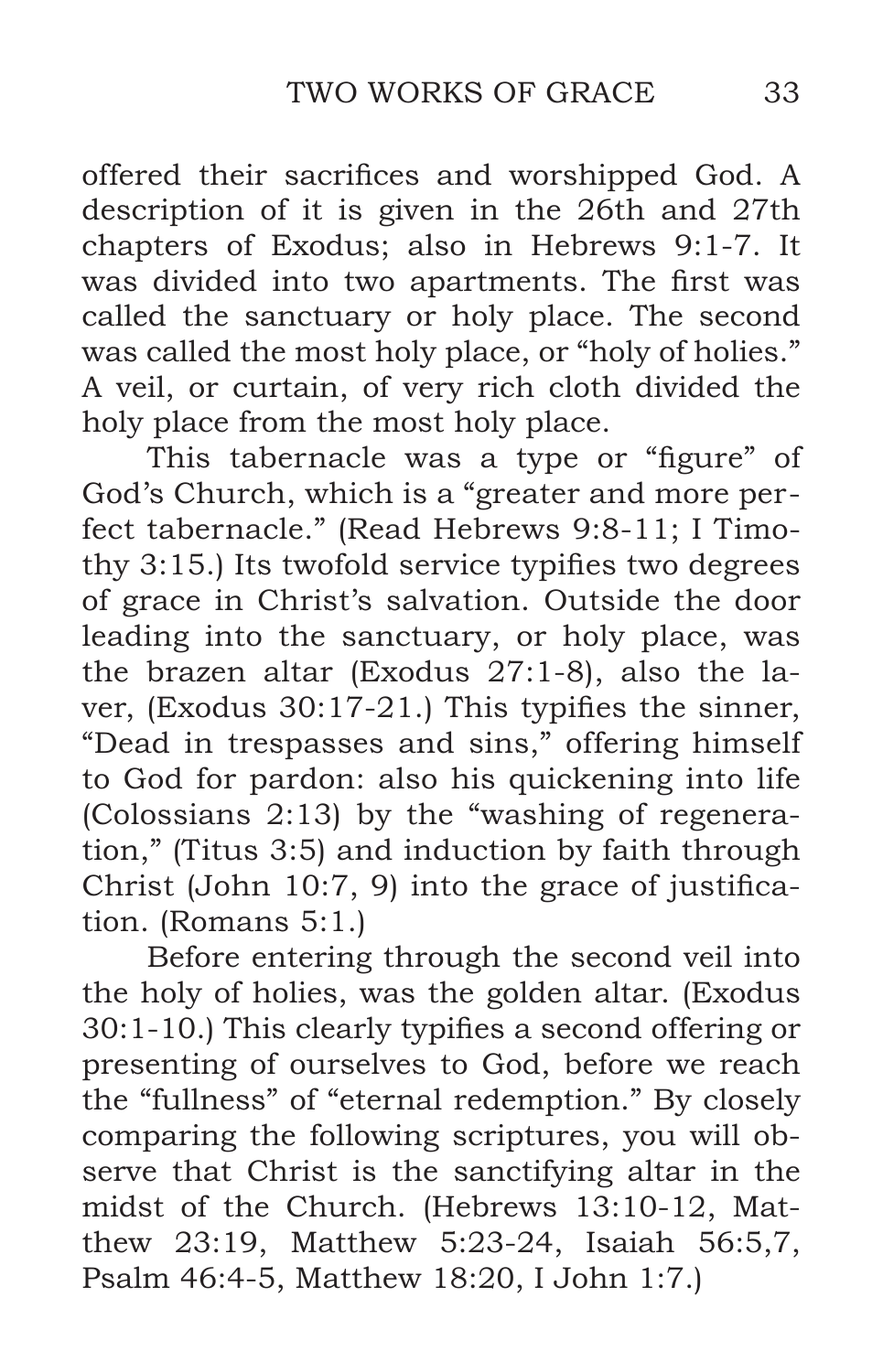All who have attained to the experience of justification, have yet the carnal nature in their hearts. So the command to them is, "Go on unto perfection," the "most holy place;" and, "This is the will of God, even your sanctification." But before entering this glorious experience, an offering of themselves must be made upon the golden altar, Christ Jesus.

Paul, writing to the Roman brethren, who were already justified, says, "...Yield yourselves unto God, as those that **are alive from the dead**, and your members as instruments of righteousness unto God." —Romans 6:13. "Present yourselves to God." —Revised. "...Even so now yield your members servants to righteousness unto holiness." —Romans 6:19. "So now present your members bound to righteousness, for sanctification." —Emphatic Diaglott. "I beseech you therefore, brethren [not sinners], by the mercies of God, that ye present your bodies a living sacrifice, holy, acceptable unto God, which is your reasonable service. And be not conformed to this world: but be ye transformed by the renewing of your mind, that ye may prove what is that good, and acceptable, and perfect, will of God." —Romans 12:1-2.

The persons here addressed are not sinners, but **"brethren,"** those that **"are alive from the dead;"** namely in a regenerated state. Such are commanded to present themselves a living sacrifice unto God **"for sanctification."** This is not to be deferred until death, but actually takes place **"now."** "So **now** present yourselves."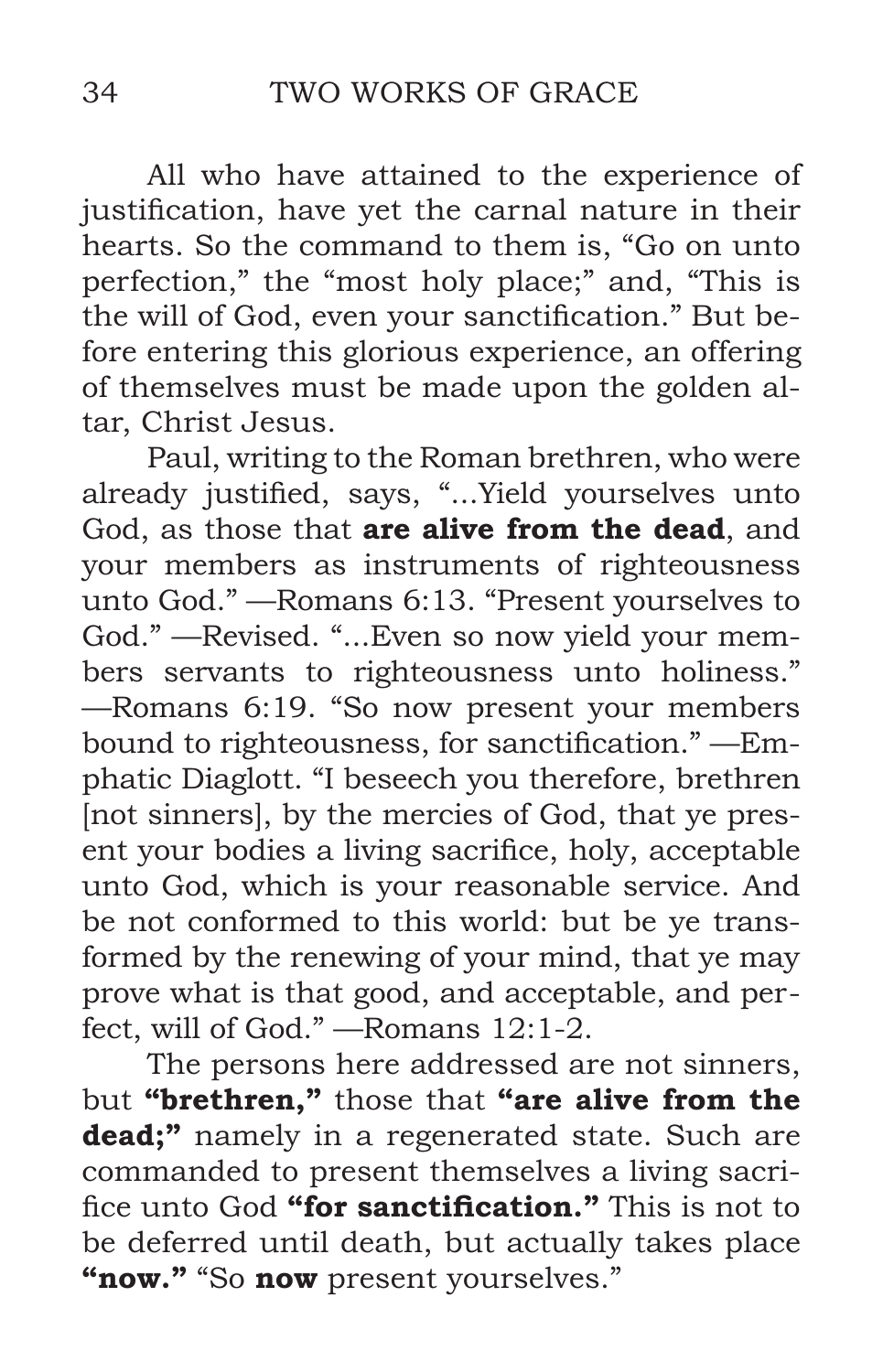This includes a perfect heart consecration of ourselves to God; an inward crucifixion to self; a complete death to carnality, self-will and reputation. It means an inward dissecting, and an entire searching out of our whole moral being, by the sword of the Spirit. (Hebrews 4:12-13.) We must take sides against self; must suffer this probing and searching out of idols to proceed until the whole realm of our moral being, the deepest point of our will, is brought under the mirror of divine truth.

This reveals many hidden "creatures" such as pride, selfishness, love of praise, anger, selfwill, false humility, stubbornness, suspicion, self-importance, harshness, carnal fear, deceit, exaggeration, unbelief, discouragement, jealousy, formality and lust. These belong to the mass of corruption called "carnality." Every creature is manifest. These inbred "enemies" now begin to plead for some life, but we must close our ears to their cries, and bring "our old man" to the cross to be "crucified," "mortified" and "destroyed." It is painful.

The "old man" dies hard. It is like taking the "right eye" or "right arm." No one but he who has passed through this deep heart-searching and self-crucifying process can form any idea of the depths and perfection to which this consecration must extend—before the end of self is reached. But the "death" route is the only route to victory.

Many go through a consecration, and are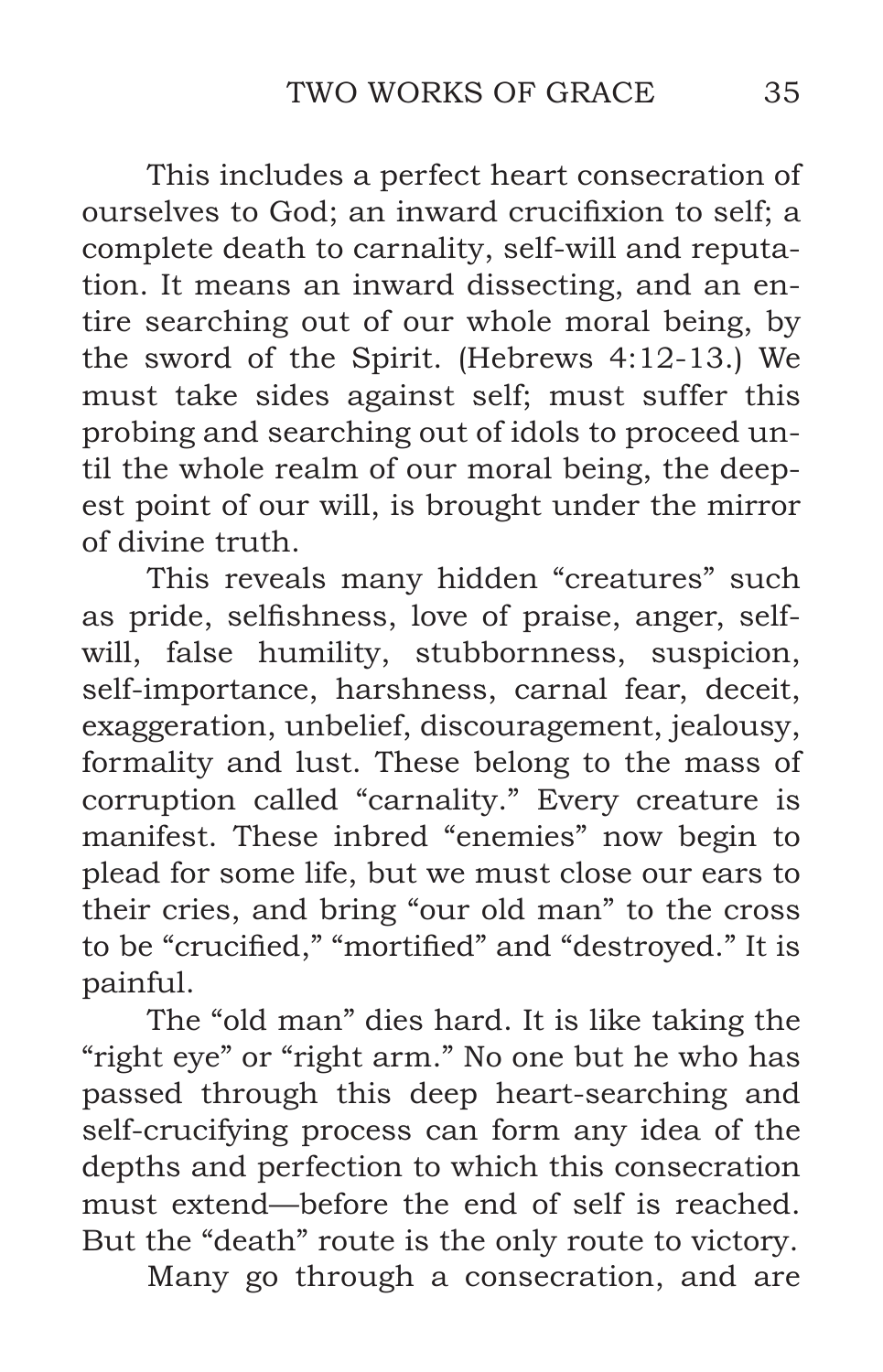instructed to "lay all on the altar," who have never seen their carnal hearts. They know nothing about real death to self and carnality. Probably, in giving themselves more fully to God, they receive a blessing, but fail to reach the bottom and get the real "baptism of the Holy Ghost and fire." Traits of carnality will be manifest in their lives, conversation, etc. Such have much trouble in their experience.

It pays to "dig deep." When the end of self is fully reached, faith mounts up to God, touches the atonement and grasps the promise of sanctification; God sends the holy fire (Mark 9:49), which consumes the dross (Malachi 3:2-3; Isaiah 1:25); and the altar, Christ—His blood—sanctifies the gift. (Matthew 23:19.) In that moment the "body of sin" is destroyed, and we "...with open face [with the veil parted] beholding as in a glass the glory of the Lord, are changed into the same image from glory to glory [from the "glory" of the holy place justification, into the "more excellent glory" of the most holy place—sanctification], even as by the Spirit of the Lord." —II Corinthians 3:18.

This is the experience that Paul referred to when he said, "For ye are dead, and your life is hid with Christ in God." —Colossians 3:3. "Having therefore, brethren, boldness to enter into the **holiest** by the blood of Jesus, By a new and living way, which he hath consecrated for us, through the veil, that is to say, his flesh; And having an high priest over the house of God; Let us draw near with a true heart in full assurance of faith,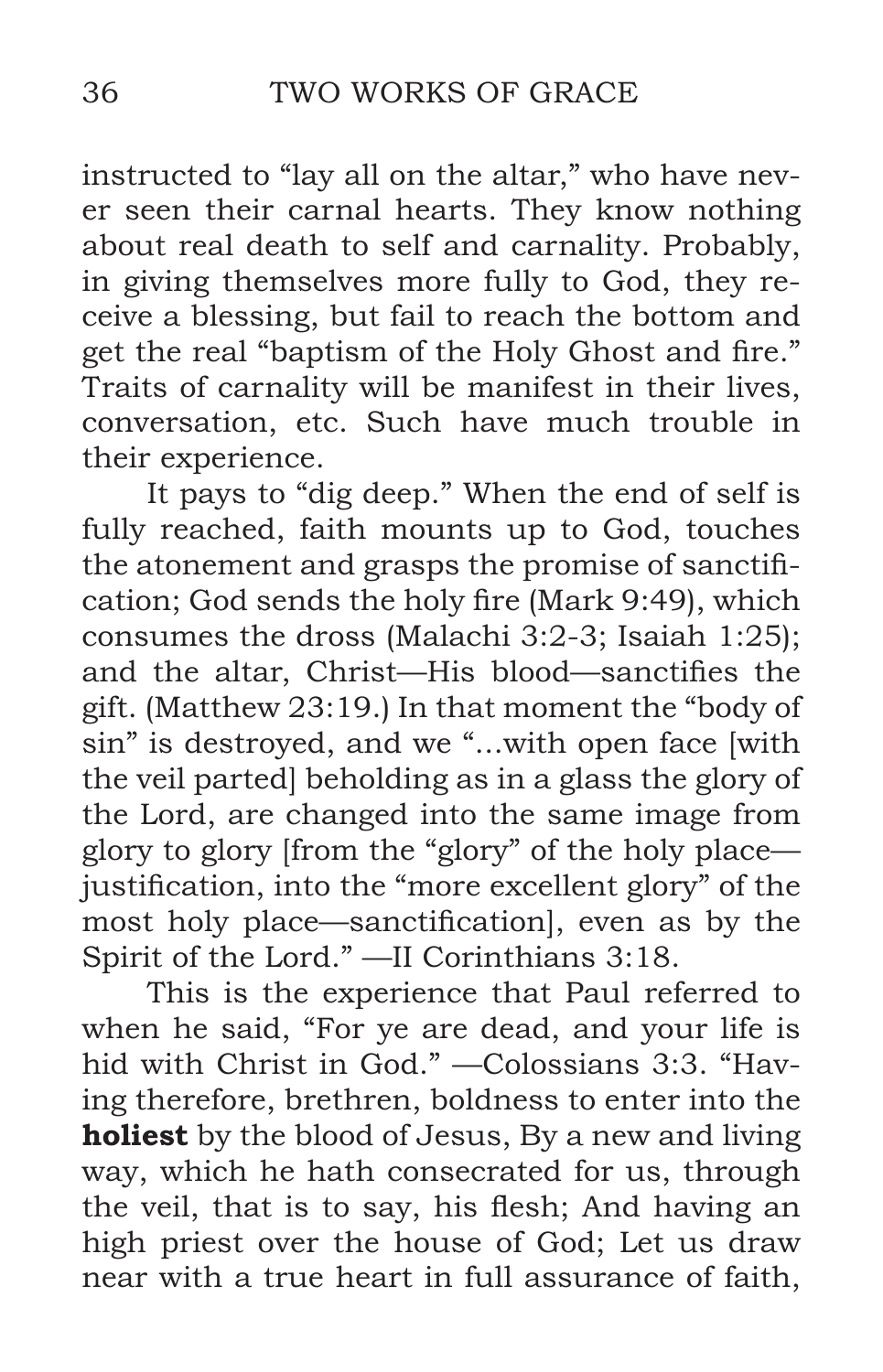having our hearts sprinkled from an evil conscience, and our bodies washed with pure water." —Hebrews 10:19-22.

Here, "brethren," who "have their hearts sprinkled from an evil conscience" (that is, have the condemnation of sin removed by the new birth) are exhorted to boldly enter into the "holiest [entire sanctification] by the blood of Jesus." Could language more clearly teach a second work of grace?

"LORD, thou wilt ordain peace for us: for thou also hast wrought all our works in us. O LORD our God, other lords beside thee have had dominion over us: but by thee only will we make mention of thy name. They are dead, they shall not live; they are deceased, they shall not rise: therefore hast thou visited and destroyed them, and made all their memory to perish." Isaiah 26:12-14. "Not by works of righteousness which we have done, but according to his mercy he saved us, by the washing of regeneration, and renewing of the Holy Ghost, Which he shed on us abundantly through Jesus Christ our Saviour." —Titus 3:5-6.

This is clear. Salvation to the uttermost is obtained, not by works of righteousness which we may do, but by having **"works"** of grace **"wrought in us"** by God Himself. These works are clearly set forth to be (1.) "the washing of regeneration;" (2.) "a renewing of the Holy Ghost which is poured out on us." This is positive proof. The effect of having these two works wrought in us is clearly stated to be a completed death and destruction of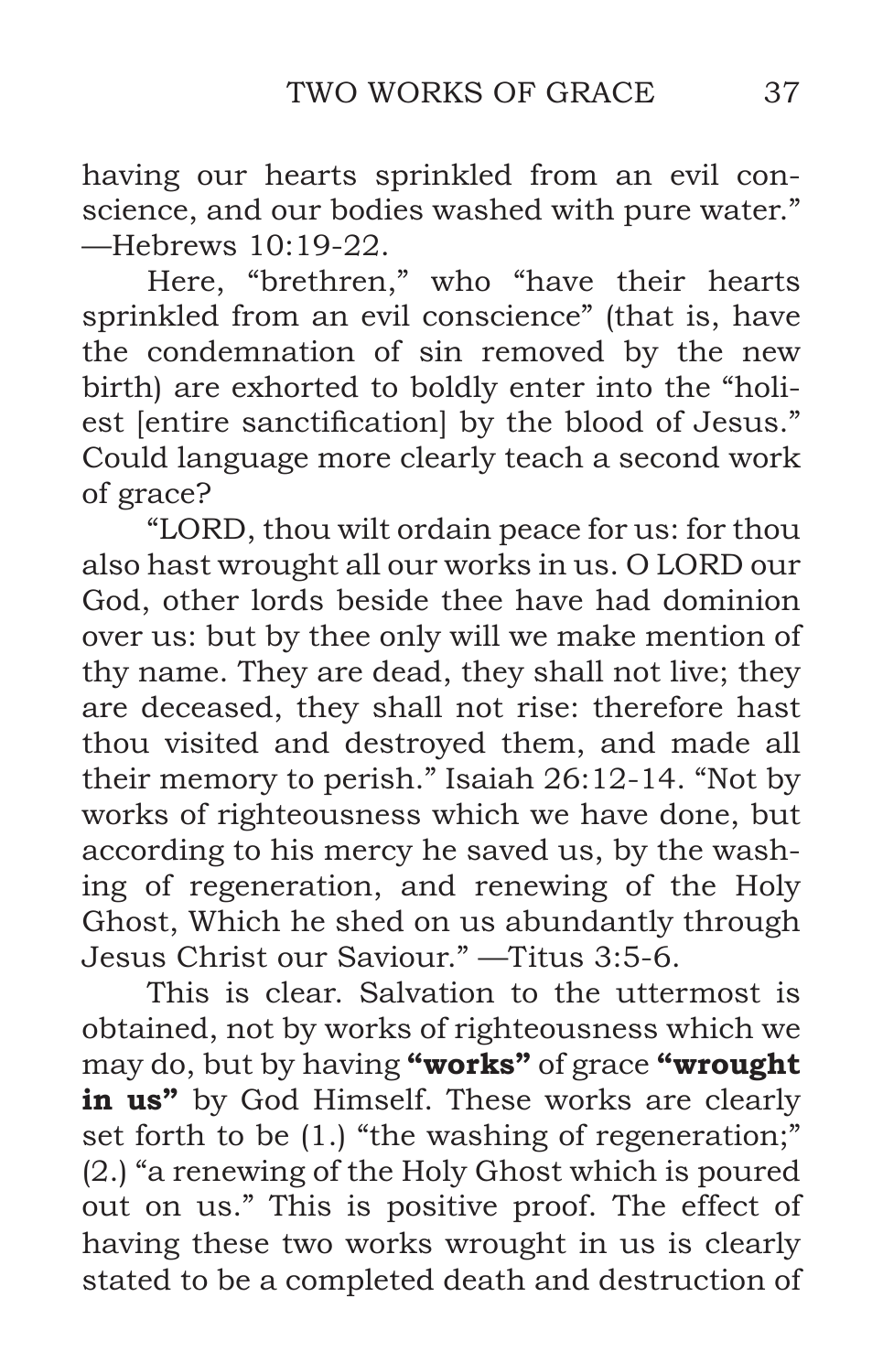sin and all its carnal workings, which at one time "lorded over us."

"And of his fullness have all we received, and grace for grace." —John 1:16.

Christ promised the Church a fullness of joy (John 15:11, John 16:23-24, John 17:13), and the above text proves that the fullness is a second enduement of grace. The preposition "for" has the force of "because of" or "in order to." The former application teaches a crowning grace, a fullness of joy, received because of a former experience in grace. The latter teaches a degree of grace preceding the fullness— "grace for grace." "Grace upon grace." —Wesley and Interlinear Translation. This last rendering makes the proof of two successive degrees of grace still more positive—a fullness of grace bestowed upon a previously received measure of grace. Amen.

"And in this confidence I was minded to come unto you before, that ye might have a second benefit." —II Corinthians 1:15. Second grace. —Margin.

In this text the word **benefit** is taken from the Greek **charis**. **Charis** is translated **grace** one hundred thirty-one times in the New Testament, and is never rendered **benefit** but this once, and then is corrected by placing **grace** in the margin. It is also defined **grace** in *Young's Analytical Concordance*.

The Corinthian brethren were already in Christ (I Corinthians 1:30); hence, were justified;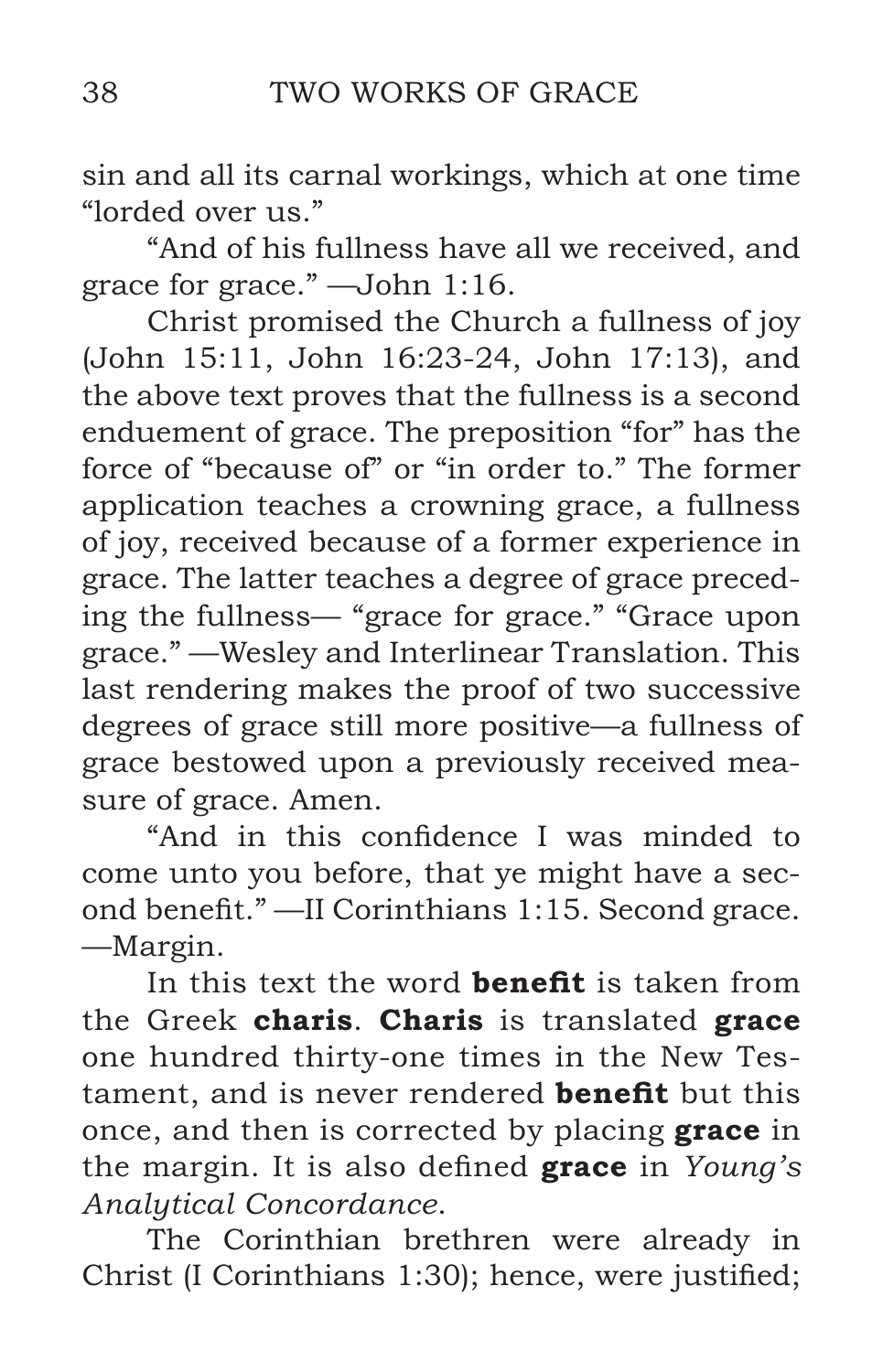but the majority of them were not yet wholly sanctified. They had carnality. (I Corinthians 3:1-3.) Paul exhorts them to attain to the experience of perfect holiness. (II Corinthians 7:1; II Corinthians 13:9, 11.) He also desired to come to them and give them the proper instructions that they might attain to this **"second grace."**

"Therefore being justified by faith, we have peace with God through our Lord Jesus Christ: By whom ["through whom" —Sawyer] also we have access by faith into this grace wherein we stand, and rejoice in hope of the glory of God... Because the love of God is shed abroad in our hearts by the Holy Ghost which is given unto us." —Romans 5:1-5. What could be plainer?

**First.** Justification.

**Second.** Another state of grace beyond, which is the standing or establishing grace perfect holiness. (I Thessalonians 3:13.) Each of these graces is entered by faith. In the second grace the Holy Ghost is given as an "abiding comforter." To identify **"this grace"** with that of the first verse would make justification to be attained by two distinct grasps of faith. So you see that **this grace wherein we stand** is beyond justification. "...Being justified by faith,...we have access by faith into this grace..." —Romans 5:1-2. In this second grace, all carnality is cleansed out, and the love of God is "shed abroad in the heart." This is the experience of perfect love spoken of in I John 4:17-18. It is defined in the 13th chapter of I Corinthians.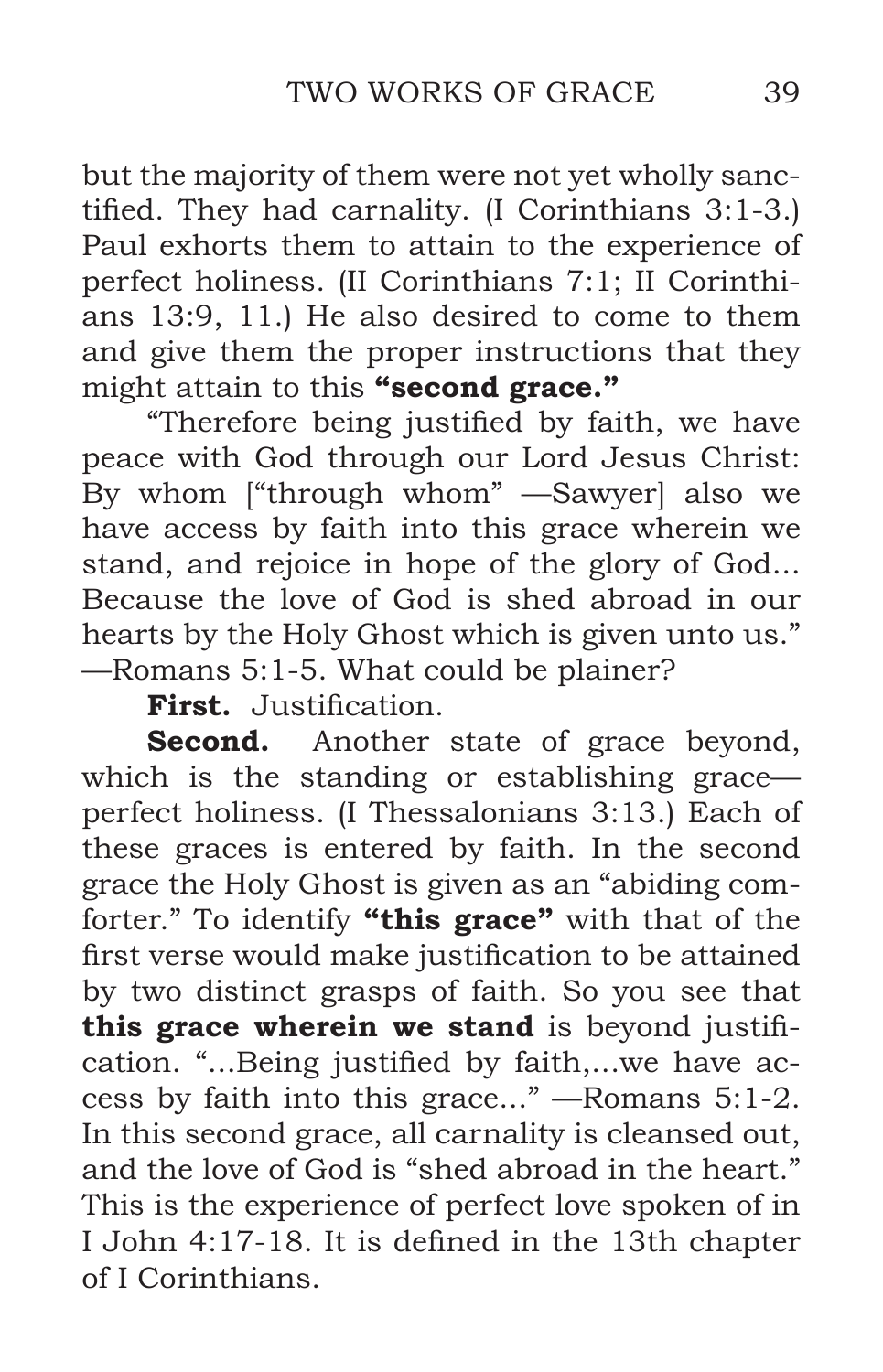#### LOVE **"suffereth long and is kind."**

Love is not rash, but "patient with all men," even hypocrites, and persecutors, remembering that they have immortal souls. Love will not turn away your worst opposers with short, gruff answers to their repeated questions, but will sit down and in meekness instruct them, and manifest real sweetness and patience toward them when they oppose themselves and sharply contradict you. Through it all you will hope and pray that "...God peradventure will give them repentance to the acknowledging of the truth." —II Timothy 2:25. Love is patient with those who are slow to comprehend the truth. It suffers the weaknesses of the children of God.

Some can suffer long but are not always kind. This love will inspire you with the most amiable sweetness and the most fervent and tender affection toward the one that knowingly injures you, and amid it all, you will feel and manifest a mild, tender, long-suffering spirit in your looks, actions and tone of voice toward that individual. Do you always do this? Do you receive reproof, reproach, yea, contradictions and misrepresentations without a feeling of resentment? Remember, "charity suffereth long and is kind."

# LOVE **"envieth not."**

Love is not jealous because your neighbor prospers better than you. Do you ever have "a jealous feeling when another becomes noticed and appreciated more than you?" This charity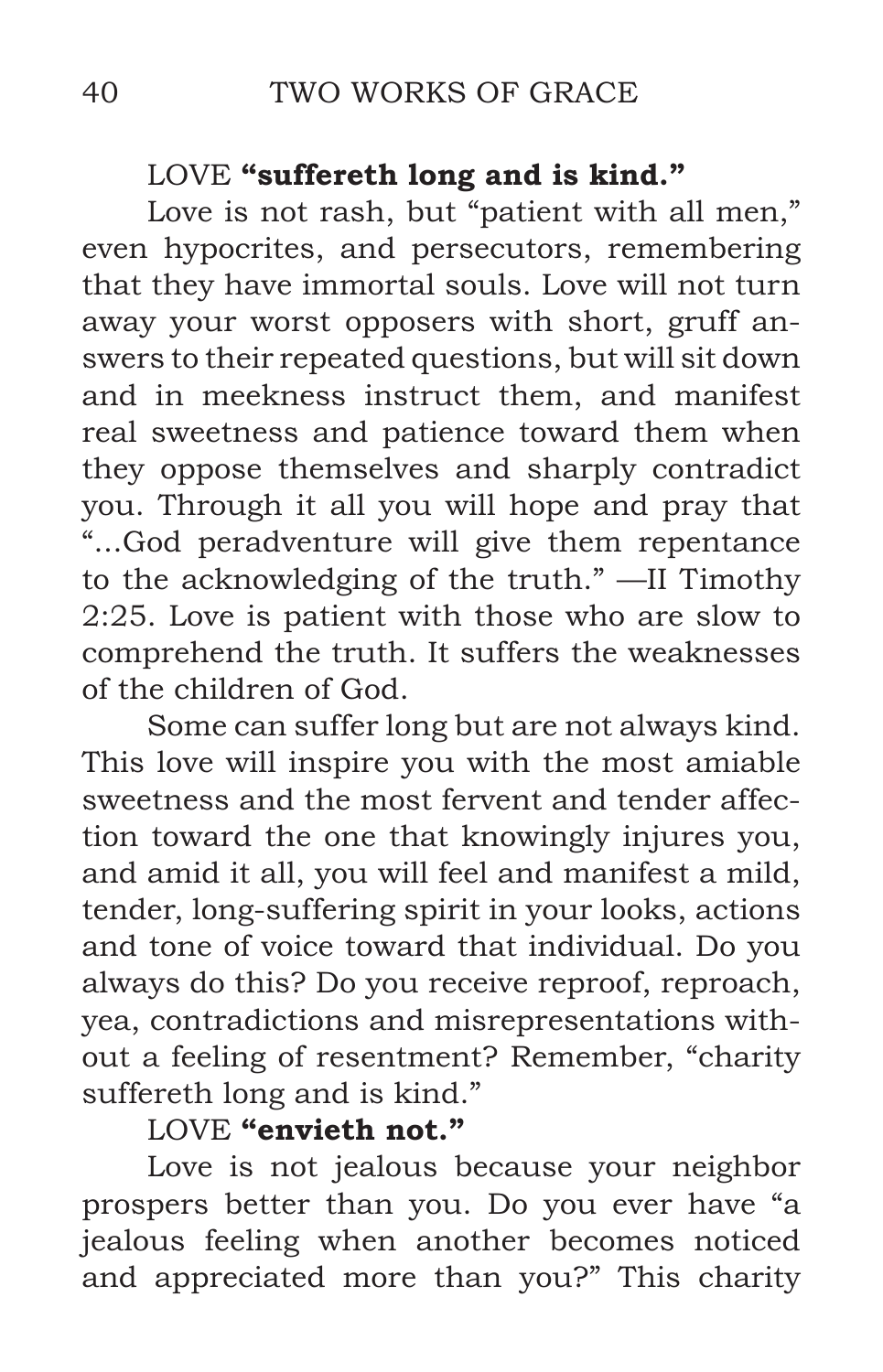will keep you from having unpleasant sensations when your inferiors prosper and have greater success than you.

# LOVE **"vaunteth not itself."**

Love does not brag and refer to your good training, natural abilities, prosperity, etc. Do you ever in conversation refer to your most successful meetings, in order to leave the impression that you have been much used of God, thus drawing attention to self? Do you try to leave a better impression of yourself than is really true? This love will enable you to rejoice when entirely set aside and unnoticed, and when others are receiving much honor.

# LOVE **"is not puffed up."**

Love does not have an exalted opinion of one's self. When making great spiritual advancement, and being much used of God, you will "esteem others better than yourself," and feel yourself "less than the least" of God's children. Do you always do this? Do you ever have an inward good feeling when applauded, when you overhear someone praise you? Do you enjoy praise more than abasement? Do you love to have others notice you? In your writing, conversation, prayers, testimonies, exhortation, preaching, etc., **do you seek the glory and "honor that cometh from God only?"** Think this over carefully and prayerfully.

LOVE **"does not behave itself unseemly."** Love does not cause people to fall prostrate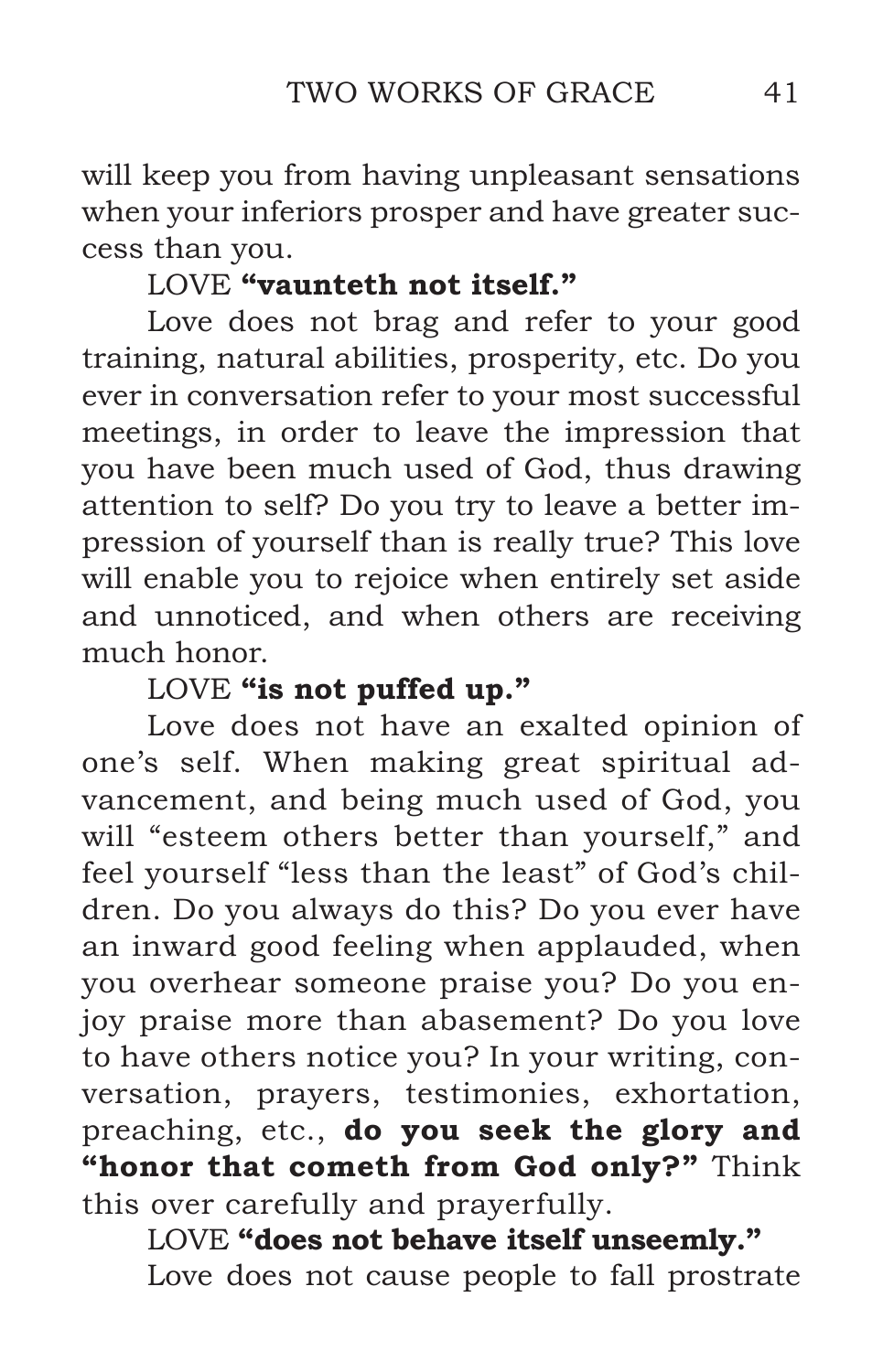and lie stiff "under the power" (so-called), wallow in the dirt, roll over the floor, kick over benches, scream and shout until hoarse, stop in the middle of a sermon and leap over the pulpit and then run around through the house several times screaming and making all manner noise, men hugging women, promiscuous kissing and many like performances and actions common among a deluded class of people today who mistake these strange manifestations for Holy Ghost power. Imagine Jesus, our example, going through some of these performances! True, God's people shout and praise God, but it is always graceful and "with decency and in order." (I Corinthians 14:40.)

LOVE **"seeketh not her own."**

Love is not selfish, but is interested in the welfare of others. Love will often help others at the expense of our own welfare, even though it may not be appreciated. When traveling with some one in the ministry who does no more work than you, but receives five or ten dollars at a place and you receive nothing, do you ever feel hurt? Do you love to see another receive money just as much as if it were yourself?

LOVE "is not provoked to anger." -Emphatic.

Love does not get all nervous and angry when things go wrong. When the children upset the table and break the dishes, you will not get cross and begin to scold, complain, etc. No. There will not be an inward stir of anger. How is it with you under similar circumstances? When under pres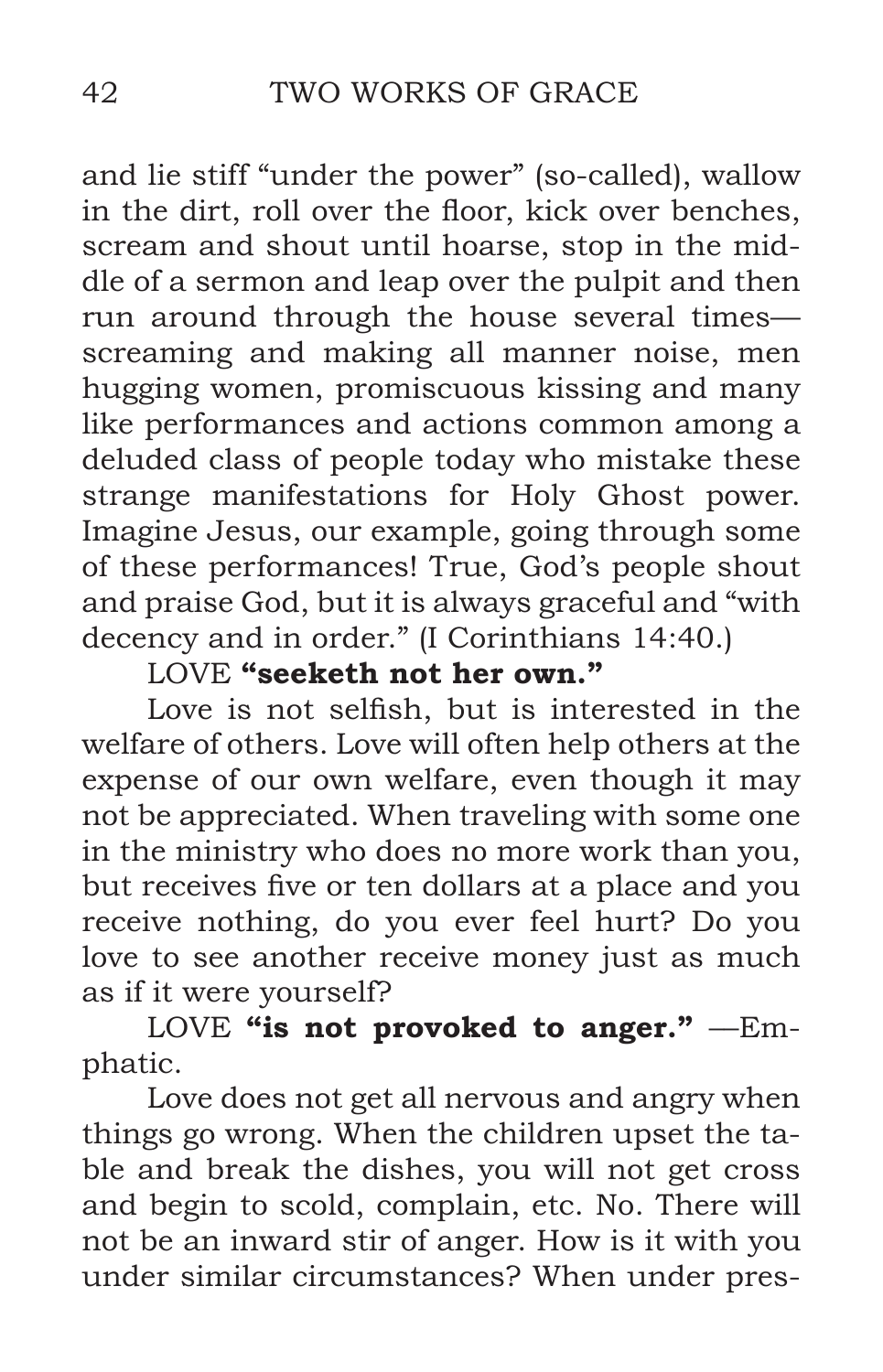sure or in a hurry, do you ever feel anger stir at the ignorance, slowness, or stubbornness of others? Are you touchy and sensitive? Do you feel a distant, independent feeling at times towards those who ignore and set aside your ideas, plans and convictions—when you know you are right?

# LOVE **"thinketh no evil."**

Love does not have "uncharitable suspicions." Love will not take up a reproach against your brother and lay judgment upon him before you hear both sides and get a full understanding. Do you ever find yourself surmising or mistrusting that something is wrong with your brethren or sisters, when you do not positively know it to be so?

LOVE **"rejoiceth not in iniquity, but rejoiceth in the truth."**

Love loves to obey every command of God. Love will not shrink when the judgments of God run down like rain. Love will not refuse to obey one single command.

# LOVE **"beareth all things, believeth all things, hopeth all things, ENDURETH ALL THINGS."**

My brother, have you this love? All else will fail; but this love "never faileth."

"For I am not ashamed of the gospel of Christ: for it is the power of God unto salvation to every one that believeth;... For therein is the righteousness of God revealed **from faith to faith**:..." —Romans 1:16-17. From the first plane of faith to the fullness—"The like precious faith," "the most holy faith."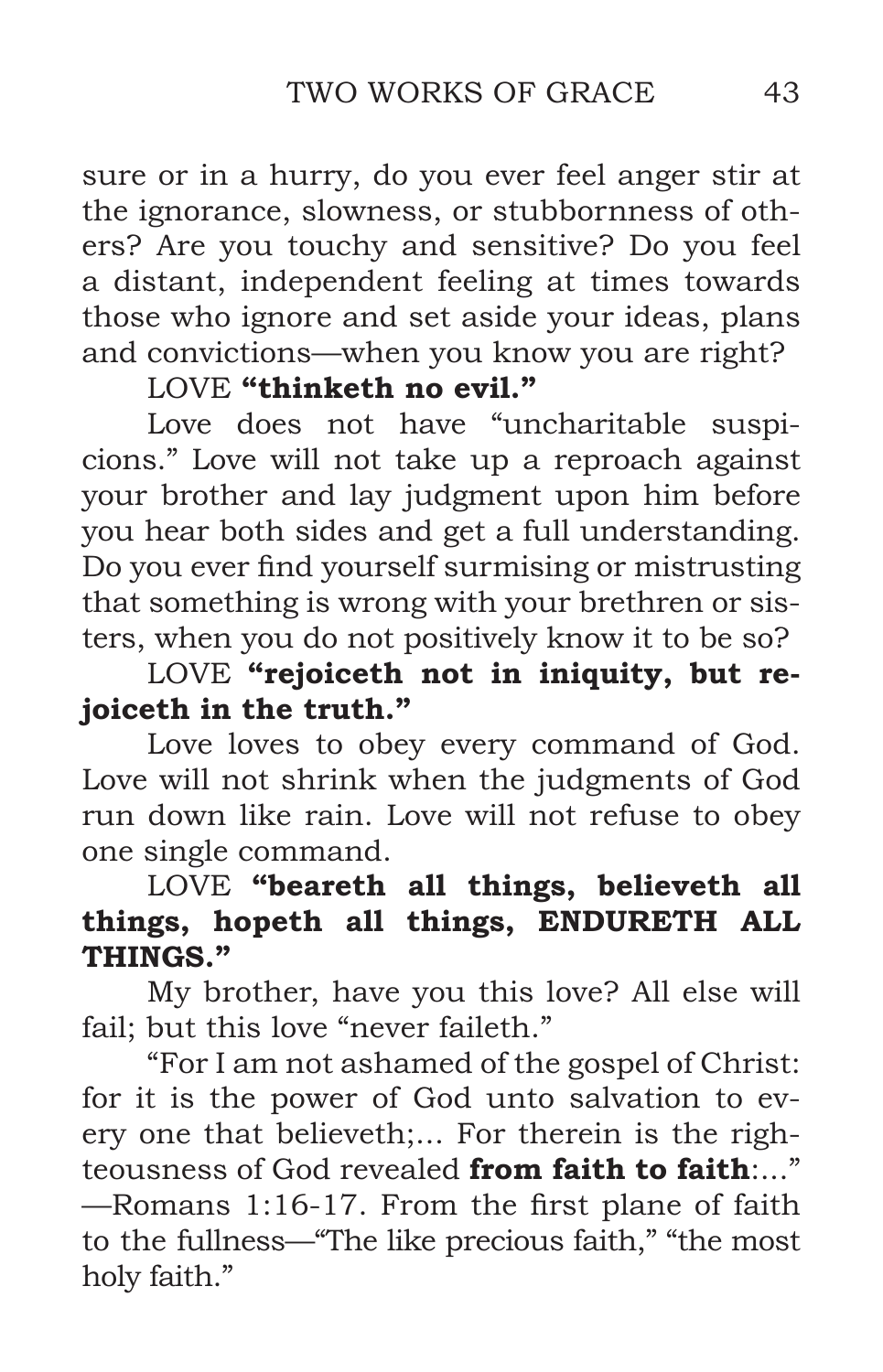"And you hath he quickened, who were dead in trespasses and sins. —Ephesians 2:1. "Even when we were dead in sins, hath quickened us together with Christ, (by grace ye are saved;) And hath raised us up together, and made us sit together in heavenly places in Christ Jesus." —Ephesians 2:5-6. First, sinners are **quickened** into spiritual life—regenerated. Second, these "newborn babes" are afterwards "raised up in heavenly places in Christ Jesus." That is, by an act of God's grace they are elevated to the plane of Heaven—perfect holiness. They sit in glory, yea are filled with His "eternal glory." (II Corinthians 3:18, II Timothy 2:10, I Peter 5:10.) "Let the saints be joyful in glory:..." —Psalm 149:5. All who have received the second grace, which is accompanied with the eternal glory of God, are sitting in "heavenly places." Hallelujah!

"...Have ye received the Holy Ghost **since** ye believed?..." —Acts 19:2. This text positively proves that the reception of the Holy Ghost is after men have become believers and are born of God.

"...In whom also **after that ye believed,** ye were sealed with that holy Spirit of promise." —Ephesians 1:13.

1st. They **believed.** Now at the time they believed, what effect was produced? Let the Word answer. "...With the heart man believeth unto righteousness;..." —Romans 10:10. "Whosoever believeth that Jesus is the Christ is born of God:..." —I John 5:1. "He that believeth on the Son of God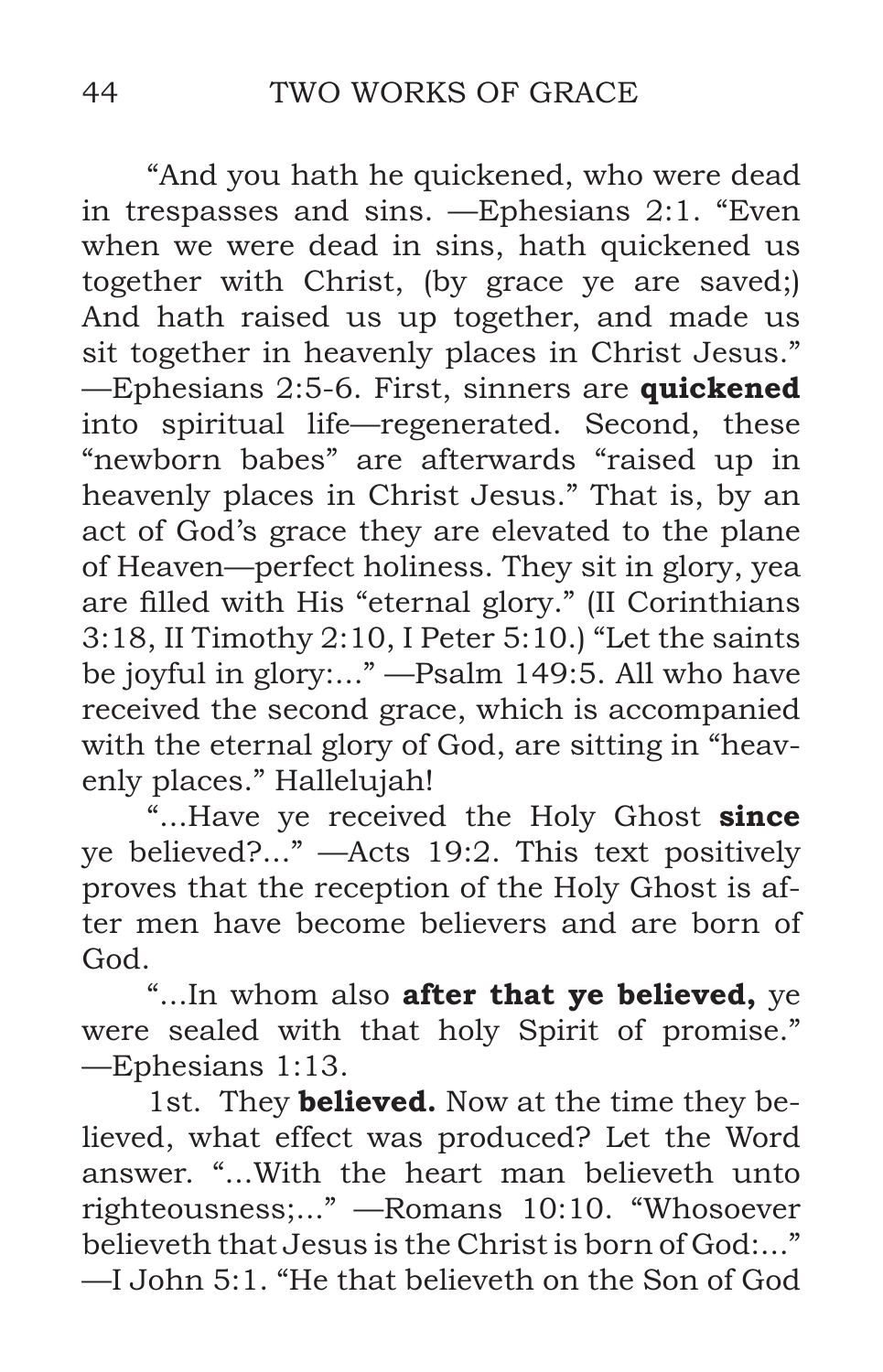hath the witness in himself:..." —I John 5:10. "... All that believe are justified..." —Acts 13:39.

2nd. After—not at the time they believed, but **after** they believed—they were sealed with the Holy Spirit of promise. He is the sanctifier. (Romans 15:16.) In the name of Jesus we ask, "What could be plainer?" First, they "believed," were "born of God," "were justified." **Afterward** they were sealed with the Holy Spirit—were sanctified.

"All scripture is given by inspiration of God, and is profitable for doctrine, for reproof, for correction, for instruction in righteousness: That the man of God may be perfect, thoroughly furnished unto all good works." —II Timothy 3:16-17. Here we see that the experience of perfection is received after we become a **"man of God."** Hence it is a second work of grace.

"And he gave some, apostles; and some, prophets; and some, evangelists; and some, pastors and teachers; For the perfecting of the saints,... Till we all come...unto a perfect man, unto the measure of the stature of the fullness of Christ." —Ephesians 4:11-13.

When sinners come to God, and meet the Bible conditions in repentance, He pardons them and adopts them into His family. Thus they become saints. These **saints** He afterwards perfects, and to this end He has given the ministry. It is His will that every one of His saints attain to the experience of a **perfect man,** even to the measure of the stature of the fullness of Christ.

"Delivering thee from the people, and from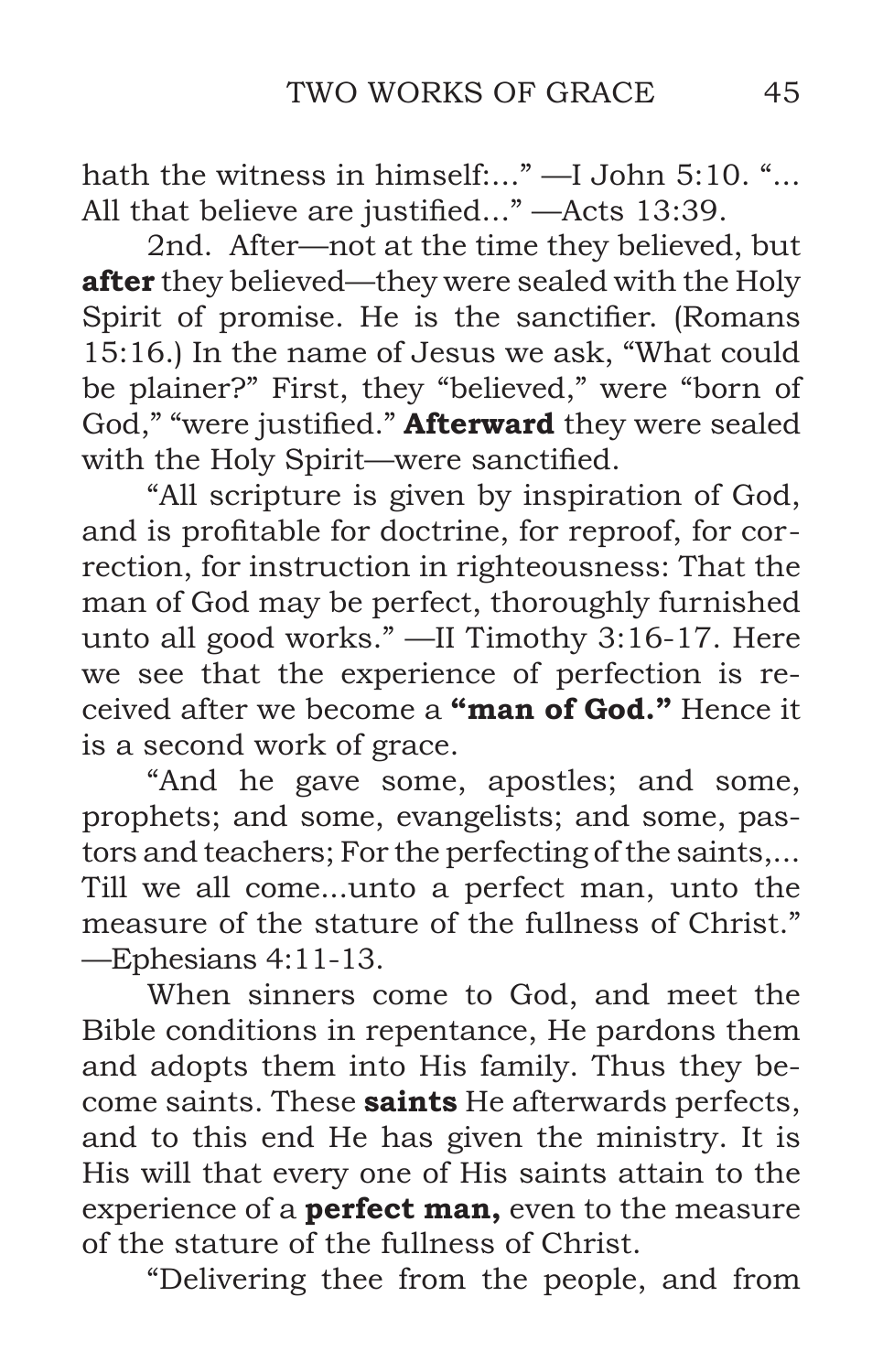the Gentiles, unto whom now I send thee, To open their eyes, and to turn them from darkness to light, and from the power of Satan unto God, that they may receive forgiveness of sins, and inheritance among them which are sanctified **by faith** that is in me." Acts 26:17-18. Who, but those who are blinded by the "god of this world," can fail to see two degrees of grace in the above text? Through the light of the Gospel, people were to receive (1.) the forgiveness of sins, and (2.) an inheritance among them that are sanctified.

"And now, brethren, I commend you to God, and to the word of his grace, which is able to build you up, and to give you an inheritance among all them which are sanctified." Acts 20:32. Here the sanctified are said to possess an inheritance. The persons addressed being **"brethren"** have access to the same. It was not a development of the grace already possessed by them, but something that God was to **give** them through "the word of His grace." It was therefore a Gospel privilege, a Bible state of grace.

"I am the true vine, and my Father is the husbandman. Every branch in me that beareth not fruit he taketh away; and every branch that beareth fruit, **he purgeth it,** that it may bring forth more fruit.... Abide in me, and I in you. As the branch cannot bear fruit of itself, except it abide in the vine; no more can ye, except ye abide in me. I am the vine, ye are the branches:... If a man abide not in me, he is cast forth as a branch, and is withered; and men gather them, and cast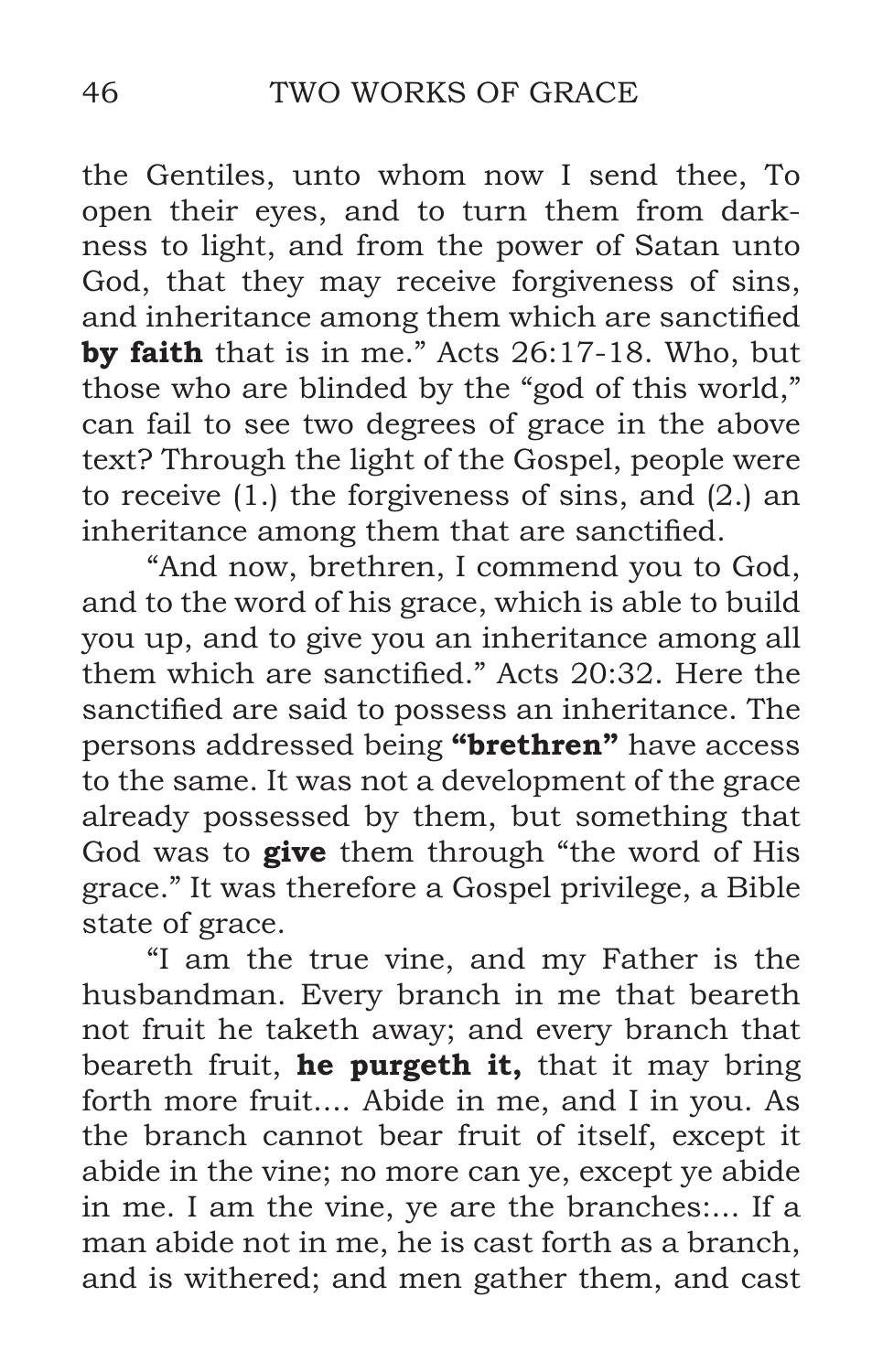them into the fire, and they are burned....Herein is my Father glorified, that ye bear much fruit;... These things have I spoken unto you, that my joy might remain in you, and that your joy might be full."  $\rightarrow$  John 15:1-11.

Here again the two works are clearly set forth.

First. We are branches in Christ, the "true vine." (John 15:1, 5.) We become so by being taken out of the "wild olive tree"—satan's kingdom and grafted into the "tame olive tree"—Christ Jesus. (Romans 11:24; Colossians 1:13.) This induction into Christ is called a "new creation." (Ephesians 2:10.) "...If any man be in Christ, he is a new creature: old things are passed away; behold, all things are become new." —II Corinthians 5:17. "There is therefore now no condemnation to them which are in Christ Jesus,..." —Romans 8:1. All such must abide in Christ or be cast into "hell fire." (John 15:6.) The conditions of abiding in Christ are: (1.) Live without committing sin. (I John 3:6.) (2.) Bear the fruit of the Spirit. (John 15:2, Galatians 5:22-23.) It cannot be denied that this induction into Christ is a work of God.

Second. Such as abide in Christ and bear fruit, the Father **purges** that they may bear more fruit. **Purgeth** in the above text (John 15:2) is taken from the Greek **kathairo,** and is defined in *Young's Analytical Concordance*, **"to cleanse."** "He cleanseth it." —Interlinear Translation. "...The blood of Jesus Christ his Son cleanseth us from all sin." —I John 1:7. It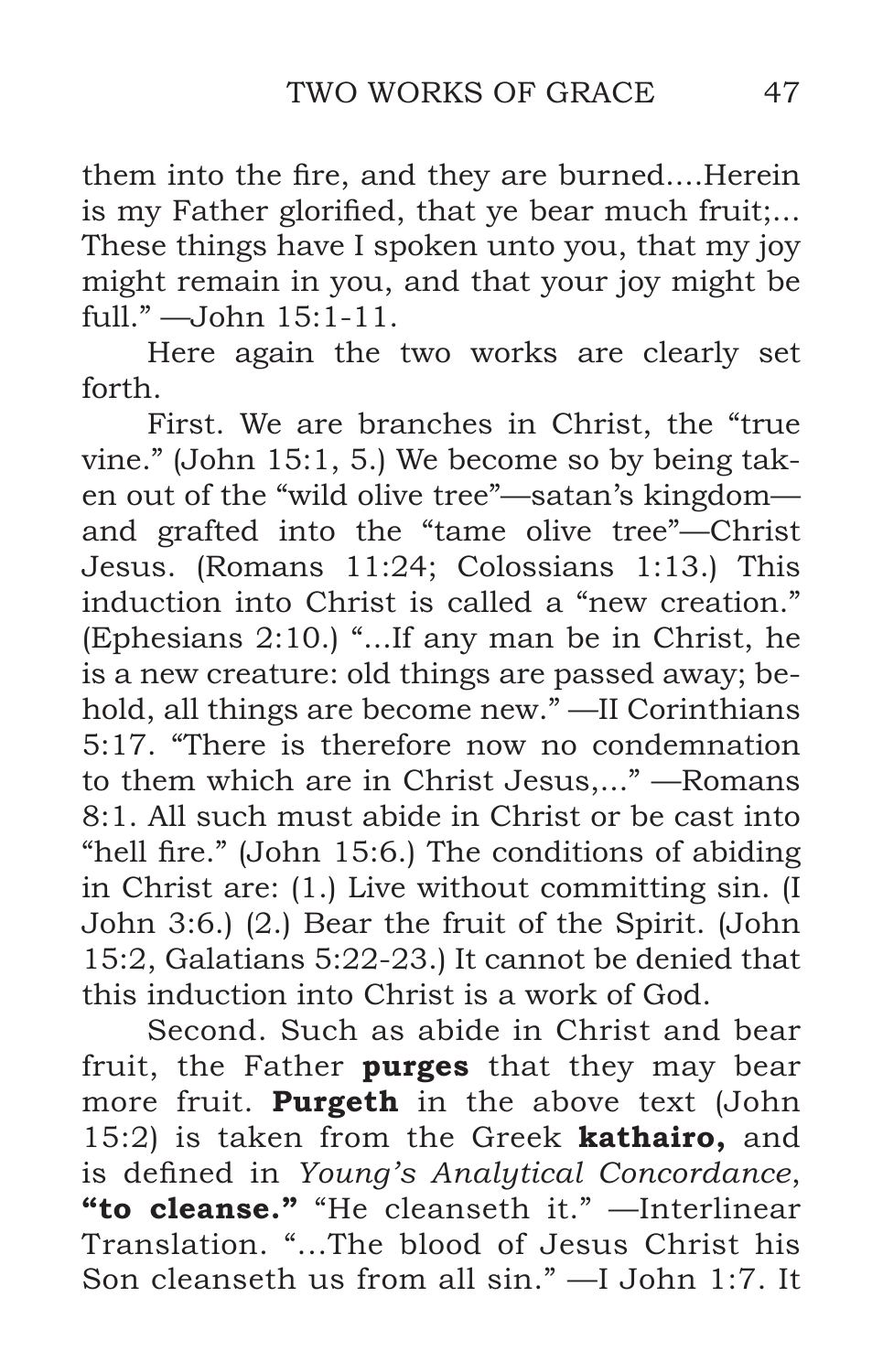may be well to observe that **kathairo** occurs in the Greek Testament fifty-seven times. It is translated as follows: "purge," "clean," "pure," "make clean," "cleanse," "be clean," "purification," "purifying." The word **cleanse** is derived from no other word in the New Testament. Therefore **purgeth** in the above text denotes a moral cleansing. Could language more emphatically teach a second work of grace?

When a scion is ingrafted, it always contains the sap and nature of its native tree: with this is mingled the sap and life of the new root. Now, before that graft could be purely and exclusively of the tree on which it stands, it must undergo a purgation from all the elements of the original root. So also we bring with us the Adamic nature. Newborn babes in Christ have this carnal nature in their hearts. (I Corinthians 3:1-3.) But after they bear fruit in a justified experience, the Father purges out this carnal nature with the blood of Jesus.

It is not an outward pruning or self-culture, as many suppose; but an inward cleansing from inherited sin. It is not effected by growth, but by an application of the blood of Jesus. "Contrary to nature," young converts bear the unmixed "fruit of the Spirit," and the Father purges them that they may bring forth more (of the same kind of) fruit, and "that their joy may be full."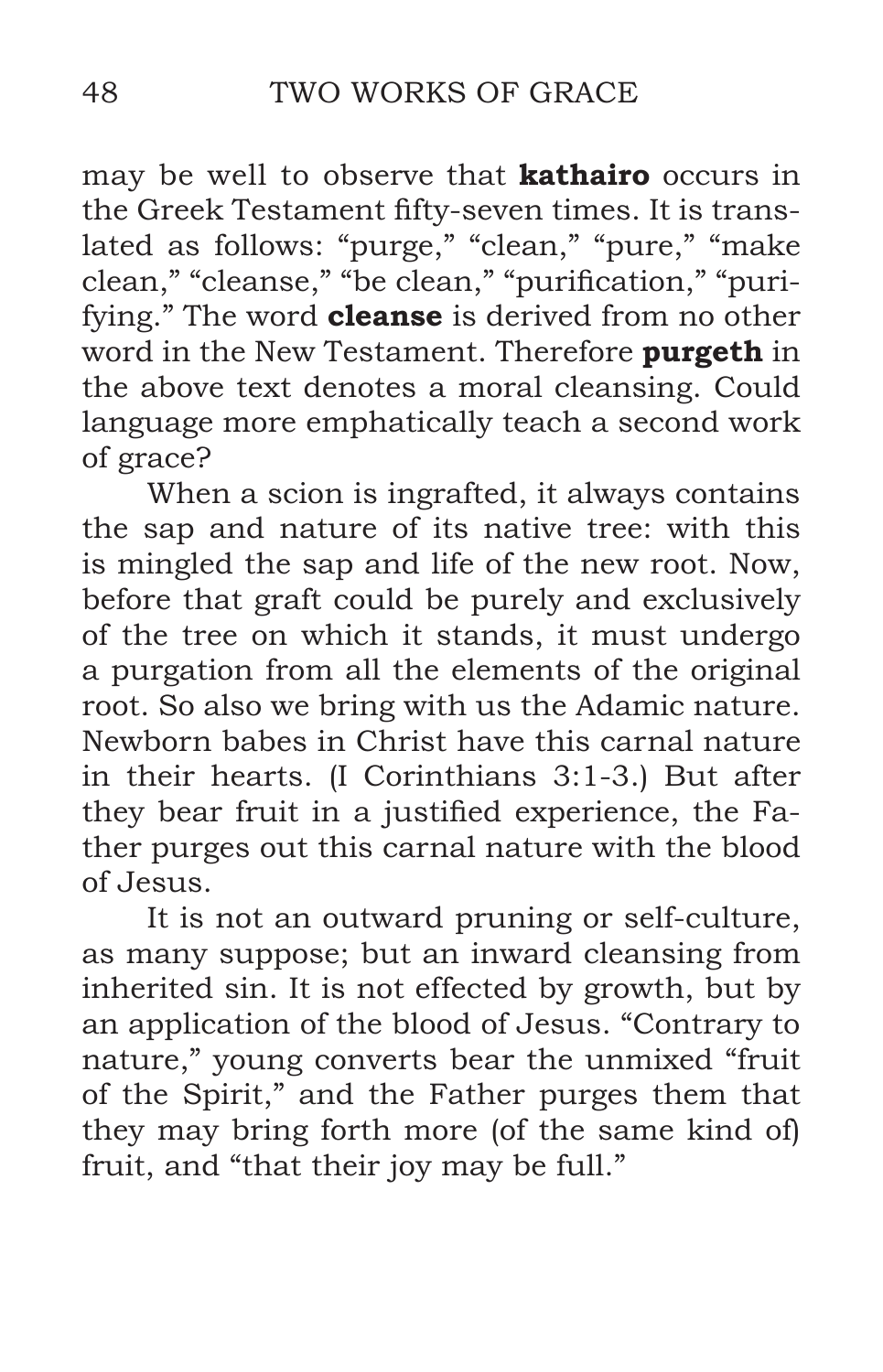### **EXAMPLES OF TWO WORKS**

Some may ask, "Was anyone ever saved by two works of grace?" In this chapter we shall give some clear examples of those who have been thus saved.

# **The Disciples**

Some hold and teach that they were not converted until Pentecost; and there are still others who teach that they were both justified and sanctified before that time. These are some of the positions men are driven to when they oppose two works of grace. Now, "to the law and to the testimony." Were the disciples regenerated or fully converted before Pentecost? The Word clearly answers in the affirmative.

 1st. Christ, in His personal ministry, possessed justifying power and forgave sins. In Luke 7:37-50 we have an account of a woman who "was a sinner." She came to Jesus weeping, and He said unto her, "Thy sins are forgiven. Thy faith hath saved thee; go in peace." He told the Pharisee at whose house He was dining, "Her sins, which are many, are forgiven." And they that sat at meat with Him began to say within themselves, "Who is this that forgiveth sins also?"

Again, "...Jesus seeing their faith said unto the sick of the palsy; Son, be of good cheer; thy sins be forgiven thee." —Matthew 9:2. Jesus spake these words, that they might "...know that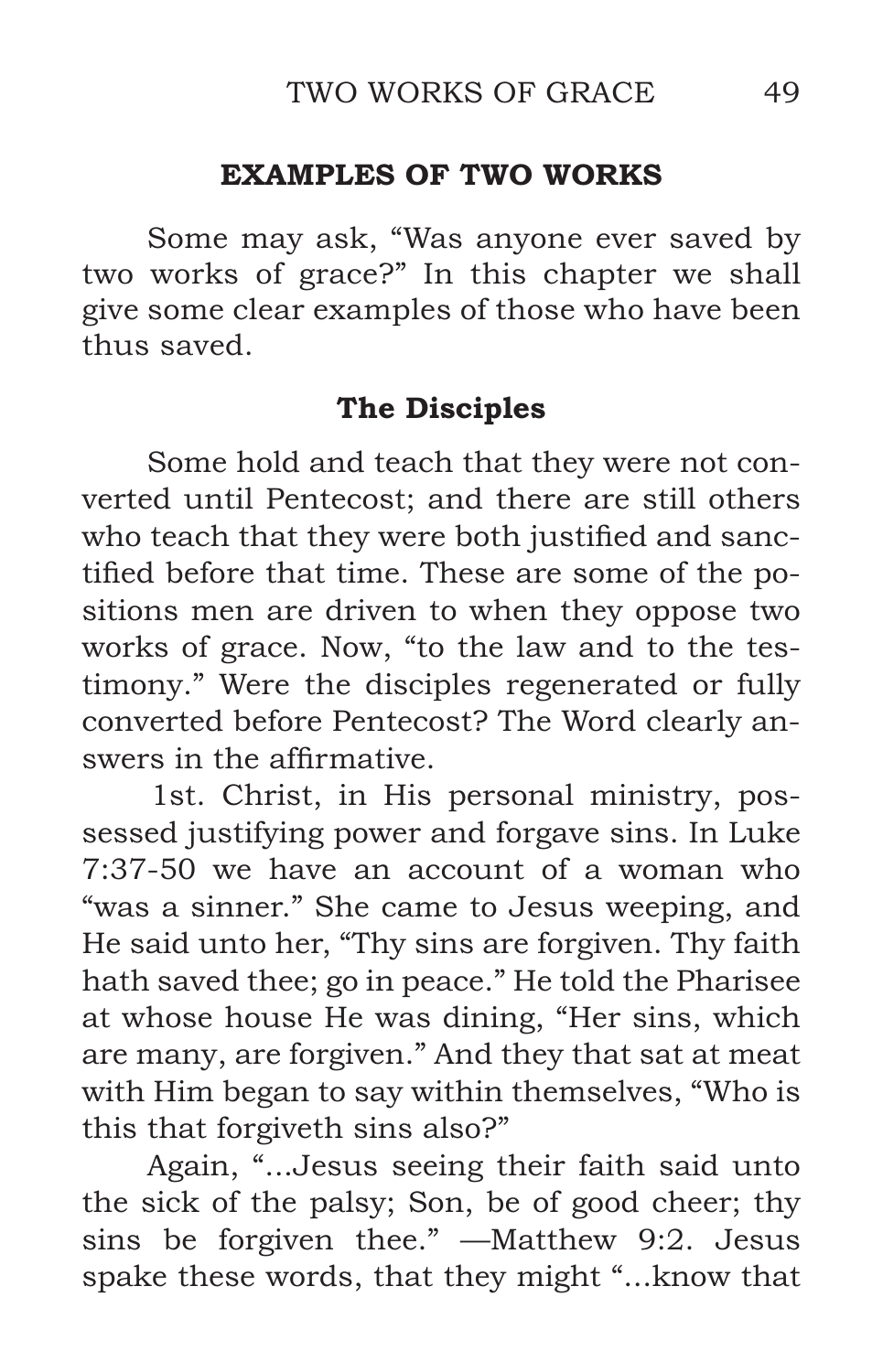the Son of man hath power on earth to forgive sins,..." —Matthew 9:6.

Now, if Christ pardoned others, it follows conclusively that His disciples who forsook all and followed Him, were pardoned. His invitation was to "all ye that labor and are heavy laden" with the promise, "I will give you rest." The disciples had received this rest. When Jesus asked them whether they also would forsake Him, "...Simon Peter answered him, Lord, to whom shall we go? thou hast the words of eternal life."

2nd. They **"believed on him."** "...And his disciples believed on him." —John 2:11. "And we believe and are sure that thou art that Christ, the Son of the living God." —John 6:69.

 (1.) What are the promises to men if they believe? "He that believeth...shall be saved;..." —Mark 16:16. "...Believe on the Lord Jesus Christ, and thou shalt be saved,.." —Acts 16:31. "...Whosoever believeth in him shall receive remission of sins." —Acts 10:43. "For God so loved the world, that he gave his only begotten Son, that whosoever believeth in him should not perish, but have everlasting life." —John 3:16.

 (2.) What effect is produced when men believe? "Whosoever believeth that Jesus is the Christ is born of God:..." —I John 5:1. "...All that believe are justified..." —Acts 13:39. "He that believeth on the Son hath everlasting life:..." —John 3:36. "...As many as received him, to them gave he power to become the sons of God, even to them that believe on his name: Which were born, not of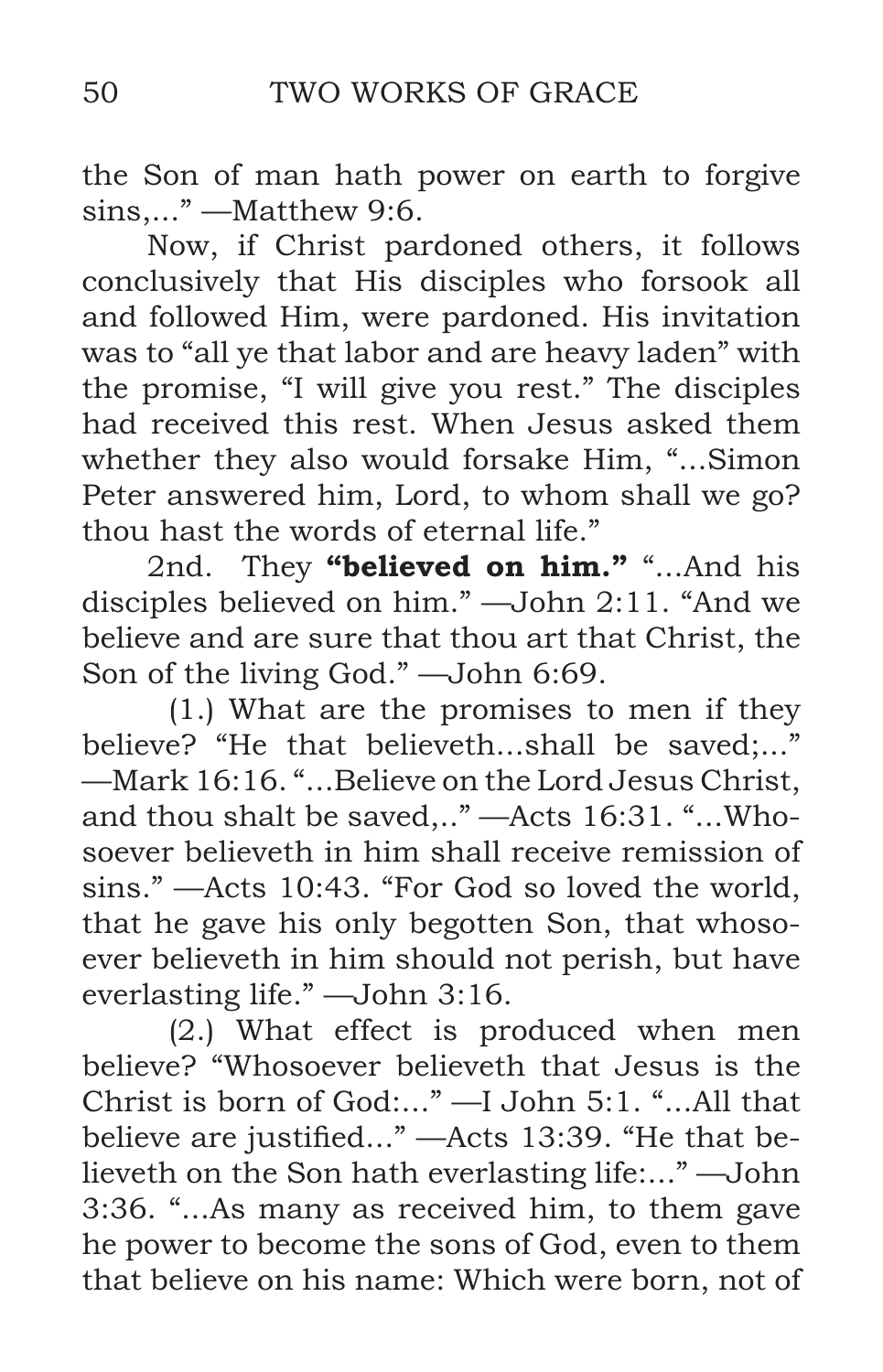blood, nor of the will of the flesh, nor of the will of man, but of God." —John 1:12-13.

"...In the mouth of two or three witnesses shall every word be established." —II Corinthians 13:1. The disciples were "born of God," had their "sins remitted," were "justified," had the "witness" of the Spirit, were the "sons of God"—all before Pentecost. So says the Word, "...Let God be true, but every man a liar;..." —Romans 3:4.

3rd. **They were regenerated.** "And Jesus said unto them, Verily I say unto you, That ye which have followed me, in the regeneration..." —Matthew 19:28.

*Regeneration*—new birth by the grace of God; that change by which the will and natural enmity of man to God and His law are subdued, and a principle of supreme love to God and His law, or holy affections, is implanted in the heart. —Webster.

4th. **Their names were in Heaven.** "...Rejoice not, that the spirits are subject unto you; but rather rejoice, because your names are written in heaven." —Luke 10:20. The fact that their names were written in the "book of life" in Heaven, is positive proof that their sins were forgiven and that they were living without sin; for God hath said, "...Whosoever hath sinned against me, him will I blot out of my book." —Exodus 32:33.

5th. **They had the Spirit of God.** "...When they deliver you up, take no thought how or what ye shall speak:...For it is not ye that speak, but the Spirit of your Father which speaketh in you."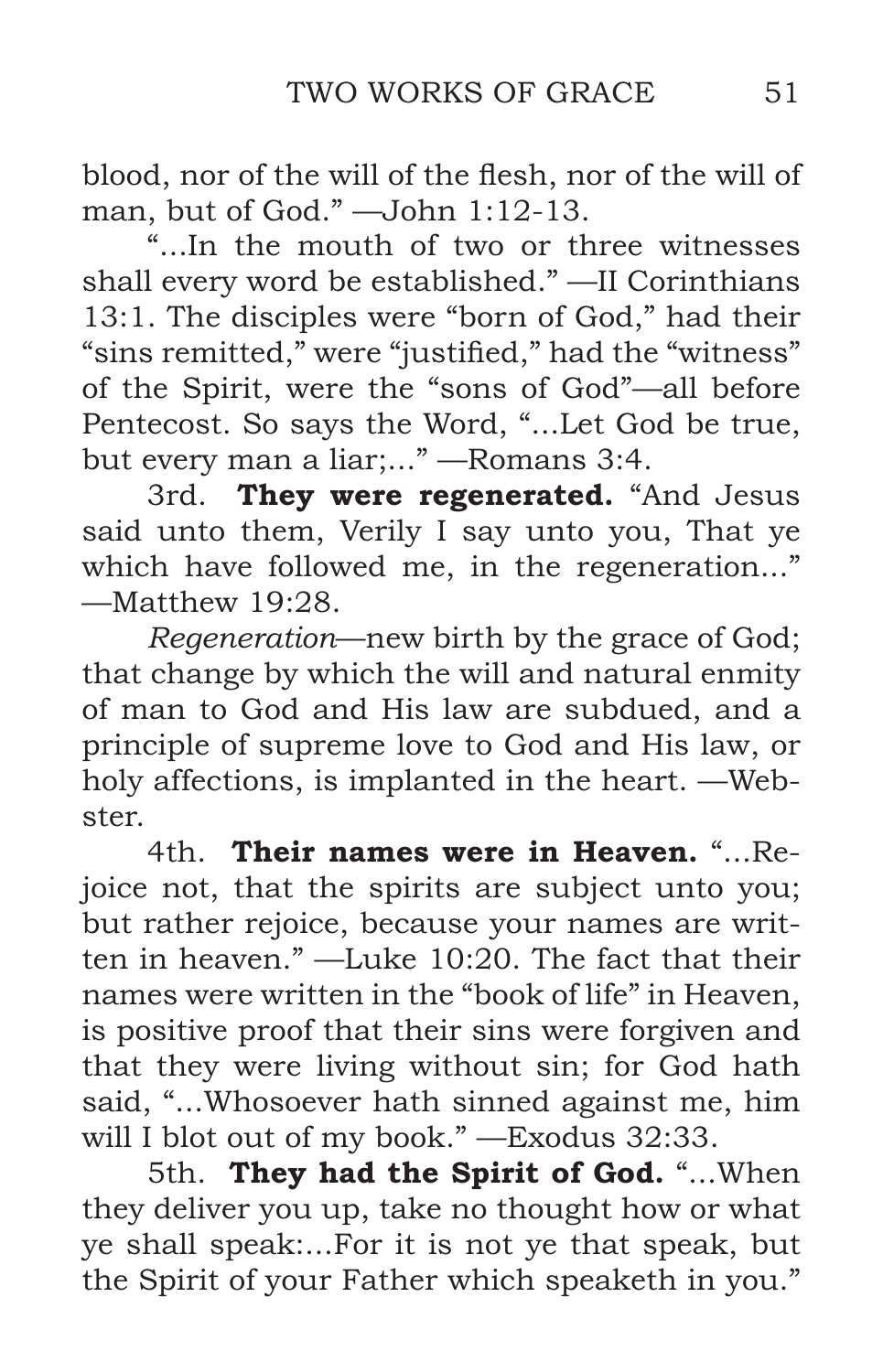—Matthew 10:19-20. Possessing the divine Spirit, and God being their Father, is positive evidence that they were born of God.

6th. **Christ ordained them, and sent them forth to preach the Gospel.** He gave them the following commission and authority: "Heal the sick, cleanse the lepers, raise the dead, cast out devils." Strange that these were sinners! but nay. They were **"sheep in the midst of wolves."** (Matthew 10:16.)

7th. **They received His word.** "I have manifested thy name unto the men which thou gavest me out of the world: thine they were, and thou gavest them to me; and **they have kept thy word**." —John 17:6. "For I have given unto them the words which thou gavest me; and they have received them,..." —John 17:8. "...Receive with meekness the engrafted word, which is able to save your souls." — James 1:21.

8th. **They were not of the world.** "I have given them thy word; and the world hath hated them, because they are not of the world, even as I am not of the world." —John 17:14. "While I was with them in the world, I kept them in thy name: those that thou gavest me I have kept, and **none of them is lost**,..." —John 17:12.

9th. **They were in Christ.** "Abide in me, and I in you. As the branch cannot bear fruit of itself, except it abide in the vine; no more can ye, except ye abide in me. I am the vine, ye are the branches:..." —John 15:4-5.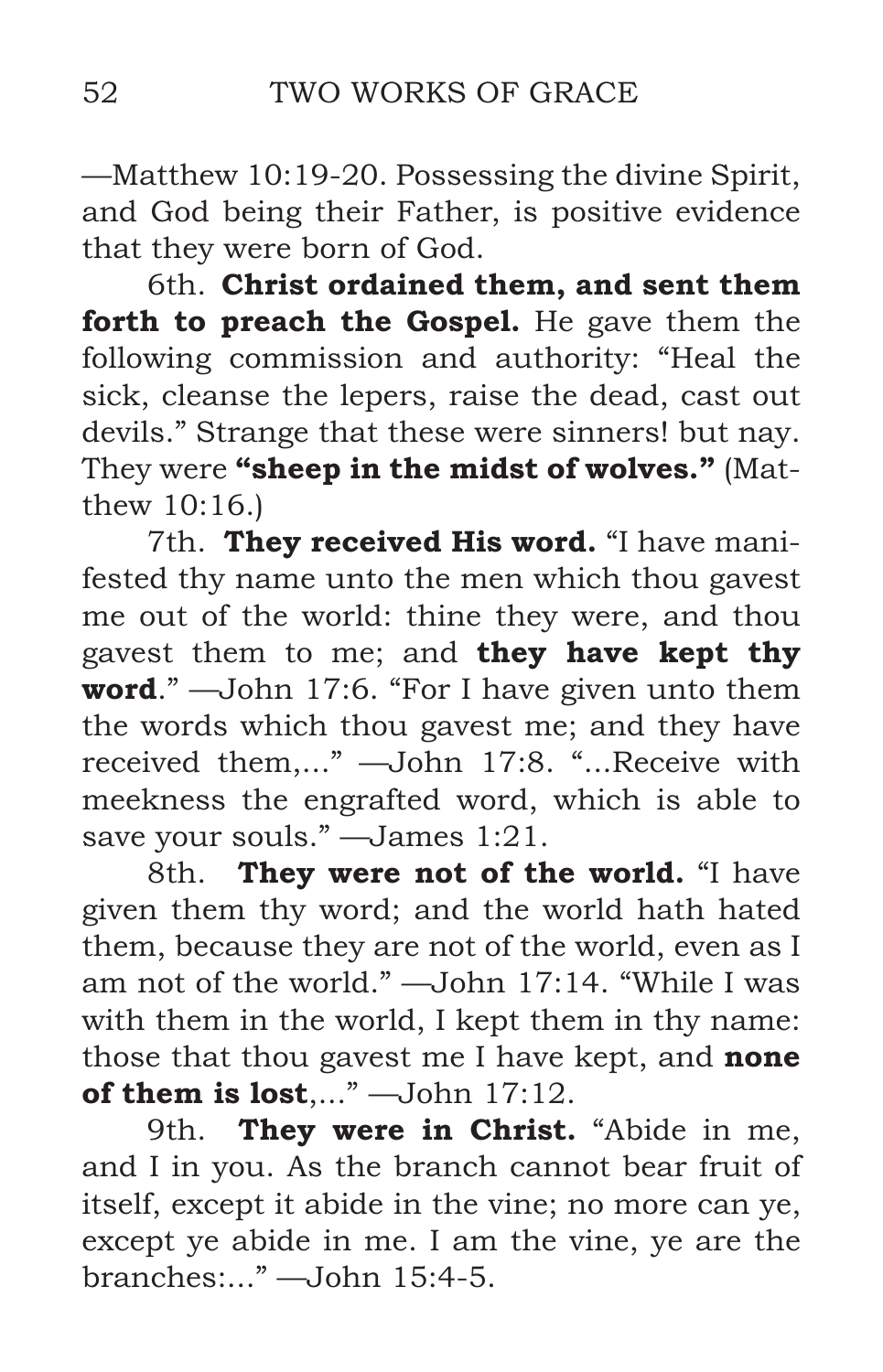1*.* How do men get in Christ?

(A) They are created in Christ Jesus. (Ephesians 2:8-10.)

(B) They are reconciled in Christ. (Ephesians 2:14-16.)

(C) They are baptized by the Spirit into Christ. (I Corinthians 12:12-13.)

(D) They are grafted into Christ. (Romans 11:24.)

2. What is their experience?

(A) They are new creatures. (II Corinthians 5:17.)

(B) They have no condemnation. (Romans 8:1.)

(C) They live without committing sin. (I John 3:6.)

We have given sufficient proof to convince any reasonable mind that the disciples were fully converted before Pentecost. But what do false teachers bring forth against this extensive line of truth?

10th. An objection considered. Christ's remark to Peter— " When thou art converted" (Luke 22:32)—is set up as proof that the conversion of the disciples was yet future. Let us briefly consider this text and its connection. "And the Lord said, Simon, Simon, behold, Satan hath desired to have you, that he may sift you as wheat: But I have prayed for thee, that thy faith fail not: and when thou art converted, strengthen thy brethren. And he said unto him, Lord, I am ready to go with thee, both into prison, and to death. And he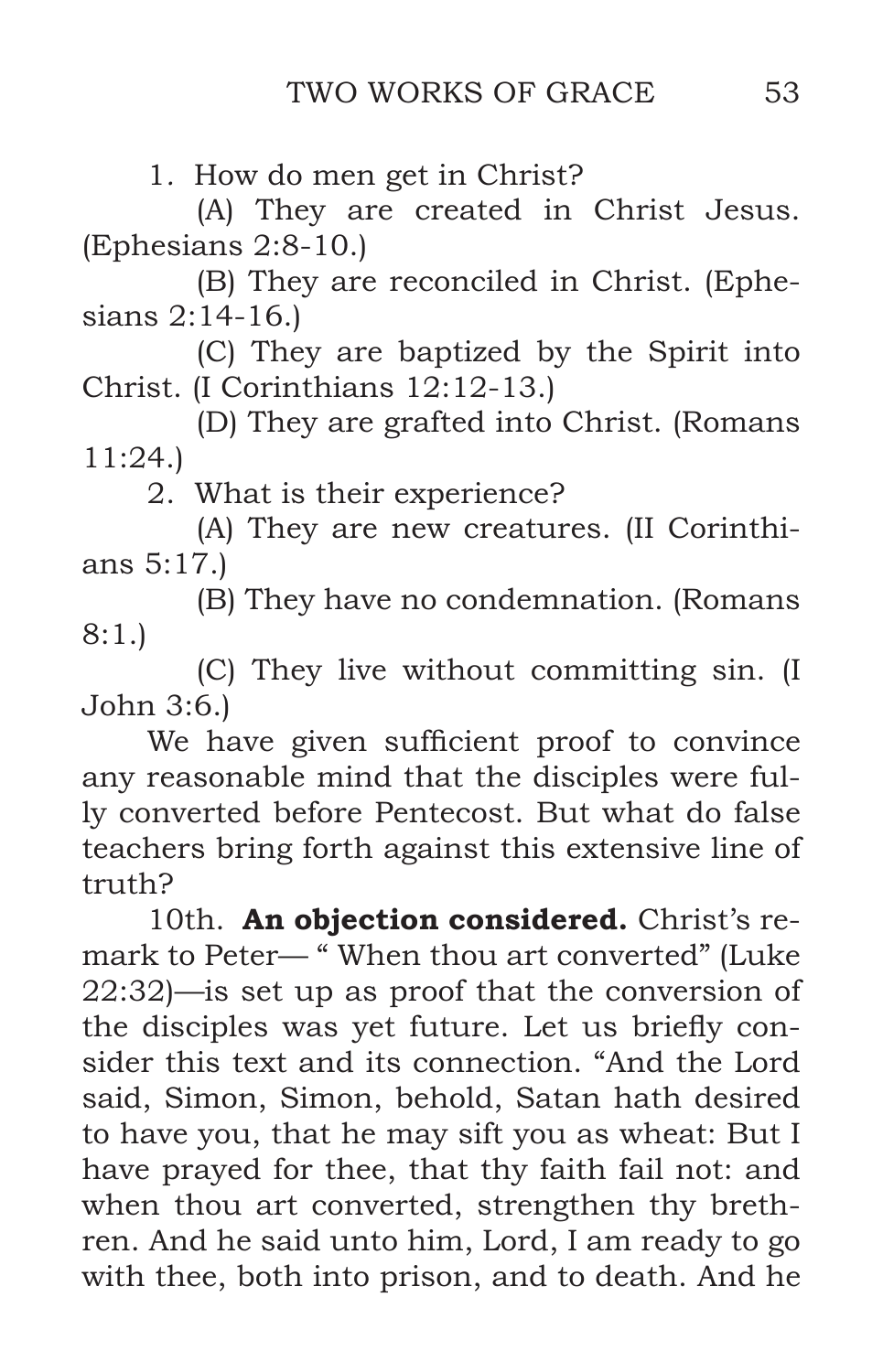said, I tell thee, Peter, the cock shall not crow this day, before that thou shalt thrice deny that thou knowest me." —Luke 22:31-34.

We have the following facts set forth:

 (1.) That Peter did not belong to satan, from the fact that satan desired to have him, that he might sift him as wheat. Satan would not desire to sift his own.

 (2.) Peter had faith; for Jesus prayed that his faith might not fail when assaulted by the enemy. (In fact, Peter's faith did not fail, but his courage.)

 (3.) Peter understood that Jesus meant that at some future time satan would overcome him and turn him away from Christ: and because of his close attachment to Jesus, and trusting in his own strength, he was surprised, and said, "...I am ready to go with thee, both into prison, and to death." —Luke 22:33.

 (4.) Jesus told him that he would fall by denying Him; but said, "...When thou art converted, strengthen thy brethren." —Luke 22:32. "When once thou has turned again, stablish thy brethren." —Revised Version. "When thou hast recovered thyself, confirm thy brethren." —Campbell. "When you recover yourself, confirm your brothers." —Sawyer.

This clearly proves that Peter's conversion, referred to here, was his restoration after he fell. We read that after he denied Christ he remembered these words and "...went out, and wept bitterly."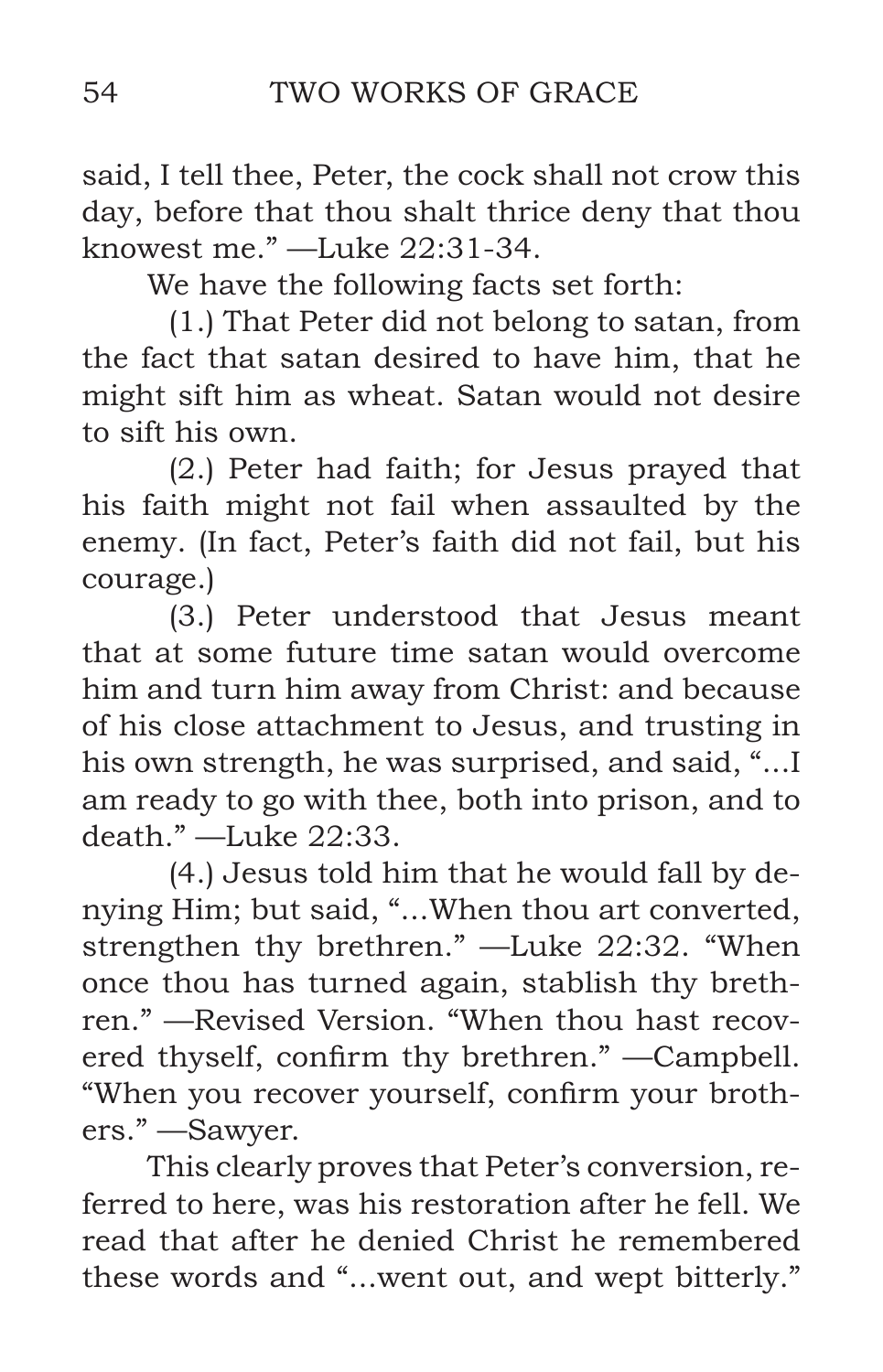—Luke 22:62. After His resurrection, Jesus put Peter to a test as follows: "...Simon, son of Jonas, lovest thou me more than these? He saith unto him, Yea, Lord; thou knowest that I love thee. He saith unto him, Feed my lambs." This was repeated three times. It proves that Peter was restored to the favor of God. It is therefore an indisputable fact that the disciples were fully justified before Pentecost, and even before the crucifixion. It is also a fact that Christ directed their minds forward to another great moral change, even sanctification, as follows.

11th. **Entire sanctification to be experienced in the future.** Carnality was manifest in their lives by ambition (Mark 9:33-34), by resentment (Luke 9:51-56), and by fear (Luke 8:23-25, Matthew 26:56, I John 4:18.) Jesus prayed thus for them: "Sanctify them through thy truth: thy word is truth…And for their sakes I sanctify myself, that they also might be sanctified through the truth." —John 17:17-19. Here we see that their sanctification was yet future.

Some may ask, "In what sense did Christ sanctify Himself?" By His suffering, shedding of blood, and death—a legal sanctification—He became invested with power and authority to fully save mankind. He was made perfect as our Savior. (Read Hebrews 2:10, Hebrews 5:8-9.)

Christ promised His disciples "another Comforter"—the personal indwelling of the Holy Spirit—"whom the world cannot receive;" who was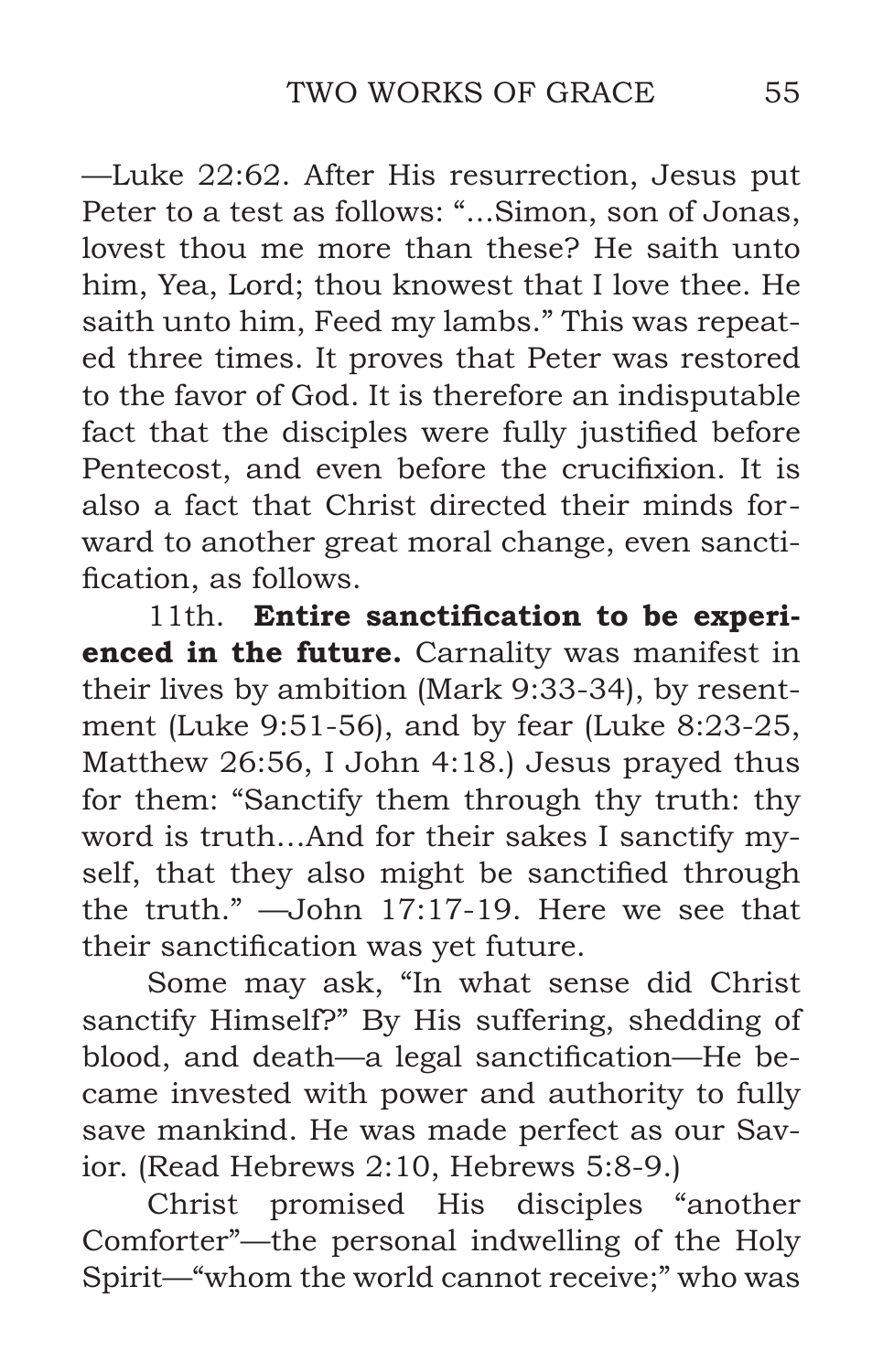to "teach them all things," and "guide them into all truth." (John 14:15-17, 26, John 15:26, John 16:13-14.) He also promised a "fullness of joy," to be received and experienced in the future. (John 15:11, John 16:24, John 17:13.) This all related to their entire sanctification. Before His ascension, He told them to return to Jerusalem and there "tarry" until they should receive the "baptism of the Holy Ghost," and "be endued with power from on high." (Read Luke 24:49 and Acts 1:4-5, 8.) It having been prayed for, promised and commanded by the Lord, we shall now prove that,

12th. **The disciples received a second experience of saving grace.** In obedience to the command of Jesus, "...they worshipped him, and returned to Jerusalem with great joy: And were continually in the temple, praising and blessing God." —Luke 24:52-53. Surely this was not a meeting of the unconverted.

"And when the day of Pentecost was fully come, they were all with one accord in one place. And **suddenly** there came a sound from heaven as of a rushing mighty wind, and it filled all the house where they were sitting....And **they were all filled with the Holy Ghost,** and began to speak with other tongues, as the Spirit gave them utterance." —Acts 2:1-4. **"...Being sanctified by the Holy Ghost."** —Romans 15:16. "...He hath perfected for ever them that are sanctified. Whereof the Holy Ghost also is a witness to us:..." —Hebrews 10:14-15. Here we see that the disciples were sanctified and made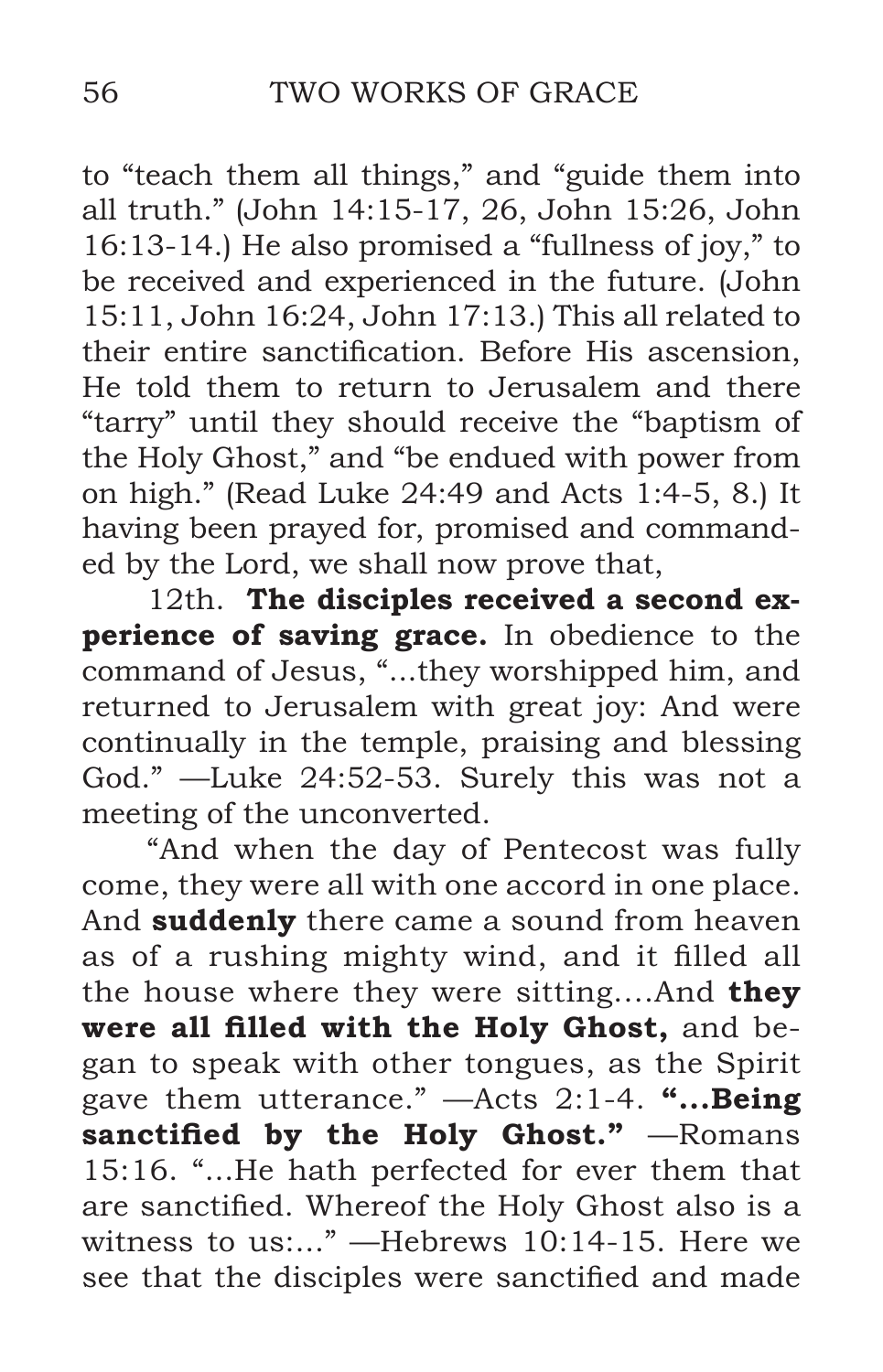perfect subsequent to their regeneration. This experience was not received by a gradual growth, but **"suddenly."**

By closely comparing their lives after Pentecost, with that recorded before, it will be apparent to all that a great moral change was wrought in them at that time. Instead of envying one another, and desiring to be greatest, as before, they now submitted to each other and were of "one heart and of one soul." Instead of the man-fearing spirit, which so often troubled them, they now "spake the word of God with boldness," fearing not the face of man.

Some teach that this experience was for the disciples alone; but we read that God hath "...put no difference between us and them,..." —Acts 15:9. And again, "The promise [of the Holy Ghost] is unto you, and to your children, and to all that are afar off, even as many as the Lord our God shall call." $-A$ cts 2:39.

#### **The Samaritans**

THEIR CONVERSION. "Then Philip went down to the city of Samaria, and preached Christ unto them. And the people with one accord gave heed unto those things which Philip spake, hearing and seeing the miracles which he did. For unclean spirits, crying with loud voice, came out of many that were possessed with them: and many taken with palsies, and that were lame, were healed. And there was great joy in that city.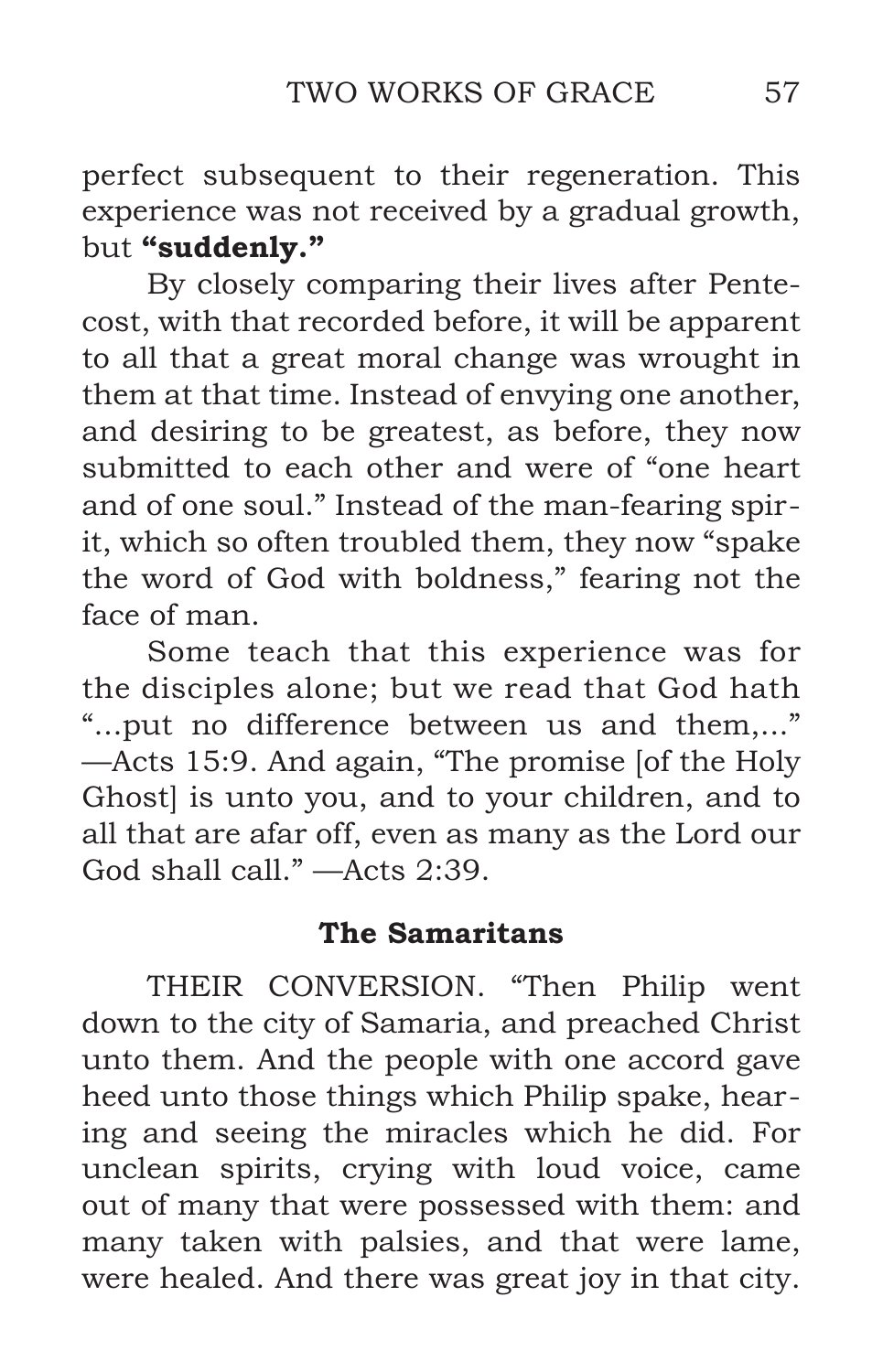...When they believed Philip preaching the things concerning the kingdom of God, and the name of Jesus Christ, they were baptized, both men and women." —Acts 8:5-8, 12. Surely no one will deny that a great revival took place, which resulted in many souls being converted to God.

1. They **"received the word of God."** (Acts 8:14.) "...Receive with meekness the engrafted word, which is able to save your souls." —James 1:21. "The law of the LORD is perfect, converting the soul:..." —Psalm 19:7.

2. They **"gave heed"** to the things which Philip spoke. (Acts 8:6.)

3. **"They believed."** "Whosoever believeth that Jesus is the Christ is born of God:..." —I John 5:1. "...All that believe are justified..." —Acts 13:39.

4. As a result of their conversion, there was **"great joy"** in that city. (Acts 8:8.)

5. These **converts** "…were baptized, both men and women." —Acts 8:12.

THEIR SANCTIFICATION. "Now when the apostles which were at Jerusalem heard that Samaria had received the word of God, they sent unto them Peter and John: Who, when they were come down, prayed for them, that they might receive the Holy Ghost....Then laid they their hands on them, and they received the Holy Ghost." —Acts 8:14-17. "...Being sanctified by the Holy Ghost." —Romans 15:16. "...He hath perfected for ever them that are sanctified. Whereof the Holy Ghost also is a witness to us:..." —Hebrews 10:14-15.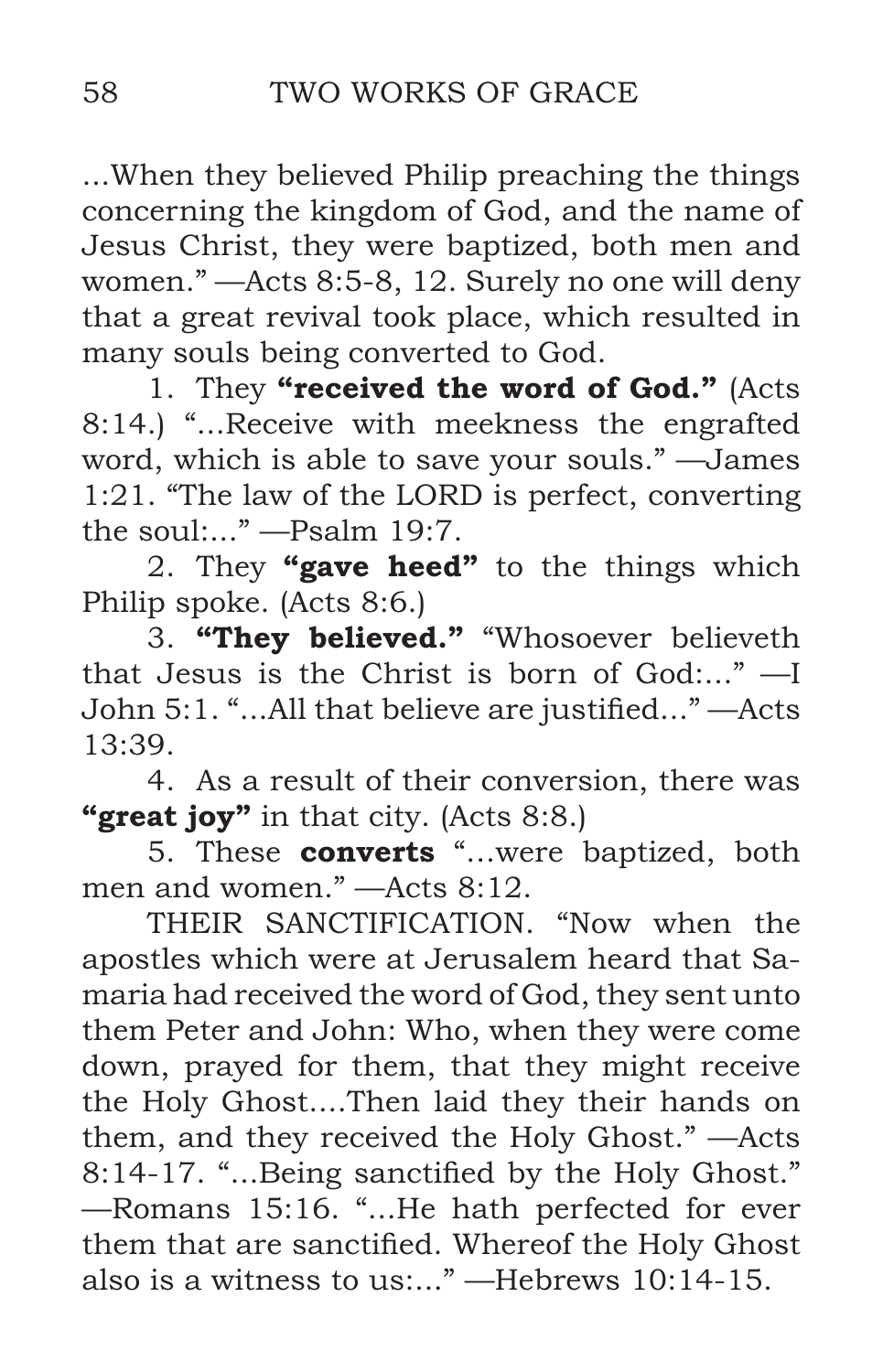# **The Ephesians** (Acts 19:1-6.)

WERE JUSTIFIED. "And it came to pass, that, while Apollos was at Corinth, Paul having passed through the upper coasts came to Ephesus: and finding certain disciples, He said unto them, Have ye received the Holy Ghost since ye believed?..." —Acts 19:1-2.

1. They were **"disciples."** Let us see what it implies to be a disciple. "...Whosoever doth not bear his cross, and come after me, cannot be my disciple…So likewise, whosoever he be of you that forsaketh not all that he hath, he cannot be my disciple." —Luke 14:27, 33. "...If ye continue in my word, then are ye my disciples indeed." —John 8:31. "By this shall all men know that ye are my disciples, if ye have love one to another." —John 13:35. "Herein is my Father glorified, that ye bear much fruit; so shall ye be my disciples." —John 15:8.

2. They **"believed."** Hence they were born of God (I John 5:1)—were justified—(Acts 13:39). Having proved that these Ephesians were clearly justified when Paul came to them, we shall now prove that they were wholly sanctified after his coming.

THEIR SANCTIFICATION. After Paul gave them proper instruction and baptized them in the name of the Lord Jesus, he "...laid his hands upon them, [and] the Holy Ghost came on them; and they spake with tongues, and prophesied." —Acts 19:6. About eight years later, Paul wrote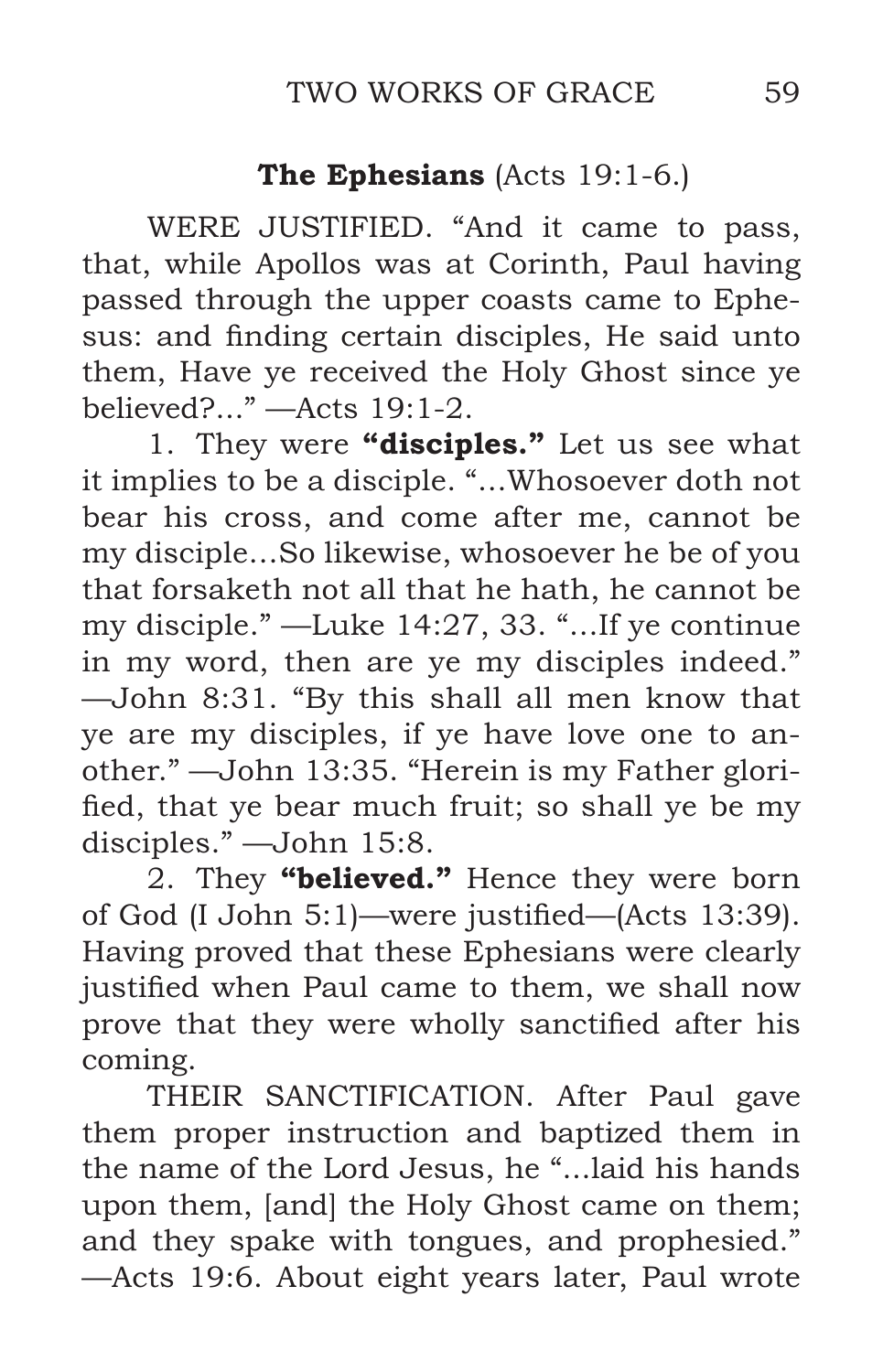a letter to these brethren, in which he testifies as follows: "...**After** that ye heard the word of truth, the gospel of your salvation: in whom also **after that ye believed,** ye were sealed with that holy Spirit of promise." —Ephesians 1:13.

## **Cornelius the Centurion.** (Acts, Chapter 10)

WAS JUSTIFIED, before Peter came to him.

1. He was a "devout man." (Acts 10:2.) "A pious man." —Sawyer

*Devout*— "Yielding a solemn and reverential attention to God in religious exercises, particularly in prayer; pious; devoted to religion; righteous." —Webster. "Religious awe and piety: to worship, to adore God." —Robinson's Lexicon. It is said that there is no word in the English language that ascribes a more full and intense religious character, than the word "devout."

2. He "feared God with all his house." (Acts 10:2.) "The fear of the LORD is to hate evil:..." —Proverbs 8:13. "...By the fear of the LORD men depart from evil." —Proverbs 16:6. "...God is no respecter of persons: But in every nation he that feareth him, and worketh righteousness, is accepted with him." —Acts 10:34-35. "...It shall be well with them that fear God, which fear before him." —Ecclesiastes 8:12. "Blessed is every one that feareth the LORD; that walketh in his ways. For thou shalt eat the labor of thine hands: happy shalt thou be, and it shall be well with thee.... Behold, that thus shall the man be blessed that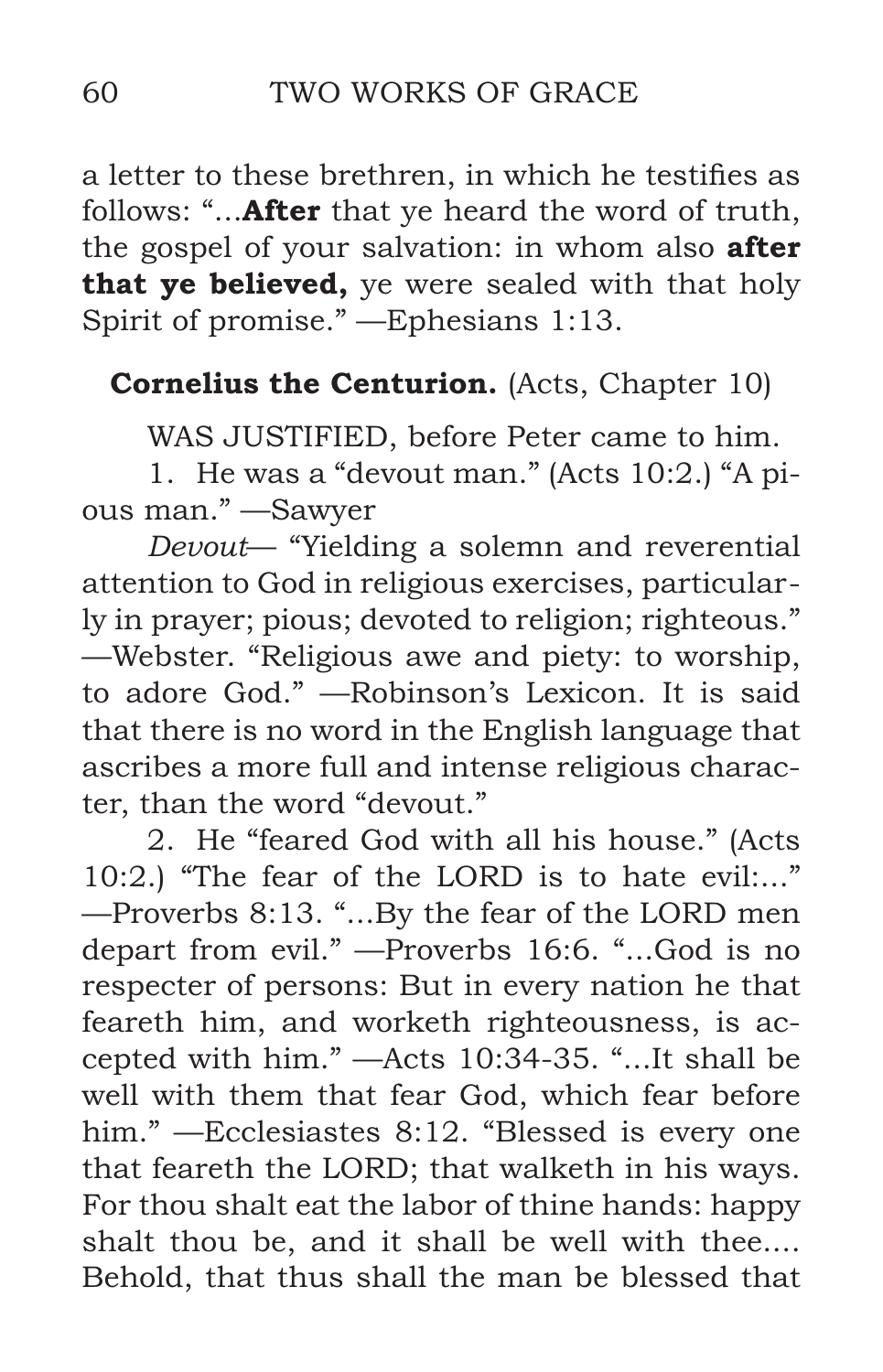feareth the LORD." —Psalm 128:1-4. "The angel of the LORD encampeth round about them that fear him, and delivereth them." —Psalm 34:7. "O fear the LORD, ye his saints:..." —Psalm 34:9.

What a beautiful wreath of heavenly truth! The man who reads the above scriptures, and says that Cornelius and his household were in an unconverted state when Peter came to them, simply presumes to make God a liar, and exposes his utter blindness.

3. He was "a just man." (Acts 10:22.) "A man, righteous." —Young. "The way of the just is uprightness:..." —Isaiah 26:7. "...Such as are upright in their way are his delight." —Proverbs 11:20. "...He blesseth the habitation of the just." —Proverbs 3:33. "Just persons need no repentance." (Luke 15:7.) "...The path of the just is as the shining light, that shineth more and more unto the perfect day." —Proverbs 4:18.

4. His prayer was heard. It is said that Cornelius "...gave much alms to the people, and prayed to God alway." —Acts 10:2. Surely his life was an example, even to many who profess holiness today. He **"prayed to God alway."** Neither were his prayers dry and lifeless; for the angel said to him, "...Thy prayers and thine alms are come up for a memorial before God." (Acts 10:31.)

**"His prayers were heard"** and were held in remembrance in the sight of God. Reader, consider this. Was he a sinner? Let the Word answer, "Now we know that God **heareth not sinners:** but if any man be a worshipper of God, and doeth his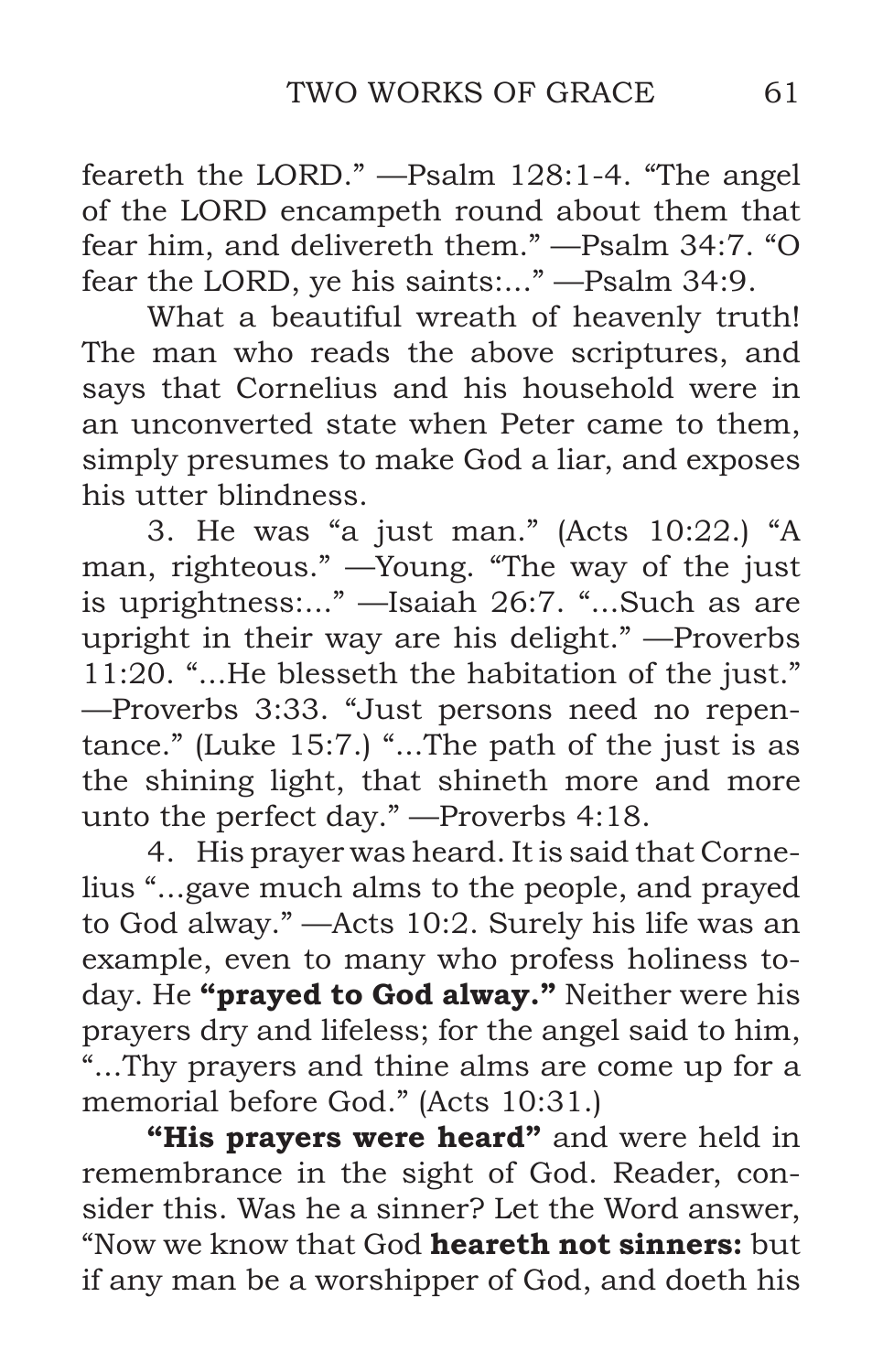will, him he heareth." —John 9:31. "The LORD is far from the wicked: but heareth the prayer of the righteous." —Proverbs 15:29.

This chain of testimony so clearly establishes the fact that Cornelius was a justified man when Peter came to him, that there is no appeal from it. We will next notice that he received a second experience of saving grace when Peter came, even his entire sanctification.

HIS ENTIRE SANCTIFICATION. Let it be remembered that we are saved by the washing of regeneration and the renewing of the Holy Ghost. Cornelius had experienced the "washing of regeneration," but had not yet received the "renovation" or baptism of the Holy Ghost—had not received the "fullness" promised to all believers. (See Acts 11:13-16.) For this purpose Peter was sent for—who, when he came, expounded the way of salvation more perfectly. And "while Peter yet spake these words, the Holy Ghost fell on all them which heard the word. And they of the circumcision which believed were astonished, as many as came with Peter, because that on the Gentiles also was poured out the gift of the Holy Ghost. For they heard them speak with tongues, and magnify God. Then answered Peter, Can any man forbid water, that these should not be baptized, which have received the Holy Ghost as well as we? And he commanded them to be baptized in name of the Lord...." —Acts 10:44-48. "...Being sanctified by the Holy Ghost." —Romans 15:16.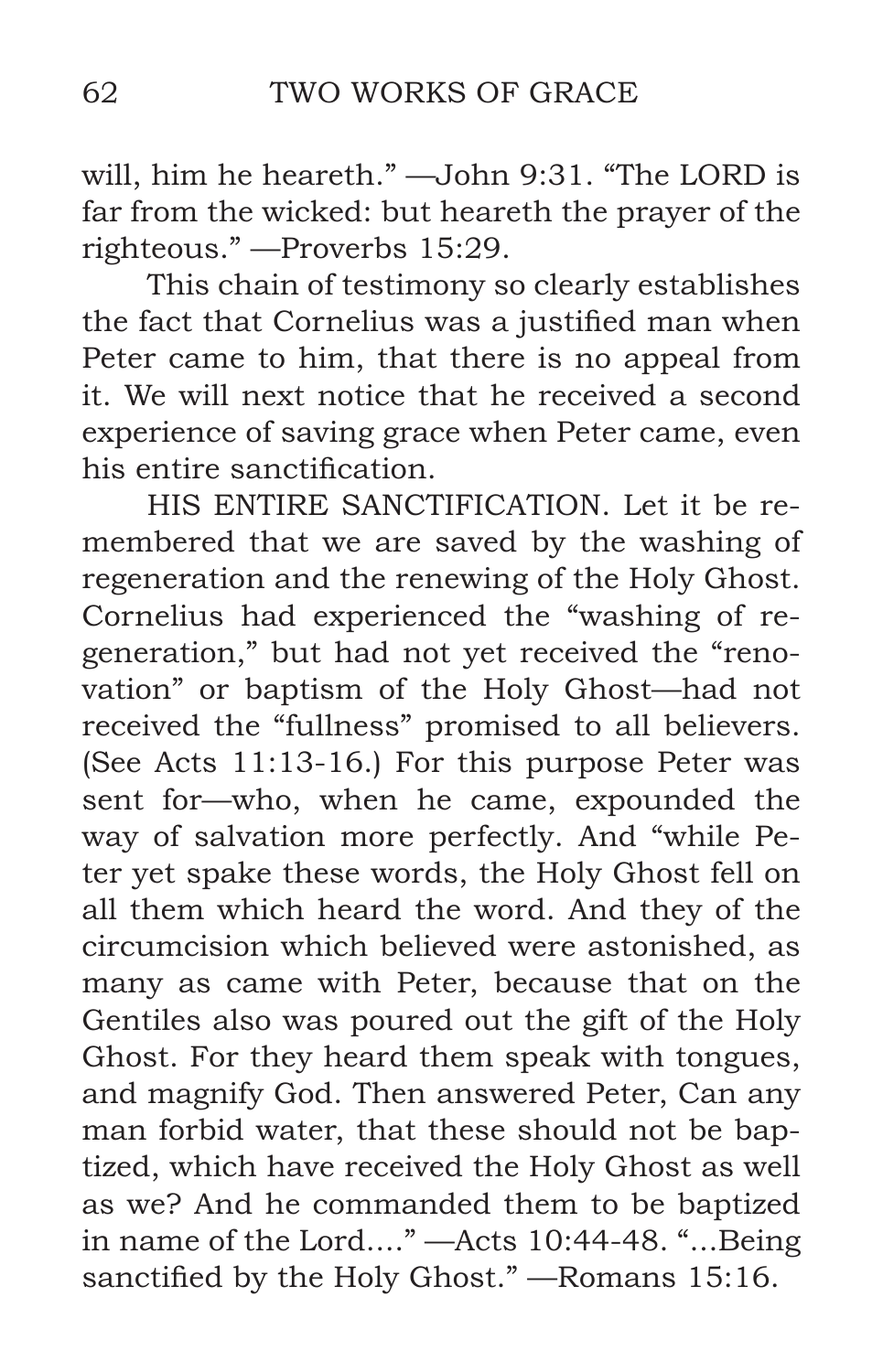#### **Paul**

Paul at one time was an enemy to the religion of Jesus Christ. He was "...a blasphemer, and a persecutor, and injurious:..." —I Timothy 1:13. Referring to this time he testifies that he was the "chief of sinners." (I Timothy 1:15.) He says, "...Beyond measure I persecuted the church of God, and wasted it." —Galatians 1:13. "...But I obtained mercy, because I did it ignorantly in unbelief." —I Timothy 1:13. At one time he received "letters" from the high priest to go to Damascus, and bring all the men and women he could find "of this way" bound to Jerusalem. (Acts 9:2.) So he started on his mission of persecution.

HIS CONVERSION. Just prior to this time, he had consented to the death of Stephen. He had listened to that sermon before the council, which cut them all to the heart. He stood by and saw them stone to death that holy man—full of the Holy Ghost. He heard his burning testimony that he saw "…the heavens opened, and the Son of man standing on the right hand of God." —Acts 7:56; and his sweet prayer when dying— "…Lord, lay not this sin to their charge…" —Acts 7:60.

Surely this made some impression upon the mind of Paul: and as he journeyed along towards Damascus, no doubt these recent events were flying through his mind. It looks clear to me, that as he pondered these things over, conviction began to seize hold of him. But let that be as it may—when he had almost reached Damascus, "...suddenly there shined round about him a light from heaven: And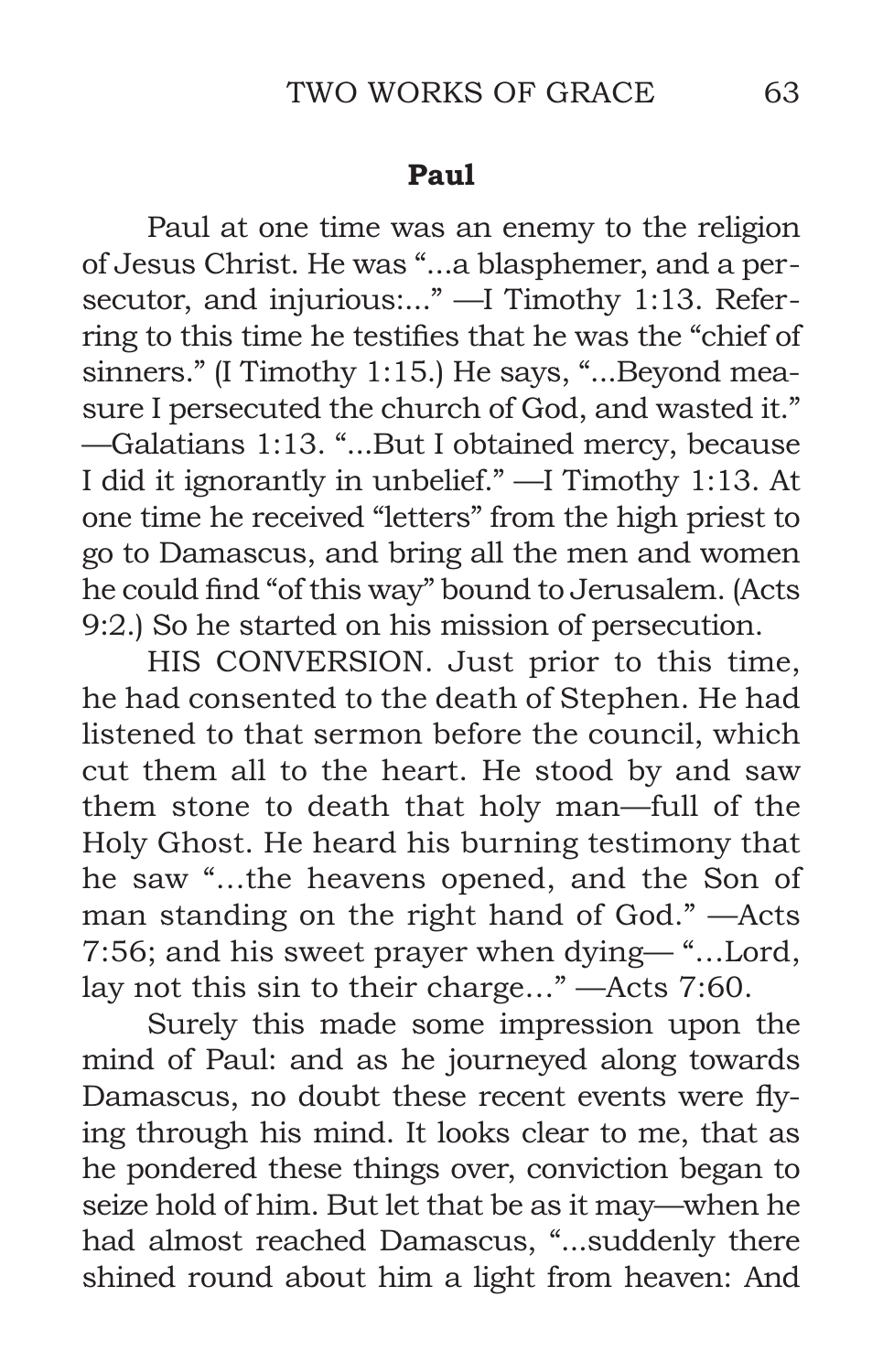he fell to the earth, and heard a voice saying unto him, Saul, Saul, why persecutest thou me? And he said, Who art thou, Lord? And the Lord said, I am Jesus whom thou persecutest: it is hard for thee to kick against the pricks. And he trembling and astonished said, Lord, what wilt thou have me to do?..." —Acts 9:3-6.

Some hold that this was only conviction; but such reasoning we maintain is not sound. The moment Paul discovered his position and condition, he threw down his arms of rebellion and fully surrendered himself to the Lord, saying, "What wilt thou have me to do?" This undoubtedly brought the pardoning grace to his soul. Here he became "Brother Saul." The "glory" of the light that shone in his heart and round about him blinded his eyes. (Acts 22:11.)

Another proof of his conversion is that he here received his call and commission to preach the Gospel of salvation to the Gentiles, "…to open their eyes, and to turn them from darkness to light, and from the power of Satan unto God, that they may receive the forgiveness of sins, and inheritance among them which are sanctified,..." —Acts 26:16-18. Would God give such an important call and commission to one who was yet unsaved? Preposterous.

HIS SANCTIFICATION. Just three days after Paul was converted, a good man by the name of Ananias entered into the house where he was stopping, "...and putting his hands on him said, **Brother Saul,** the Lord, even Jesus, that appeared unto thee in the way as thou camest, hath sent me, that thou mightest receive thy sight, and **be filled with the**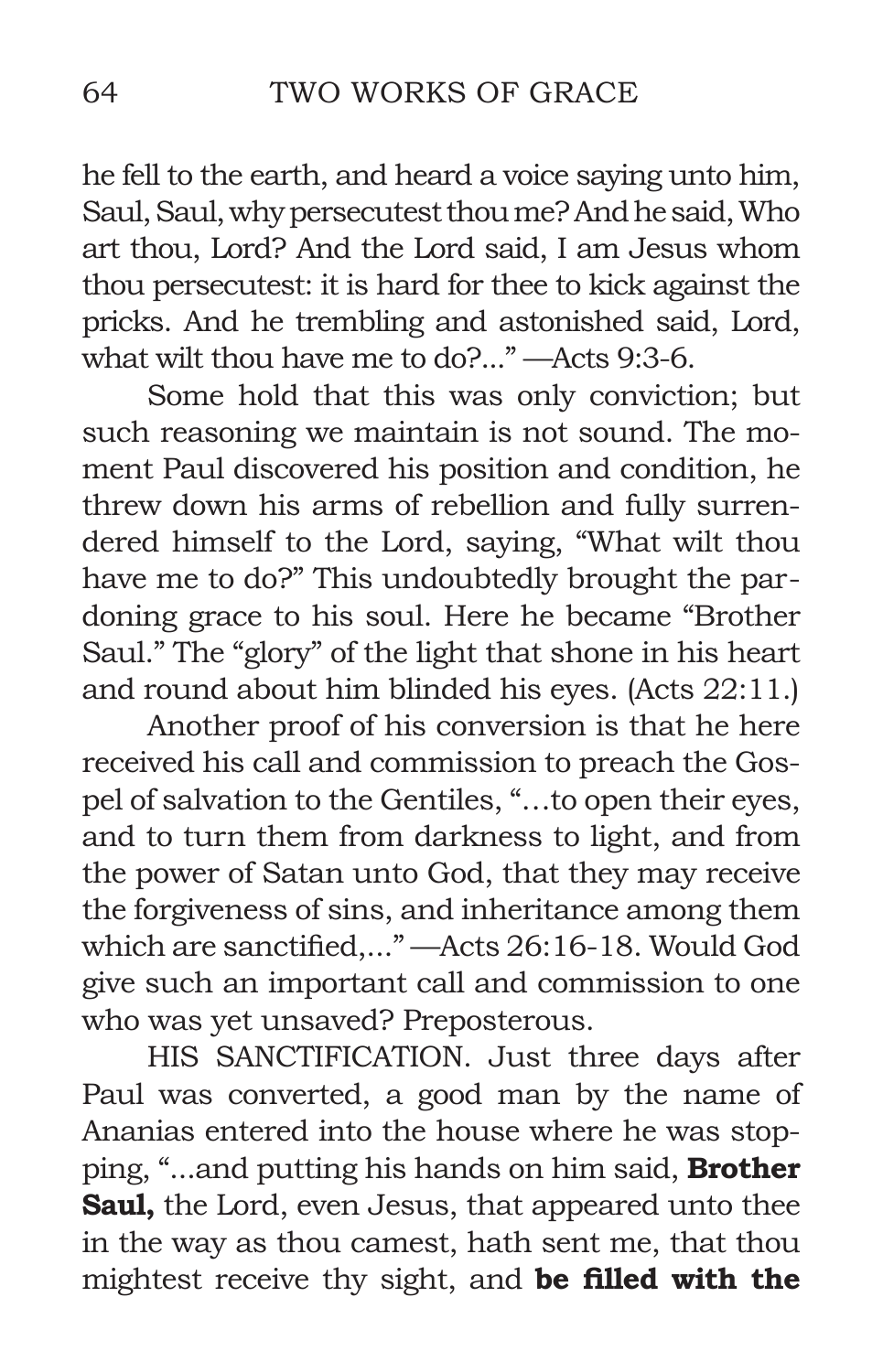**Holy Ghost.** And immediately there fell from his eyes as it had been scales:..." —Acts 9:17-18. Paul here received the Holy Ghost—was sanctified. "Then Saul (who also is called Paul,) filled with the Holy Ghost, set his eyes on him." —Acts 13:9. Paul was converted and sanctified in A. D. 35. We will now place Paul on the witness stand and hear his testimony.

A. D. 54. "Ye are witnesses, and God also, how holily and justly and unblameably we behaved ourselves among you that believe." —I Thessalonians 2:10.

A. D. 58. "I am crucified with Christ: nevertheless I live; yet not I, but Christ liveth in me: and the life which I now live in the flesh I live by the faith of the Son of God, who loved me, and gave himself for me." —Galatians 2:20.

A. D. 59. "Be ye followers of me, even as I also am of Christ." —I Corinthians 11:1.

A. D. 60. "...I have lived in all good conscience before God until this day." —Acts 23:1. Reader, can you say that? But listen further. "And herein do I exercise myself, to have **always** a conscience void of offence toward God, and toward men." —Acts 24:16. "...How shall we, that are dead to sin, live any longer therein?" —Romans 6:2. "Knowing this, that our old man is crucified..." —Romans 6:6. Here Paul testifies that he was "dead to sin" and did not live any longer therein; namely, did not practice or commit sin. This is why he "always" had a good conscience. He also testified that the "old man"—carnal nature—was crucified, dead.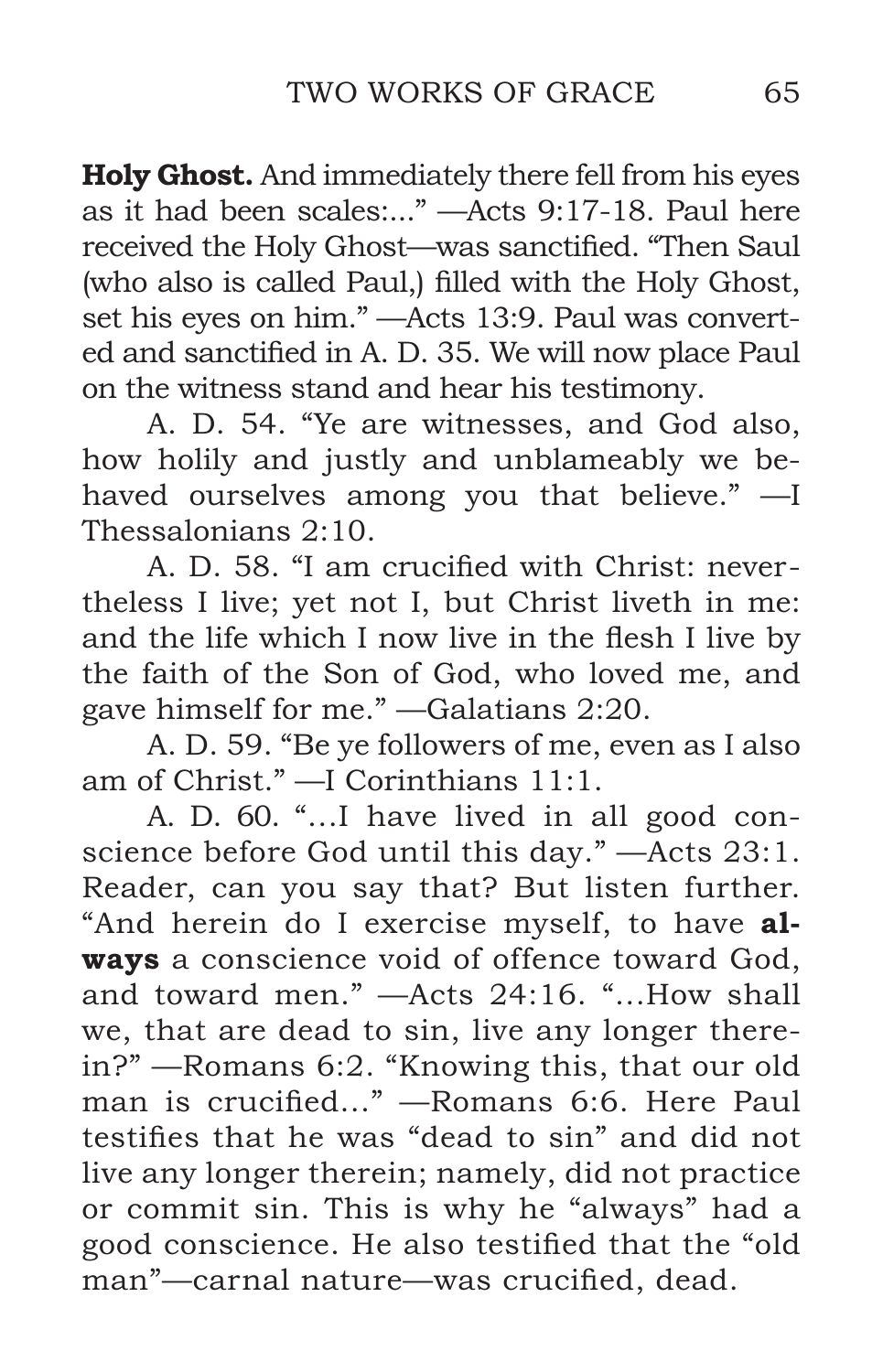A. D. 64. "Let us therefore, as many as be perfect, be thus minded:..." —Philippians 3:15. Here Paul testified to the experience of perfection. This experience he received when sanctified. (Hebrews 10:14-15.) Having such an experience, what was Paul's hope in the future? Answer— "For me to live is Christ, and to die is gain....having a desire to depart, and to be with Christ; which is far better." —Philippians 1:21-23. We will now hear his last testimony before leaving the world.

A. D. 66. "...I am now ready to be offered, and the time of my departure is at hand. I have fought a good fight, I have finished my course, I have kept the faith: Henceforth there is laid up for me a crown of righteousness, which the Lord, the righteous judge, shall give me at that day:..." —II Timothy 4:6-8.

Paul's life was truly a pattern of Bible holiness. Yet in the face of all this testimony, men have the audacity to say that Paul was a miserable sinner all the days of his life. And most holiness fighters today refer to Paul for proof that we cannot be made pure in this life. Such generally refer to Romans, chapter 7, and apply it as Paul's present experience when addressing the Roman brethren. In this, they wrest the Scriptures to their own destruction.

"...Ye are not under the law, but under grace" (Romans 6:14) was the subject Paul was teaching. It seems that some of the churches had trouble on this line, and some, through false teachers, were made to believe that it was still necessary "to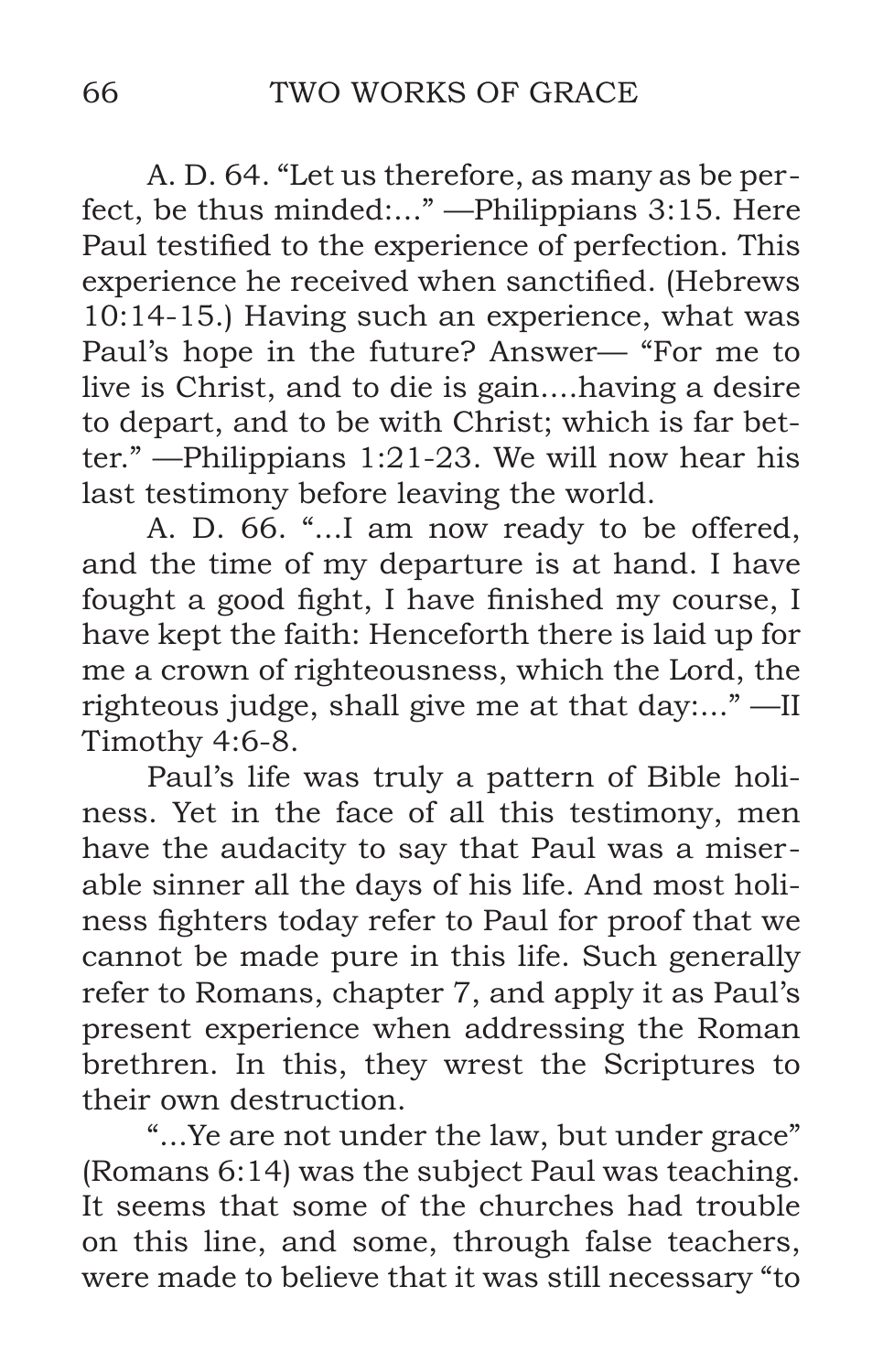keep the law of Moses." Paul desired the Roman brethren to be established on this point, and in order to more fully settle this truth in their minds and hearts, he contrasts full salvation under the Gospel—the dispensation of divine grace—with a sinning law experience. In Romans, chapter 6, Paul sets forth the standard of full salvation under the Gospel. He shows that it is a state and experience where men are "dead to" and "freed from" sin—a state where they serve God in "holiness" and "righteousness."

Please lay down this book and read the sixth chapter of Romans carefully. Now in the seventh chapter he sets forth justification under the law. In the first verse he says, **"...I speak to them that know the law,..."** What law is here referred to? Answer—The Ten Commandment law, or the Law of Moses—the abolished code. Proof—Romans 7:2-7. So whatever experience is here referred to, it is to those "who know the law," those "under the law." And thank God we are "delivered from the law," "dead to the law" and under a better dispensation, the dispensation of grace.

Paul was born under the law and lived under it until his conversion. In Romans 7:7-11 he describes his condition while in infancy, and how he went under condemnation by getting a knowledge of the law. In Romans 7:14-23 he describes his experience while under the law. It is truly a dark picture. It shows that while he desired to do good, he failed to have the grace to do it, and was compelled to yield to the desires of his carnal nature, which he terms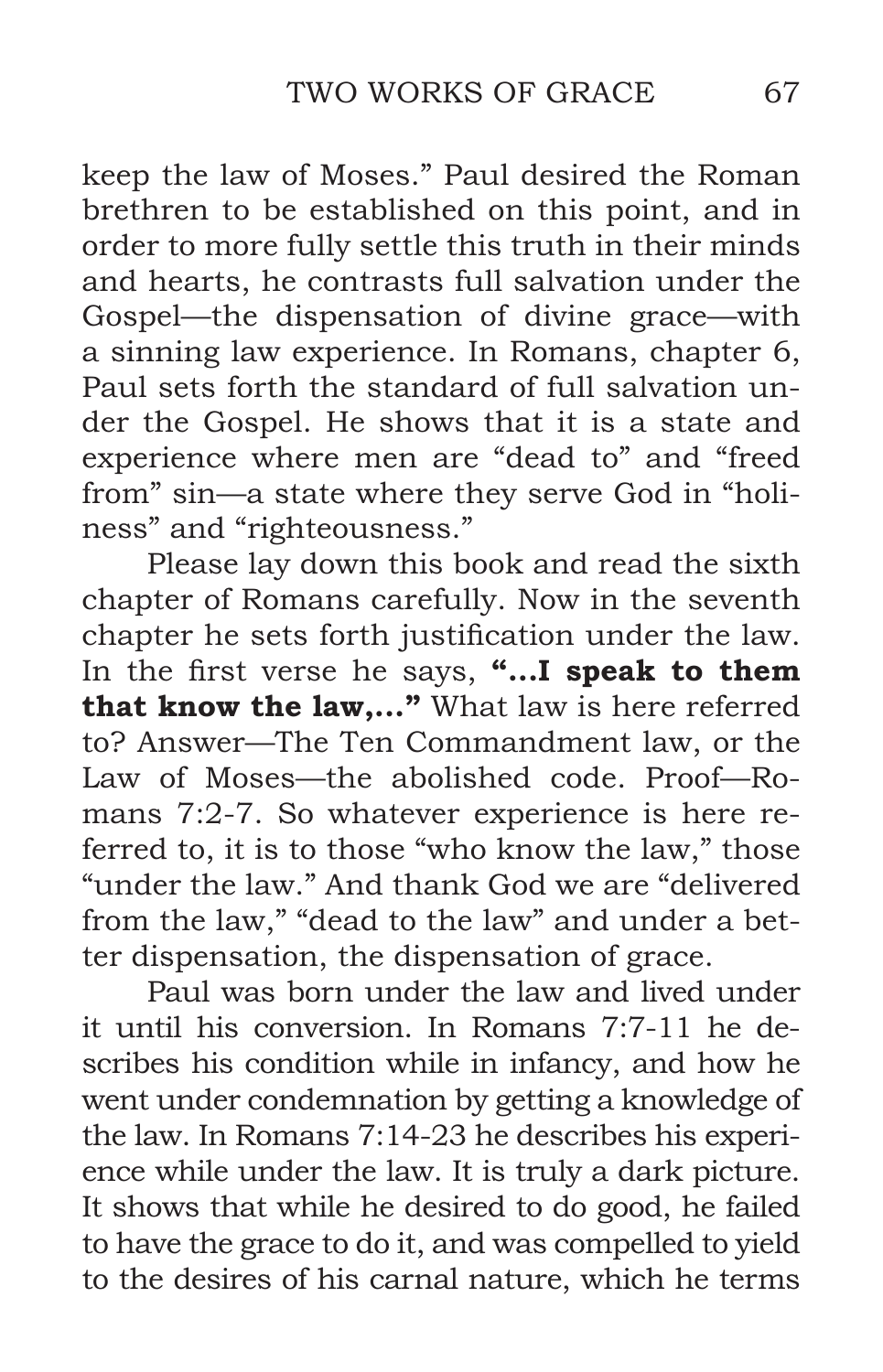"the law of sin." The reader will better understand this by comparing the above with Hebrews 7:19, Hebrews 9:7-10, 13 and Hebrews 10:1-4, 11.

But let Paul explain himself. In Romans 7:24 he cries out, "O wretched man that I am! who shall deliver me from the body of death?" Hear the answer— " I thank God through Jesus Christ our Lord...." —Romans 7:25. "I thank God that I am delivered through Jesus Christ our Lord." —*Conybeare and Howson's Translation*. You see, he declares he is delivered from the very state and condition he describes in Romans 7:14-23. But let us follow him into chapter 8, verses 1-3. "There is therefore now no condemnation to them which are in Christ Jesus, who walk not after the flesh, but after the Spirit. For the law of the Spirit of life in Christ Jesus **hath made me free from the law of sin and death.** For what the law could not do, in that it was weak through the flesh, God sending his own Son in the likeness of sinful flesh, and for sin, condemned sin in the flesh."

This is clear. The "law of sin" which "worked death" in Paul (Romans 7:13-23), and from which he could not be delivered while under the Law—the old covenant (Romans 8:3), he now declares he is delivered and "made free from" through Jesus Christ. Here Paul sets the "law of the Spirit of life in Christ Jesus"—the New Testament (John 6:63, John 6:68)—over against the "law of Moses," and shows that what the Law could not do (because it was weak and unprofitable) we can have and do have under the "law of Christ."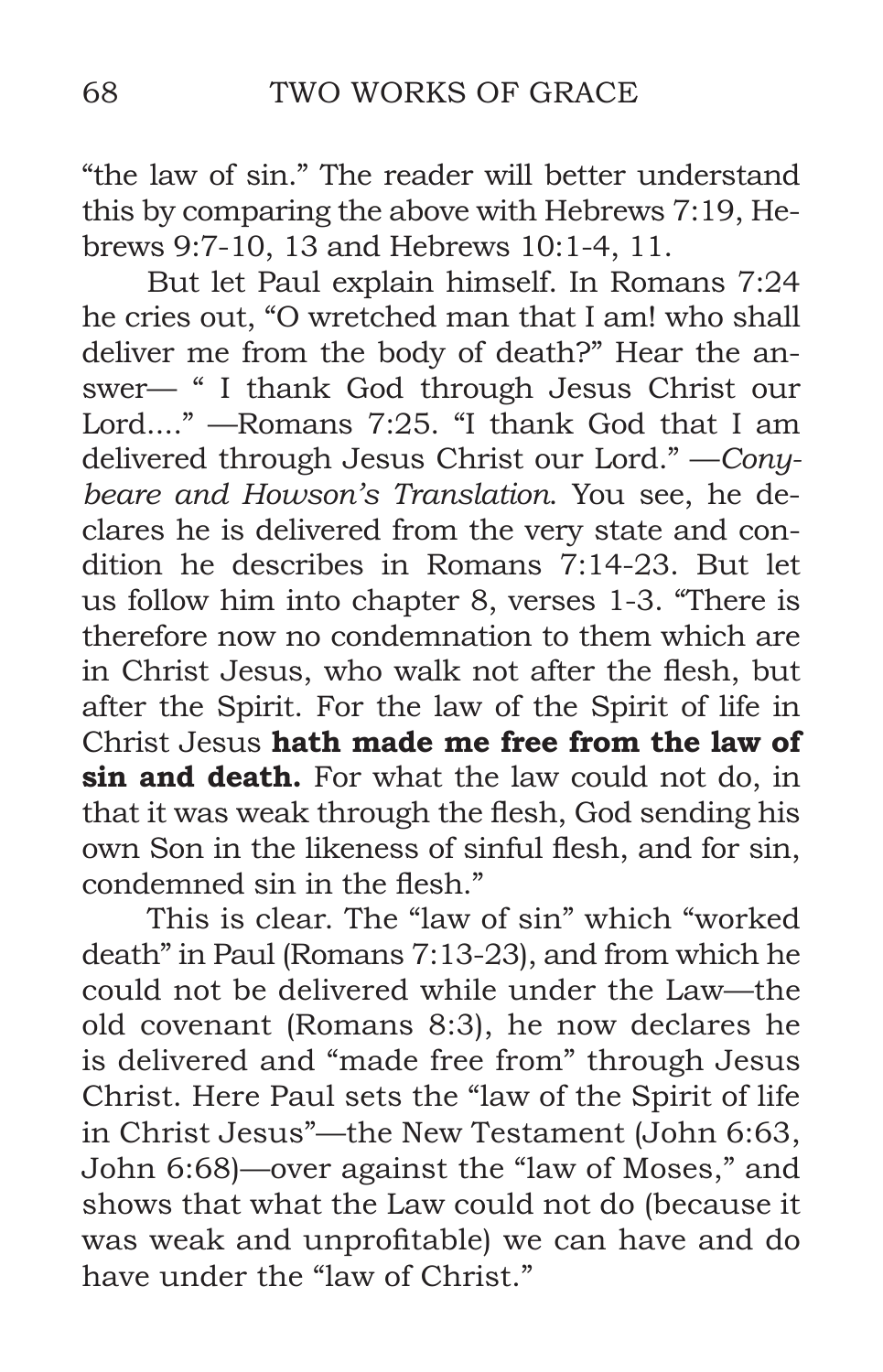## **THE APOSTLES URGED BELIEVERS ON TO THIS "SECOND GRACE"**

#### **The Romans**

At the time Paul wrote his epistle to them, it cannot be denied they were children of God. They were "the called of Jesus Christ," "beloved of God," "saints," and their "faith was spoken of throughout the whole world." (Romans 1:6-8.) Yet they were not established in holiness. (Romans 1:11, I Thessalonians 3:13.) Paul showed them that this degree of grace was to be entered by faith. "Therefore being justified by faith, we have peace with God through our Lord Jesus Christ: By whom [through whom—Sawyer] also we have access by faith into this grace wherein we stand, and rejoice in hope of the glory of God." —Romans 5:1-2.

"Being justified" they had "peace with God." Yet they were not established in perfect holiness. He then clearly showed them that besides "being justified," they also had **"access by faith into this grace wherein we stand;"** namely, the establishing grace, and that it was entered "through Christ<sup>"</sup>

He further exhorted them to attain to this experience, "...Yield yourselves unto God, as those that are alive from the dead, and your members as instruments of righteousness unto God." —Romans 6:13. "Present yourselves to God." —Revised. "I beseech you therefore, brethren, by the mercies of God, that ye present your bodies a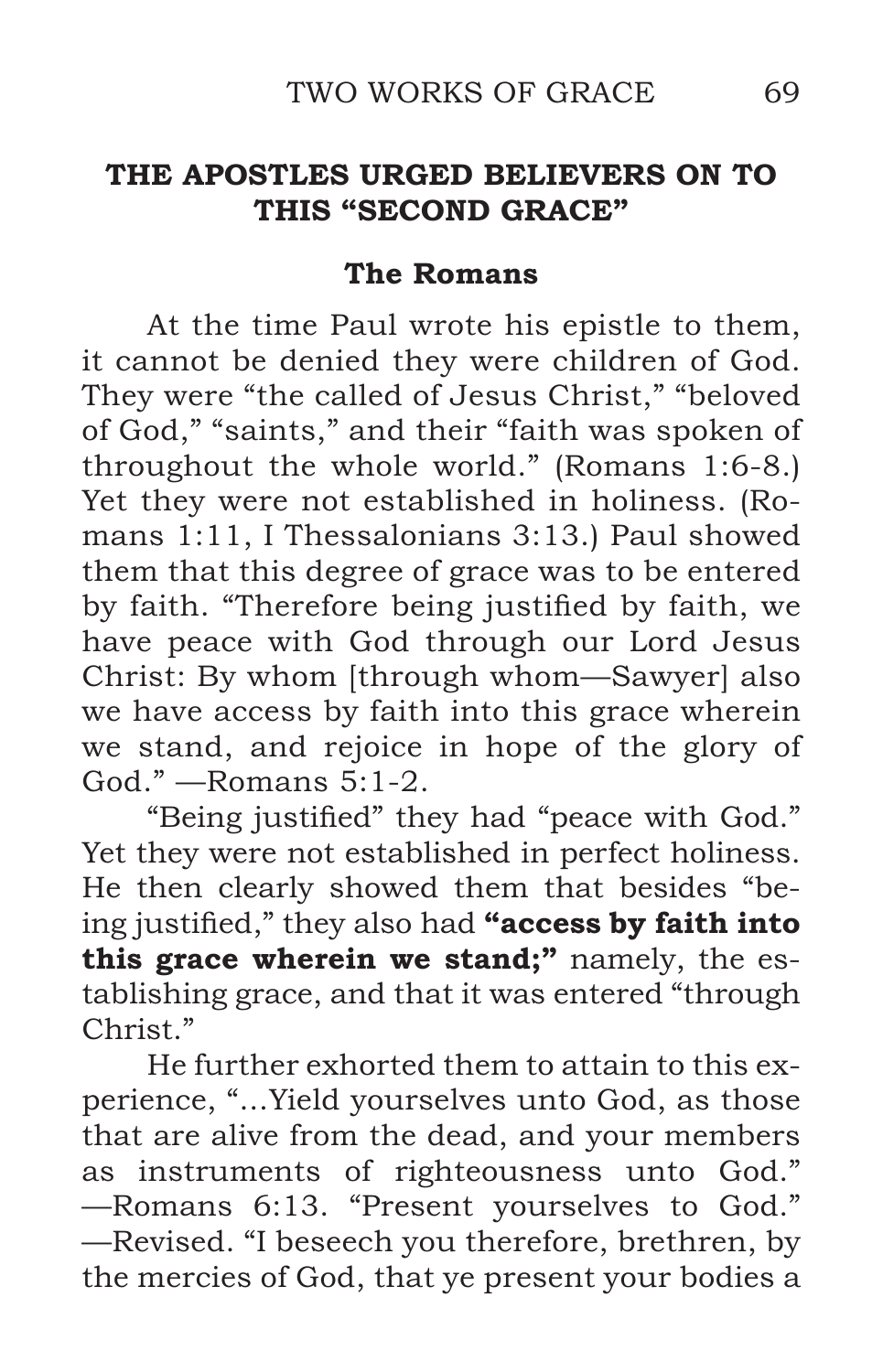living sacrifice, holy, acceptable unto God, which is your reasonable service.... That ye may prove what is that good, and acceptable, and perfect will of God." —Romans 12:1-2. "...This is the will of God, even your sanctification,..." —I Thessalonians 4:3. "...Even so now yield your members servants to righteousness unto holiness." —Romans 6:19. "So now present your members bound to righteousness, for sanctification." —Emphatic Diaglott.

This is positive and clear. The Roman "brethren" were already regenerated—"made alive from the dead"—and now Paul commands them to present themselves a living sacrifice unto God "for sanctification." This was not to be deferred until death, but "**now** present yourselves."

### **The Corinthians**

Paul addressed them as "brethren," "the church of God," "God's husbandry," "God's building." "But of him are ye in Christ Jesus,..." —I Corinthians 1:30. "...Babes in Christ." —I Corinthians 3:1. They had "...believed, and were baptized." —Acts 18:8. (I Corinthians 3:5.) This is sufficient proof that they were not backslidden when Paul wrote his epistle to them. A few of them had already attained to the experience of entire sanctification (I Corinthians 1:2), but the majority were yet carnal. (I Corinthians 3:1-3.) This does not imply that they had lost the grace of God and had become carnal, but ye are **"yet carnal"**—that is, ye have allowed inbred carnality to remain in you until the present time.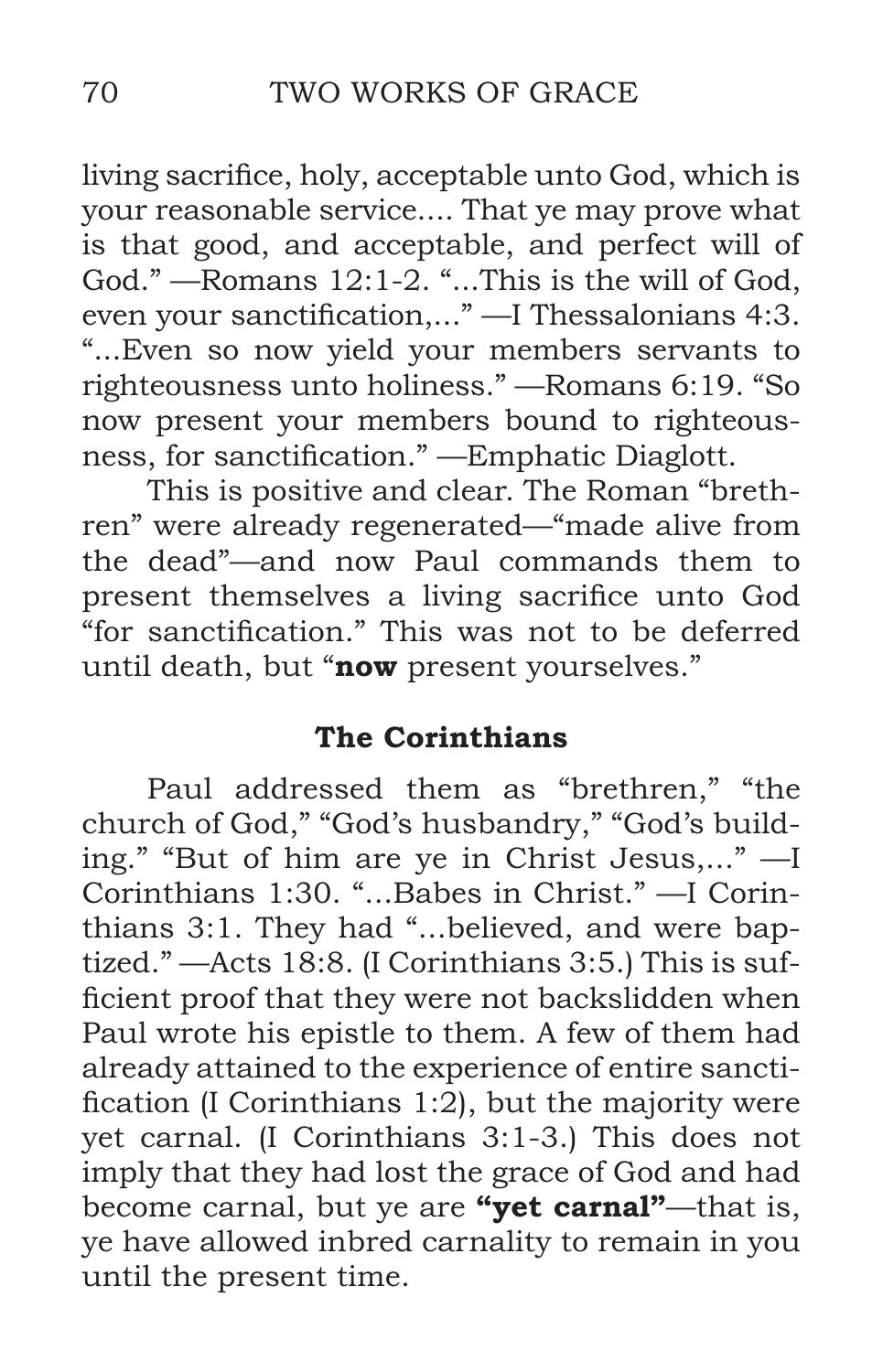Paul urged these brethren on to the experience of perfect holiness. "Finally, brethren, farewell. **Be perfect**,..." —II Corinthians 13:11. "... And this also we wish, even your perfection." —II Corinthians 13:9. "Having therefore these promises, dearly beloved, let us cleanse ourselves from all filthiness of the flesh and spirit, **perfecting holiness** in the fear of God." —II Corinthians 7:1. "And in this confidence I was minded to come unto you before, that ye might have a second benefit." II Corinthians 1:15. **"Second grace."** —Margin. Here we see that Paul not only urged these brethren by letter, but earnestly desired to come unto them that they might receive this "second grace."

## **The Thessalonians**

1.They were fully converted. Paul addressed them as "...the church of the Thessalonians **which is in God the Father and in the Lord Jesus Christ**:..." —I Thessalonians 1:1. (II Thessalonians 1:1.) He further says, "We give thanks to God always for you all, making mention of you in our prayers; Remembering without ceasing **your work of faith, and labour of love, and patience of hope in our Lord Jesus Christ,** in the sight of God and our Father; Knowing, brethren beloved, your election of God. For our gospel came not unto you in word only, but also in power, and in the Holy Ghost, and in much assurance; as ye know what manner of men we were among you for your sake. And **ye became followers of us, and of the Lord,** having received the word in much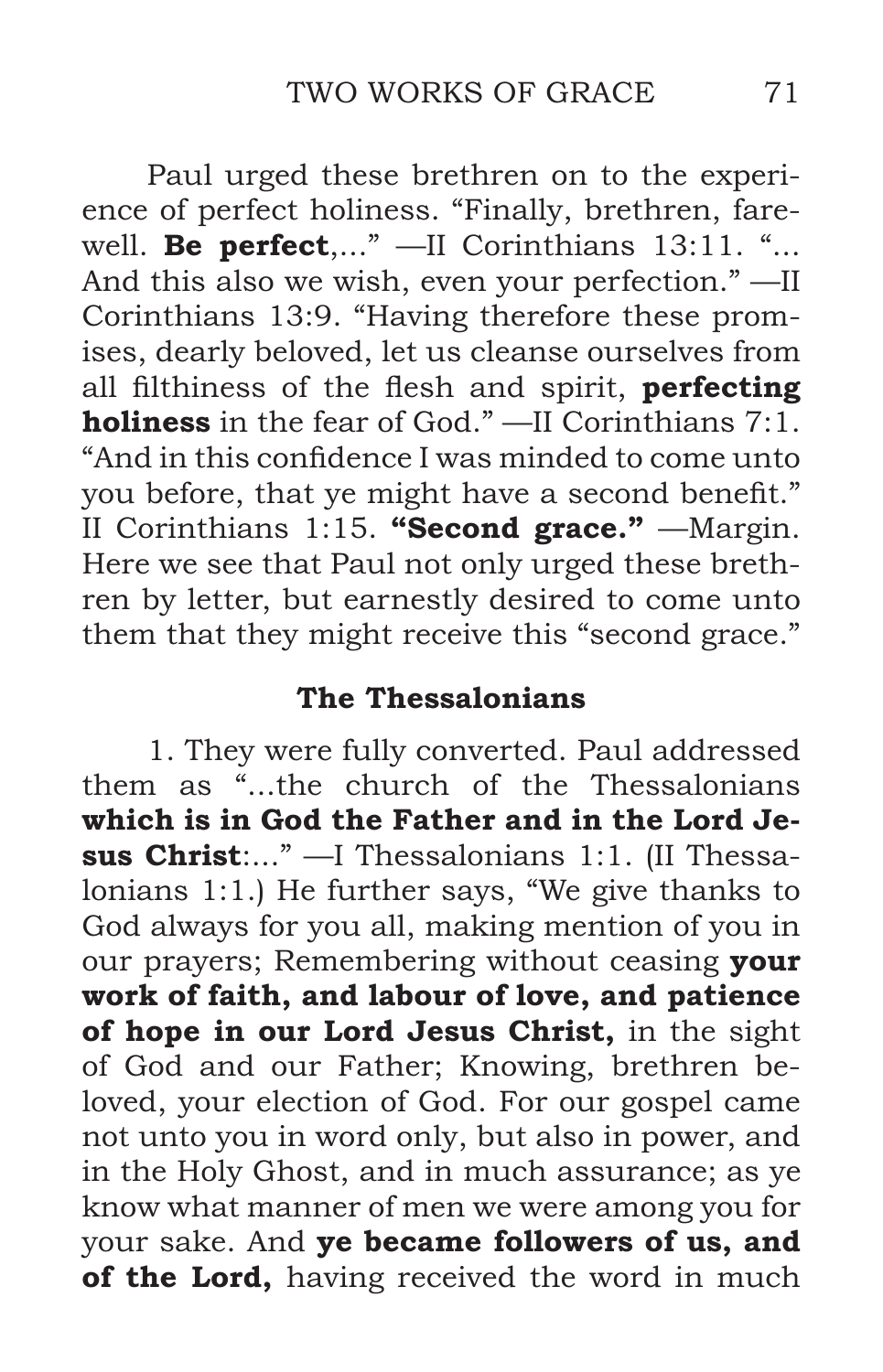affliction, with joy of the Holy Ghost: So that ye were ensamples to all that believed in Macedonia and Achaia. For **from you sounded out the word of the Lord** not only in Macedonia and Achaia, but also in every place **your faith to God-ward is spread abroad;... Ye turned to God from idols to serve the living and true God.**" —I Thessalonians 1:2-9.

This is too plain to need comment. It cannot be denied that the Thessalonian brethren, to whom Paul addressed his epistle, were genuinely converted to God.

2. They were not backslidden. Paul was at Athens, and sent Timothy to "comfort them concerning their faith." (I Thessalonians 3:1-2.) "... Now when Timotheus came from you unto us, and brought us **good tidings of your faith and charity,** and that ye have good remembrance of us always, desiring greatly to see us, as we also to see you: Therefore, brethren, we are comforted over you in all our affliction and distress by your faith." —I Thessalonians 3:6-7. Here we see that Timothy brought Paul a good report of their spiritual condition. But while they were clearly justified, there was still something lacking.

3. A lack. "Night and day praying exceedingly that we might see your face, and might perfect that which is lacking in your faith." —I Thessalonians 3:10.

4. What was the lack? "To the end he may **stablish your hearts unblameable in holiness**..." —I Thessalonians 3:13. "For this is the will of God,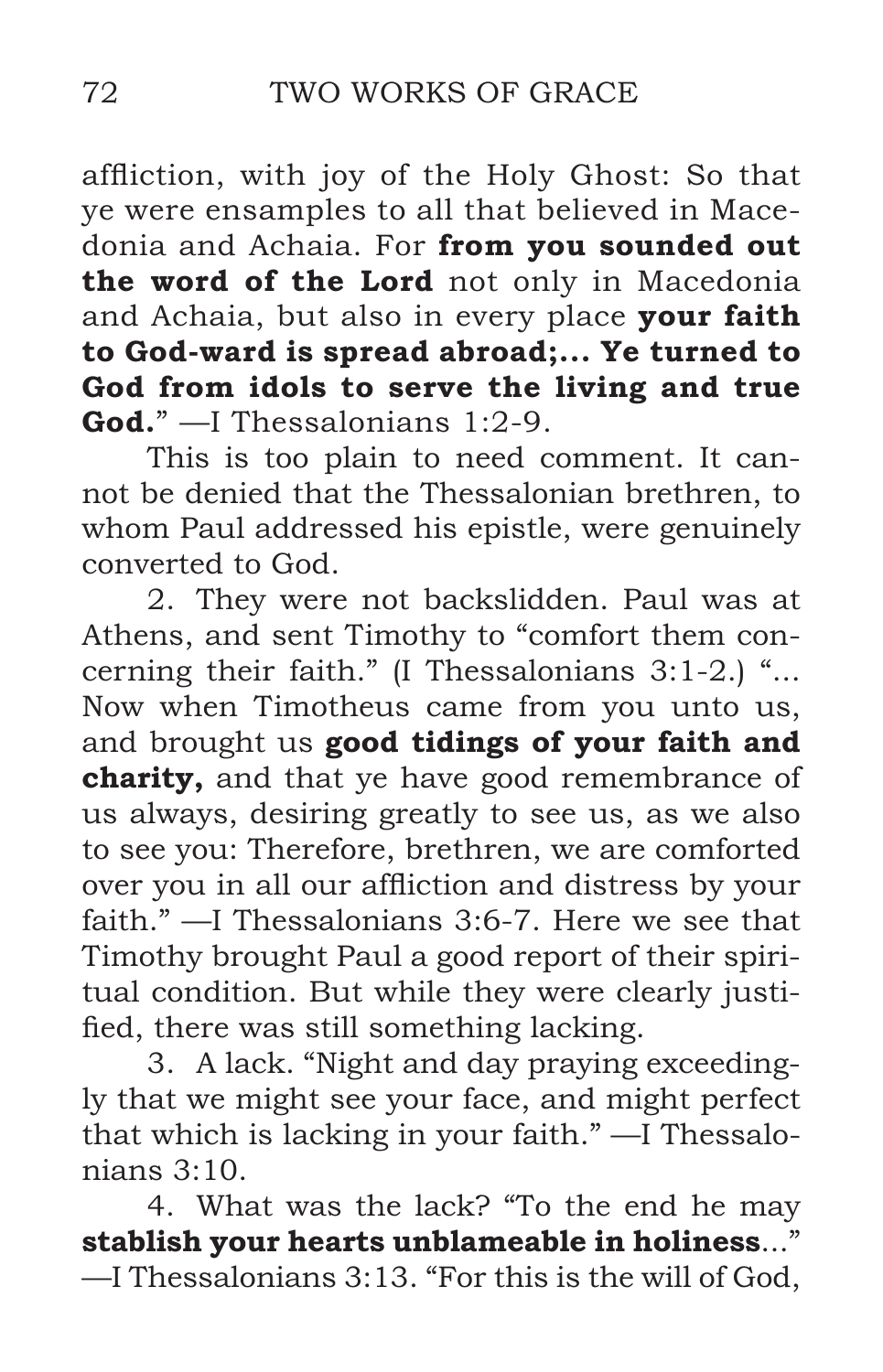**even your sanctification**,..." —I Thessalonians 4:3. "For God hath not called us unto uncleanness, but unto holiness." —I Thessalonians 4:7. "And the very God of peace sanctify you wholly; and I pray God your whole spirit and soul and body be preserved blameless unto the coming of our Lord Jesus Christ. Faithful is he that calleth you, who also will do it." —I Thessalonians 5:23- 24. "...The Lord is faithful, who shall stablish you, and keep you from evil." —II Thessalonians 3:3.

## **The Hebrews**

At the time the apostle wrote his letter to them it cannot be denied that they were children of God. He addressed them as "holy brethren." (Hebrews 3:1.) They were "babes" that had "need of milk" (Hebrews 5:12-13); namely, "…newborn babes, desire the sincere milk of the word, that they may grow thereby." (I Peter 2:2.) They became babes by being converted. (Matthew 18:3.) He further says: "...Ye **are come** unto mount Sion,... To the general assembly and church of the firstborn, **which are written in heaven**,... And to Jesus the mediator of the new covenant, and to the blood of sprinkling,..." —Hebrews 12:22-24.

They were still indwelt with an unrighteous nature, the "carnal mind." Paul styled it, "the sin which doth so easily beset us," and exhorted them to "lay it aside." (Hebrews 12:1-2.) He showed them that there was another degree of grace beyond what they now experienced.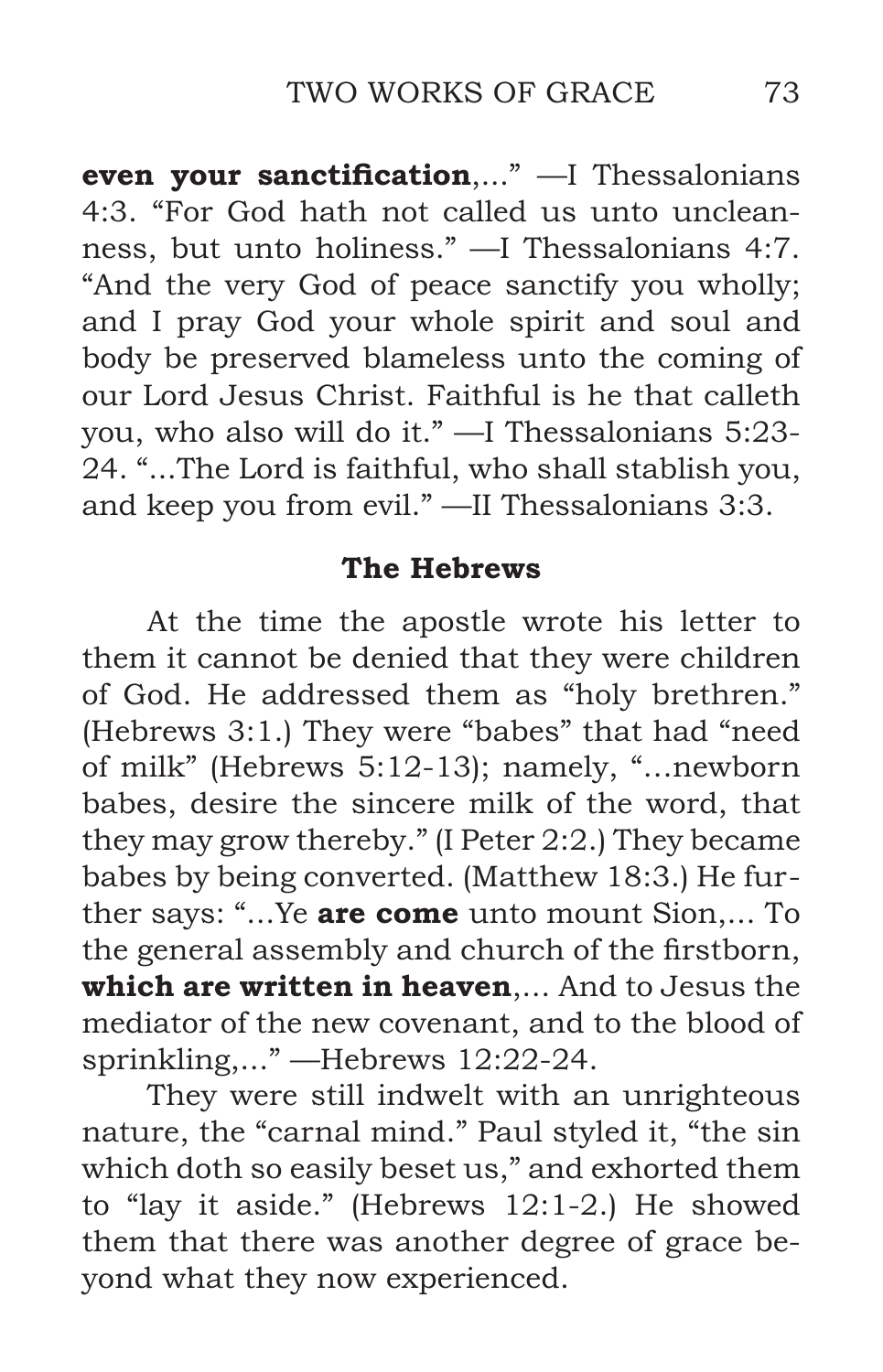In Hebrews, chapters 3 and 4 the apostle draws an analogy between Israel in the wilderness and children of God not yet fully saved: also between Canaan and the spiritual "rest we which have believed do enter." (Hebrews 4:3.) God had promised the children of Israel rest in the land of Canaan. The first generation did not enter this land, "because they believed not." Of them he sware, "...They shall not enter into my rest." —Hebrews 3:10-11. "So we see they could not enter in because of unbelief." —Hebrews 3:19.

We have before shown that literal Canaan was a type of the experience of perfect holiness. God had promised to give Israel rest in the land of Canaan, "from all their enemies round about." (Deuteronomy 25:19.) "...My presence shall go with thee, and I will give thee rest." —Exodus 33:14. By exterminating all the Canaanites who were born and bred in that land, the children of Israel were to possess the land and have "rest."

How clearly this typifies the complete redemption we have in Christ Jesus! The various bents of evil—pride, selfishness, jealousy, fear, covetousness, anger, etc.—are born in us. These are inward enemies. Christ "condemns sin in the flesh," (Romans 8:3) and "destroys the works of the devil" (I John 3:8) out of us; namely, "saves us from these enemies," and enables us to serve Him in "holiness and righteousness before him, all the days of our life." (Luke 1:74-75.) Not one of these enemies is allowed to remain and lurk in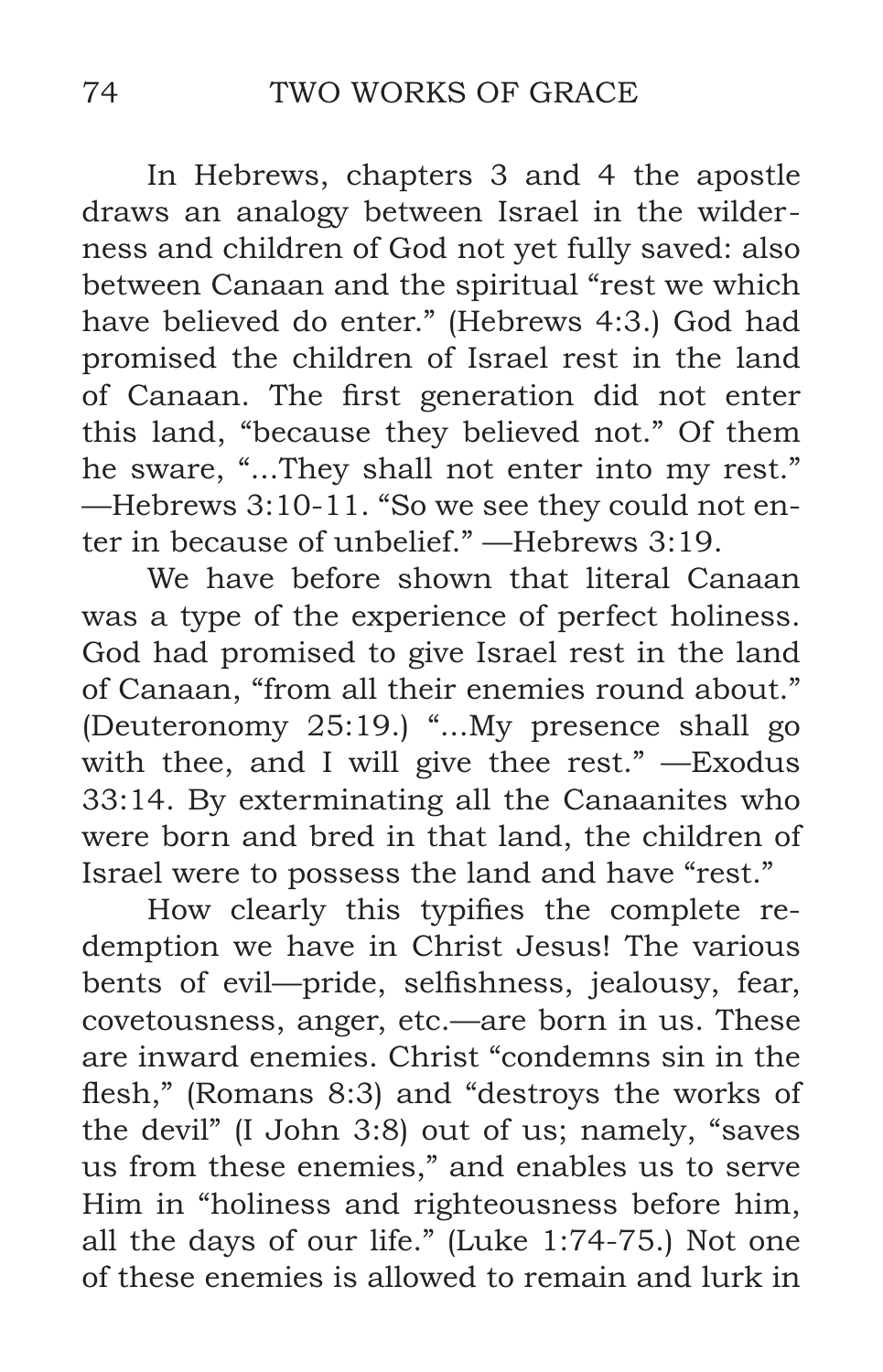the walls of "man's soul." "Perfect love casteth out fear" (I John 4:18), and the soul sinks down into a perfect tranquillity, a haven of rest—a rest that gives "quietness and assurance for ever." (Isaiah 32:17.)

This is the land of Beulah. Here "peace is extended like a river," and the soul is enabled to "rejoice evermore," and "in everything give thanks;" even in times of trial, adversity, disappointment, pressure, opposition and misunderstanding. Here the soul feasts on "fat things" and is "satisfied." This so far surpasses the experience of the masses, that they naturally suppose it can only be obtained in a supposed Millennium or after death. But thank God, the redeemed have found it in this life. "...We which have believed **do [present tense] enter into rest**,..." —Hebrews 4:3. Hallelujah! You see, this rest is entered by faith. Well hath the poet said:

"The kingdom of God is within you, So the greatest of teachers hath said; And the faithful and loving have found it, And enjoyed it before they were dead.

The Word, and the blood of the Saviour Is the anchor in which we do rest; And Heaven began with its favor— Now we reign with the pure and the blest."

The Hebrew brethren, although converted, had not yet entered this perfect soul rest. Paul warned and exhorted them as follows: "Let us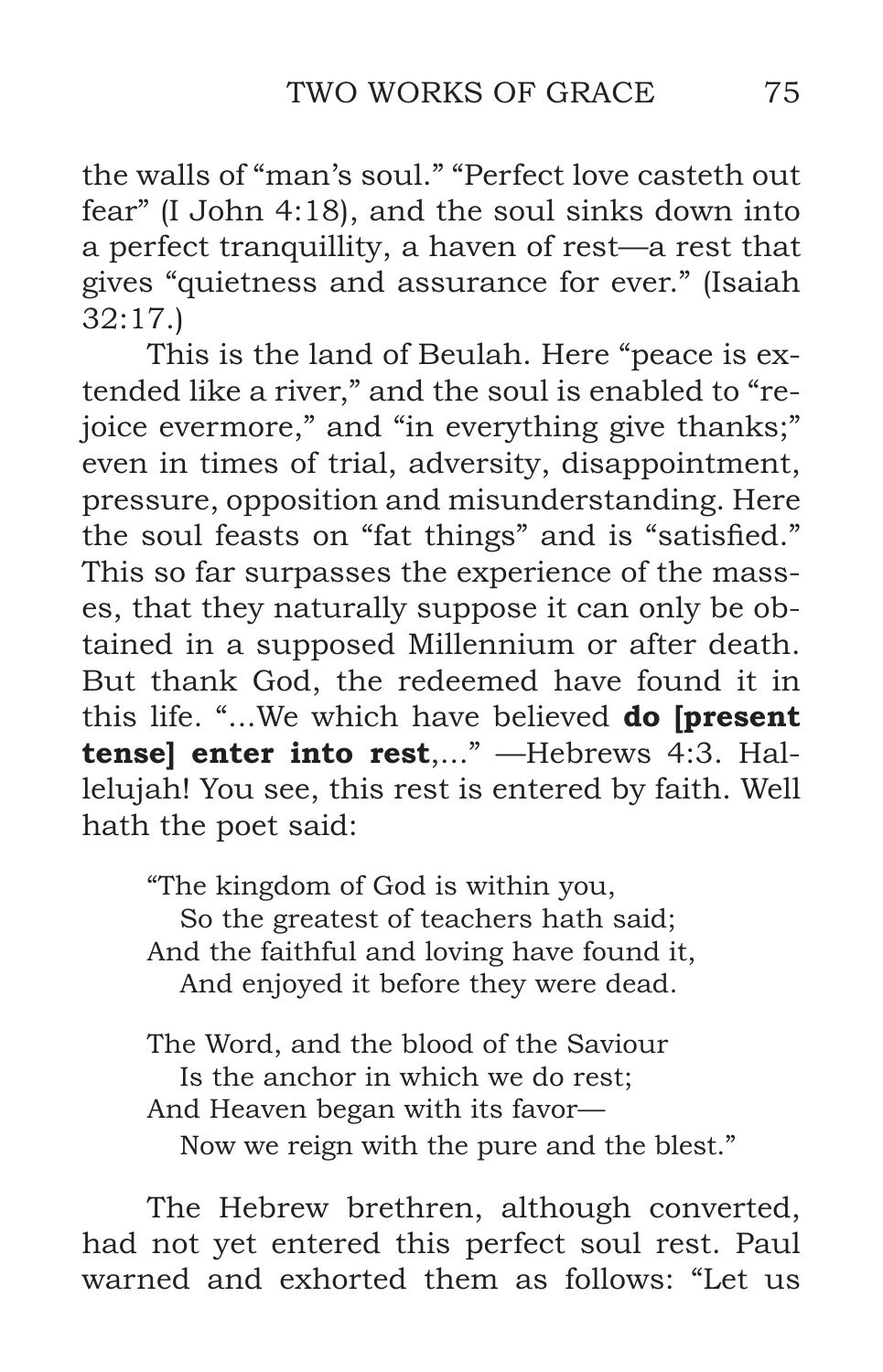therefore fear, lest, a promise being left us of entering into his rest, any of you should seem to come short of it." —Hebrews 4:1. "Let us labour therefore to enter into that rest, lest any man fall after the same example of unbelief." —Hebrews 4:11. "...Go on unto perfection;..." —Hebrews 6:1. "Having therefore, brethren, boldness to enter into the **holiest** by the blood of Jesus, By a new and living way, which he hath consecrated for us, through the veil, that is to say, his flesh;... Let us draw near with a true heart in full assurance of faith, having our hearts sprinkled from an evil conscience,..." —Hebrews 10:19-22.

These "brethren" already had their "hearts sprinkled from an evil conscience;" were converted, had their sins pardoned: and now the Apostle urges them "to enter into the holiest"—entire sanctification. This was not to be effected by a transition from earth to Heaven, but "by the blood of Jesus." "Now the God of peace,...through the blood... Make you perfect..." —Hebrews 13:20- 21. "For by one offering he hath perfected for ever them that are sanctified." —Hebrews 10:14.

He further taught them that as "sons" God would "scourge" and "chasten" them; namely, lead them through the death route of inward crucifixion to self—"our old man"—probe, dissect and lay open with the sharp sword of His truth, the hidden "creatures" of their depraved nature. (Hebrews 12:5-9, Hebrews 4:12-13.) This complete death to self-will, reputation, etc., would not for the present "seem joyous"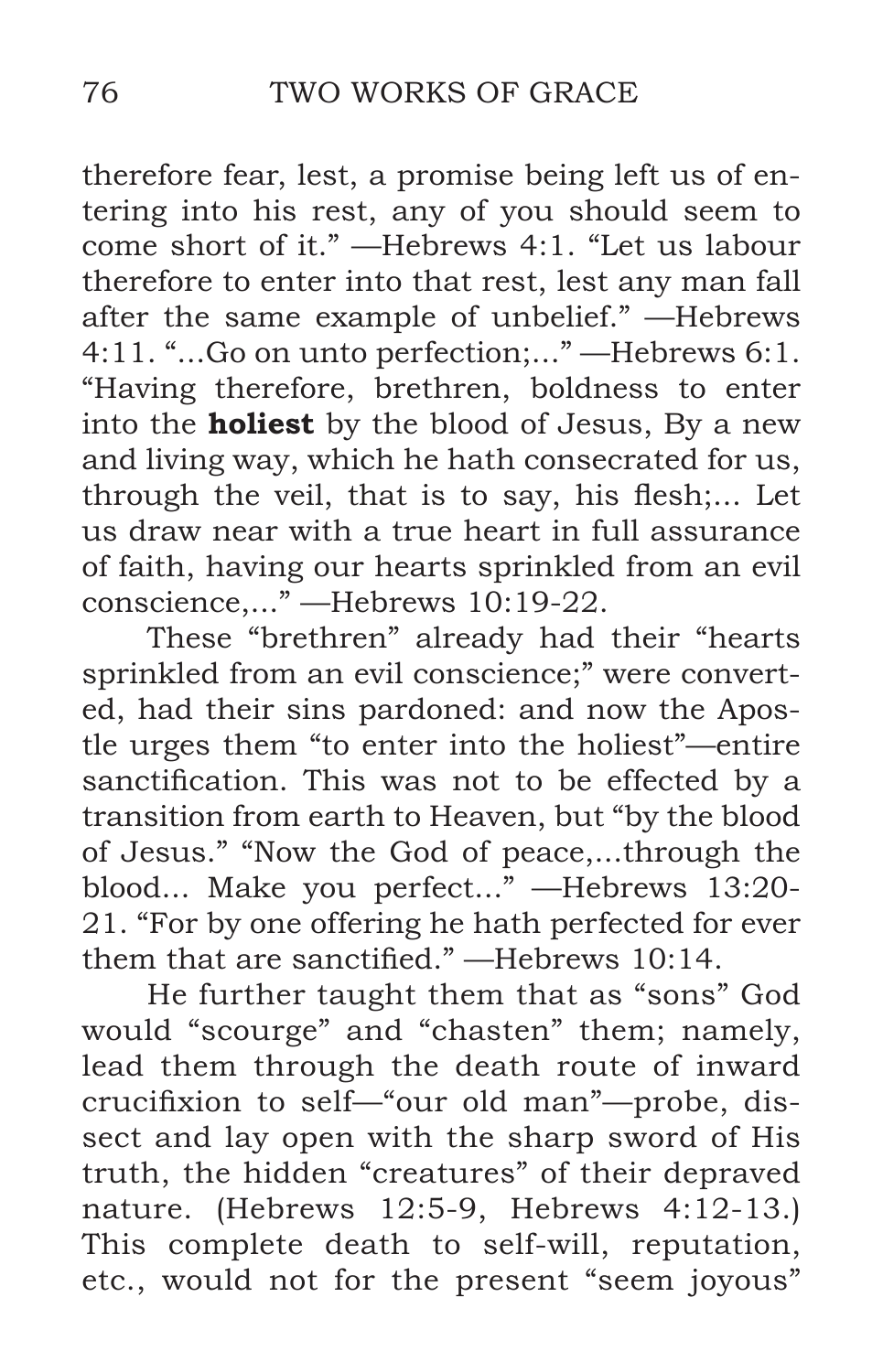(Hebrews 12:11), yet he showed them that it was "...for our profit, that we might be partakers of his holiness." —Hebrews 12:10.

He further exhorted them to "Follow peace with all men, and holiness, without which no man shall see the Lord." —Hebrews 12:14.

## **John's Epistle**

John addressed his epistle to "little children" whose "sins were forgiven." (I John 2:12.) They were "sons of God." (I John 3:1-2.) The special object of this epistle was: "...That ye also may have fellowship with us: and truly our fellowship is with the Father, and with His Son..." —I John 1:3. "And these things write we unto you, that your joy may be full." —I John 1:4. The apostle wrote this epistle for the purpose of teaching them the fullness of joy he enjoyed, so that they also would have perfect fellowship with him. You see, these converts were not yet sanctified.

But what was the standard he held up for them in their justified state? Hear it, all ye who plead for sin. "And now, little children, abide in him;..." —I John 2:28. "Whosoever abideth in him sinneth not:" —I John 3:6. "He that saith he abideth in him ought himself also so to walk, even as he walked." —I John 2:6. "My little children, these things write I unto you, that ye sin not...." —I John 2:1. "Little children, let no man deceive you:...He that committeth sin is of the devil;... Whosoever is born of God doth not commit sin;...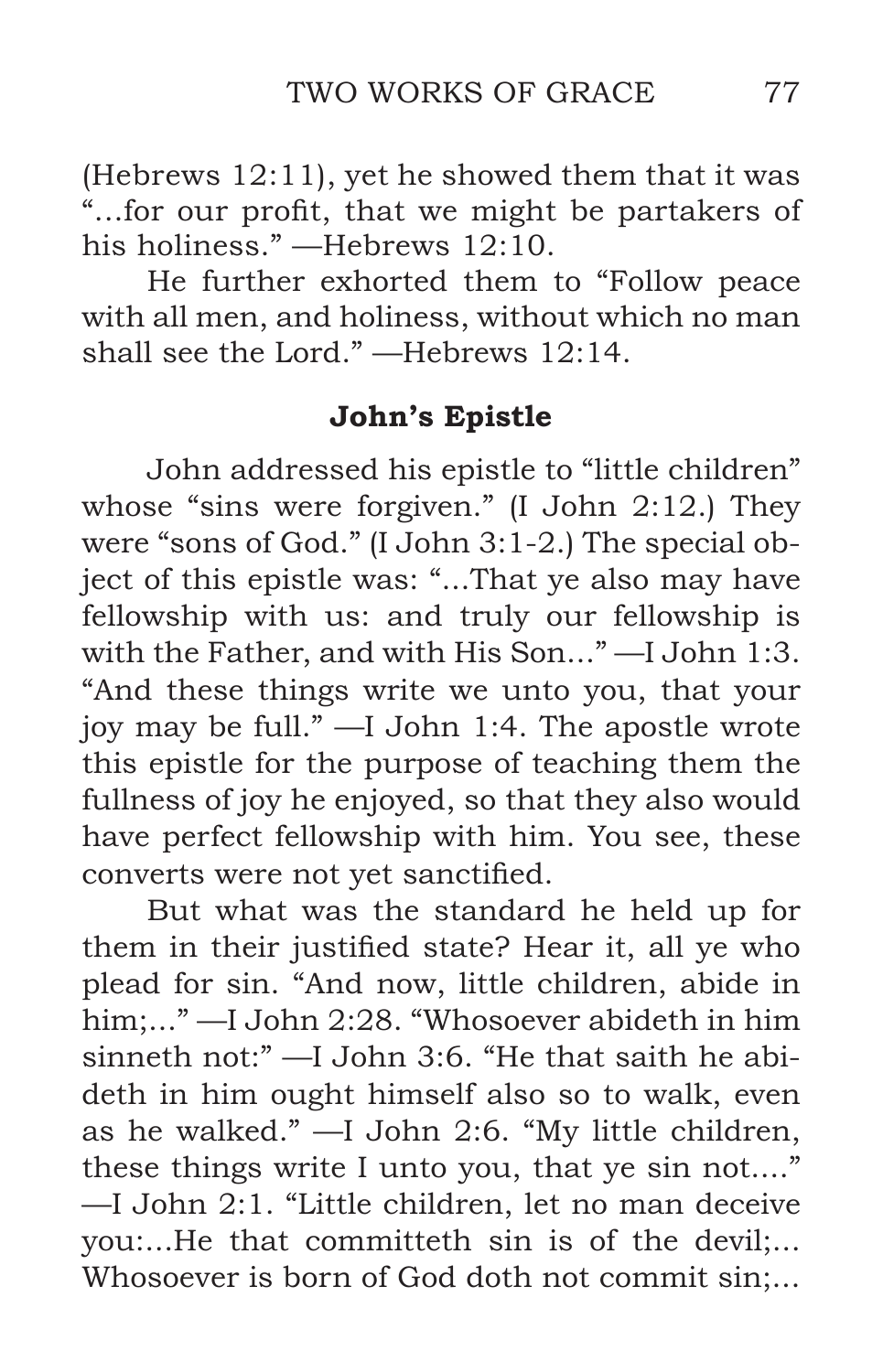In this the children of God are manifest, and the children of the devil:..." —I John 3:7-10. "We know that whosoever is born of God sinneth not;..." —I John 5:18.

This is the Bible standard of justification. It is the standard to which these young converts must live in order to abide in Christ.

But now, lest they should be led to think that in their first experience of grace they were freed from inbred sin, he refutes that idea by saying, "If we say that we [namely, 'you little children'] have no sin, we deceive ourselves,..." —I John 1:8. You see, they were not purged from inbred sin, else they would already have had the "fullness," and the perfect fellowship he wished to teach them.

He then proceeded to show them a way of deliverance from this inbred foe. "...If we walk in the light, as he is in the light, we have fellowship one with another, and the blood of Jesus Christ his Son cleanseth us from all sin." —I John 1:7.

While in verse eight the apostle guards young converts—unsanctified "children"—against the error that they "have no sin," he positively teaches in verses 7 and 9 that if they confess their need, and meet the Bible conditions, the blood of Jesus Christ will cleanse them "from all sin" and from "all unrighteousness." "And every man that hath this hope in him purifieth himself, even as he is pure," —I John 3:3, and is made "righteous, even as he is righteous." (I John 3:7.)

But can this experience be received, enjoyed and lived in this world? "Herein is our love made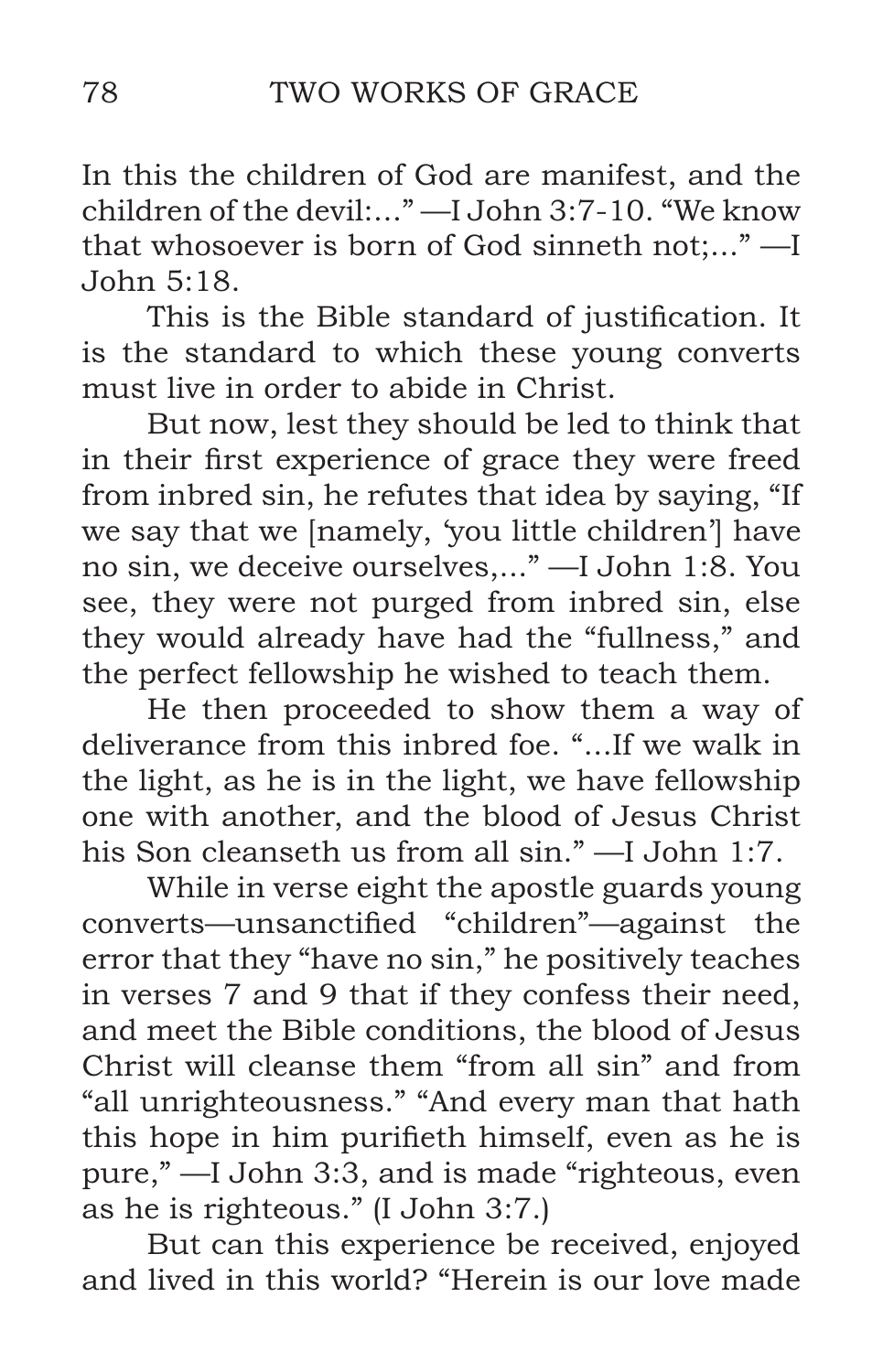perfect, that we may have boldness in the day of judgment: because as he is, so are we in this world." —I John 4:17.

## **CONCLUSION**

"Let thy mercies come also unto me, O LORD, even thy salvation, according to thy word." —Psalm 119:41.

Dear reader, stop a moment. You are hastening to eternity. Time with gigantic footsteps is bearing you to the future. Heaven or hell awaits you. All depends upon your being saved "according to God's Word," and saved "now." Many are the deceptions of "these last days." Thousands of souls are giving heed to seducing spirits and doctrines of devils. Remember, God's salvation is according to His Word. In this little booklet, we have briefly set forth God's plan of redeeming and saving mankind. If any man teach any other doctrine, let him be accursed. (Galatians 1:8-9.)

If you are unsaved, "Repent...and be converted, that your sins may be blotted out,..." —Acts 3:19. "...Except ye repent, ye shall all likewise perish." —Luke 13:3, 5. If you are a believer, and have inward troubles with the "carnal mind," meet the conditions laid down in God's Word in a complete death to sin and self, present yourself to God for cleansing "and the very God of peace will sanctify you wholly..." - I Thessalonians 5:23.

"Now unto him that is able to keep you from falling, and to present you faultless before the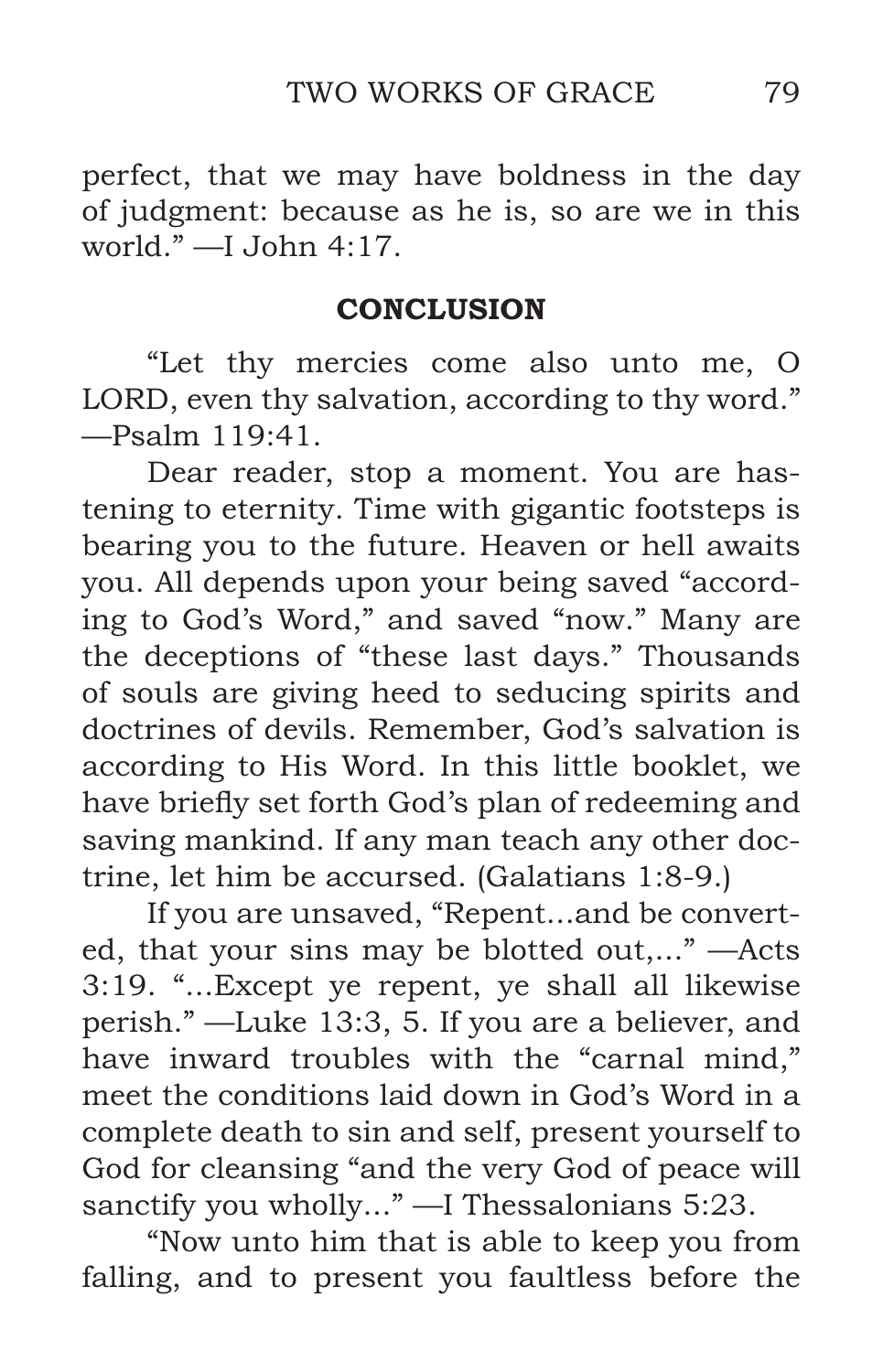presence of his glory with exceeding joy, To the only wise God our Saviour, be glory and majesty, dominion and power, both now and ever. Amen." —Jude 24-25.

—By Herbert McClellan Riggle

—The End—